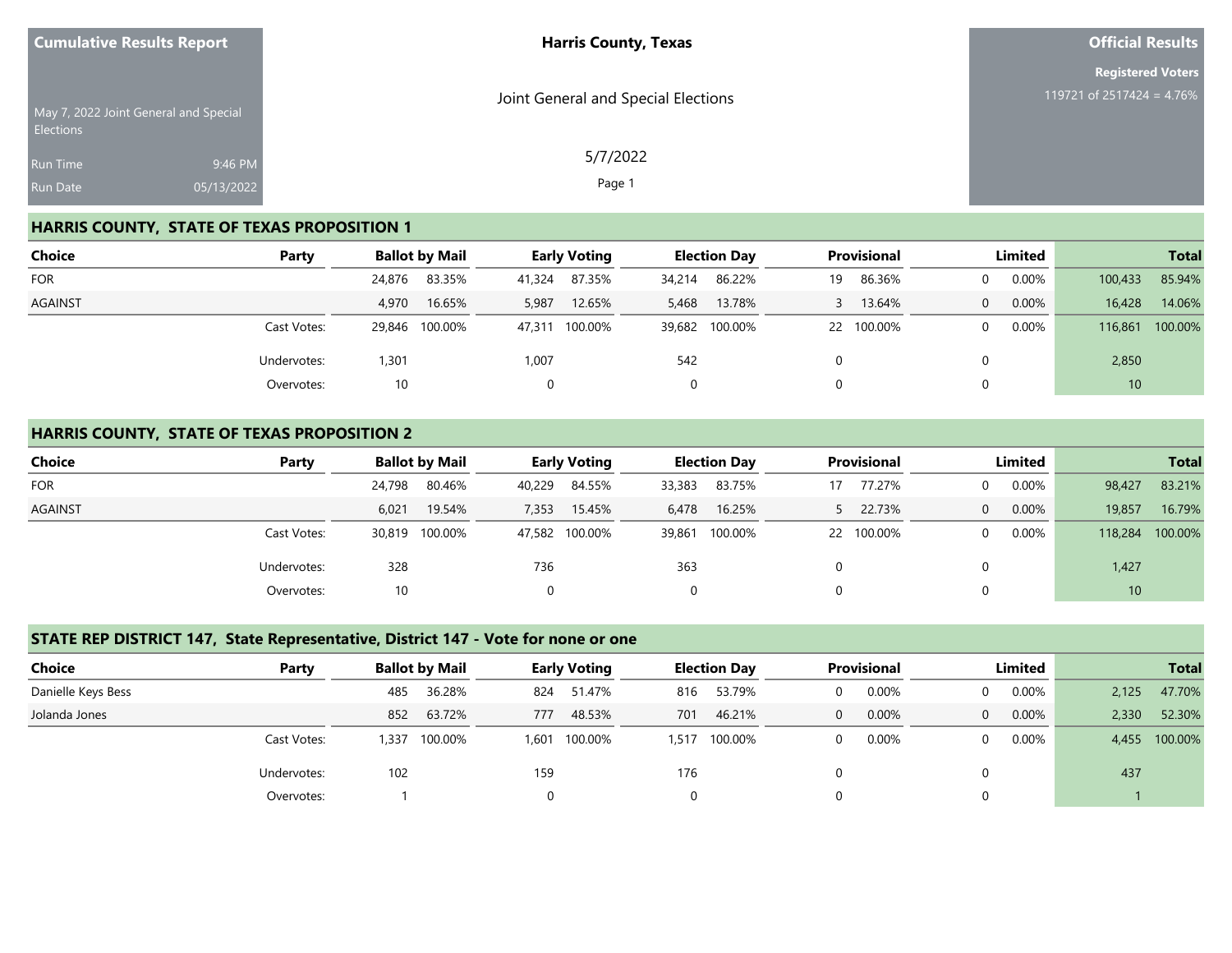| <b>Cumulative Results Report</b> |                                       | <b>Harris County, Texas</b>         | <b>Official Results</b>   |
|----------------------------------|---------------------------------------|-------------------------------------|---------------------------|
|                                  |                                       |                                     | <b>Registered Voters</b>  |
| <b>Elections</b>                 | May 7, 2022 Joint General and Special | Joint General and Special Elections | 119721 of 2517424 = 4.76% |
| Run Time                         | 9:46 PM                               | 5/7/2022                            |                           |
| <b>Run Date</b>                  | 05/13/2022                            | Page 2                              |                           |

#### **CITY OF FRIENDSWOOD, Councilmember, Position No. Four - Vote for none or one**

| Choice            | Party       |    | <b>Ballot by Mail</b> |    | <b>Early Voting</b> |    | <b>Election Day</b> |  | <b>Provisional</b> |          | Limited  |     | <b>Total</b> |
|-------------------|-------------|----|-----------------------|----|---------------------|----|---------------------|--|--------------------|----------|----------|-----|--------------|
| Robert J. Griffon |             |    | 56 100.00%            |    | 60 100.00%          |    | 88 100.00%          |  | $0.00\%$           | $\Omega$ | 0.00%    | 204 | 100.00%      |
|                   | Cast Votes: |    | 56 100.00%            |    | 60 100.00%          |    | 88 100.00%          |  | 0.00%              | 0        | $0.00\%$ | 204 | 100.00%      |
|                   | Undervotes: | 35 |                       | 19 |                     | 36 |                     |  |                    |          |          | 90  |              |
|                   | Overvotes:  |    |                       |    |                     |    |                     |  |                    |          |          |     |              |

#### **CITY OF FRIENDSWOOD, Councilmember, Position No. Six - Vote for none or one**

| <b>Choice</b><br>Party |    | <b>Ballot by Mail</b> |    | <b>Early Voting</b> |                | <b>Election Day</b> |   | <b>Provisional</b> |          | Limited  |     | <b>Total</b> |
|------------------------|----|-----------------------|----|---------------------|----------------|---------------------|---|--------------------|----------|----------|-----|--------------|
| Meg Crowley            | 41 | 53.25%                |    | 22 33.33%           | 46             | 41.44%              | 0 | 0.00%              | $\Omega$ | $0.00\%$ | 109 | 42.91%       |
| <b>Brent Erenwert</b>  |    | 46.75%<br>36          | 44 | 66.67%              | 65             | 58.56%              |   | 0.00%              | $\Omega$ | 0.00%    | 145 | 57.09%       |
| Cast Votes:            |    | 100.00%<br>77         |    | 66 100.00%          | 111            | 100.00%             |   | 0.00%              | $\Omega$ | $0.00\%$ | 254 | 100.00%      |
| Undervotes:            | 13 |                       | 13 |                     | 13             |                     |   |                    | 0        |          | 39  |              |
| Overvotes:             |    |                       |    |                     | $\overline{0}$ |                     |   |                    | 0        |          |     |              |

#### **CITY OF FRIENDSWOOD, PROPOSITION A**

| <b>Choice</b>  | Party       |    | <b>Ballot by Mail</b> |    | <b>Early Voting</b> |     | <b>Election Day</b> |   | <b>Provisional</b> |              | Limited  |     | <b>Total</b> |
|----------------|-------------|----|-----------------------|----|---------------------|-----|---------------------|---|--------------------|--------------|----------|-----|--------------|
| <b>FOR</b>     |             | 65 | 75.58%                | 44 | 60.27%              | 72  | 60.50%              | 0 | 0.00%              | $\mathbf{0}$ | 0.00%    | 181 | 65.11%       |
| <b>AGAINST</b> |             | 21 | 24.42%                | 29 | 39.73%              | 47  | 39.50%              |   | 0.00%              | $\Omega$     | $0.00\%$ | 97  | 34.89%       |
|                | Cast Votes: |    | 86 100.00%            |    | 73 100.00%          | 119 | 100.00%             |   | 0.00%              | $\Omega$     | $0.00\%$ | 278 | 100.00%      |
|                | Undervotes: |    |                       |    |                     |     |                     |   |                    | $\Omega$     |          | 16  |              |
|                | Overvotes:  | 0  |                       |    |                     |     |                     |   |                    | $\Omega$     |          | 0   |              |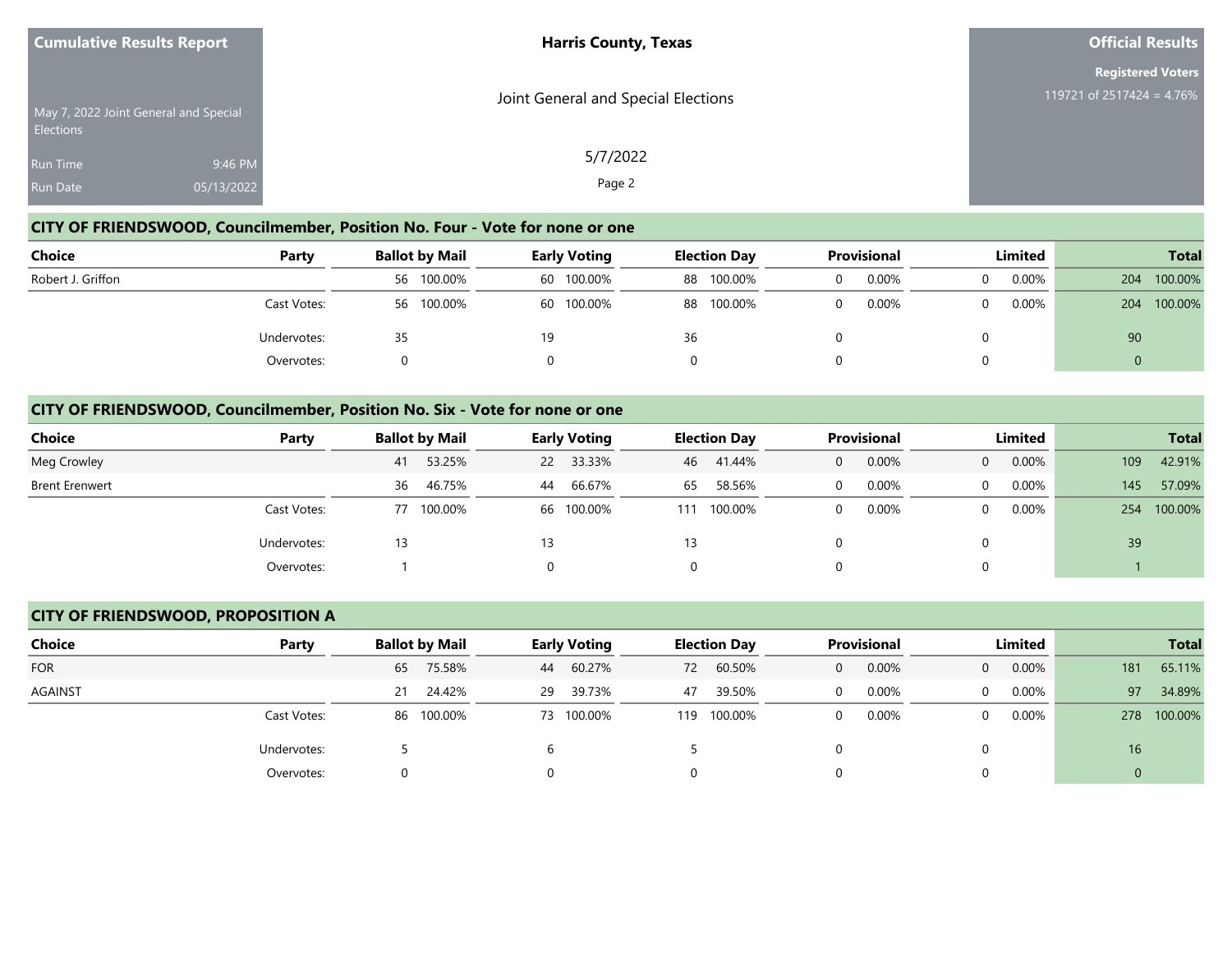|                  | <b>Cumulative Results Report</b>      | <b>Harris County, Texas</b>         | <b>Official Results</b>   |
|------------------|---------------------------------------|-------------------------------------|---------------------------|
|                  |                                       |                                     | <b>Registered Voters</b>  |
| <b>Elections</b> | May 7, 2022 Joint General and Special | Joint General and Special Elections | 119721 of 2517424 = 4.76% |
| <b>Run Time</b>  | 9:46 PM                               | 5/7/2022                            |                           |
| Run Date         | 05/13/2022                            | Page 3                              |                           |

# **CITY OF FRIENDSWOOD, PROPOSITION B**

| Choice     | Party       | <b>Ballot by Mail</b> | <b>Early Voting</b> | <b>Election Day</b> | <b>Provisional</b> | Limited                  | <b>Total</b>   |
|------------|-------------|-----------------------|---------------------|---------------------|--------------------|--------------------------|----------------|
| <b>FOR</b> |             | 55.29%<br>47          | 54.17%<br>39        | 39.13%<br>45        | 0.00%<br>0         | 0.00%<br>$\mathbf{0}$    | 48.16%<br>131  |
| AGAINST    |             | 44.71%<br>38          | 45.83%<br>33        | 60.87%<br>70        | 0.00%<br>$\Omega$  | $0.00\%$<br>$\mathbf{0}$ | 51.84%<br>141  |
|            | Cast Votes: | 85 100.00%            | 72 100.00%          | 100.00%<br>115      | 0.00%<br>0         | $0.00\%$<br>$\Omega$     | 100.00%<br>272 |
|            | Undervotes: | h                     |                     | 9                   |                    | $\Omega$                 | 22             |
|            | Overvotes:  |                       |                     | 0                   |                    | $\Omega$                 | Ü              |

## **CITY OF FRIENDSWOOD, PROPOSITION C**

| <b>Choice</b> | Party       | <b>Ballot by Mail</b> | <b>Early Voting</b> | <b>Election Day</b> | <b>Provisional</b> | Limited                    | <b>Total</b>   |
|---------------|-------------|-----------------------|---------------------|---------------------|--------------------|----------------------------|----------------|
| <b>FOR</b>    |             | 87.36%<br>76          | 56 76.71%           | 77.31%<br>92        | 0.00%<br>0         | $0.00\%$<br>$\overline{0}$ | 80.29%<br>224  |
| AGAINST       |             | 12.64%                | 23.29%<br>17        | 22.69%<br>27        | 0.00%<br>0         | $0.00\%$<br>$\overline{0}$ | 19.71%<br>55   |
|               | Cast Votes: | 100.00%<br>87         | 73 100.00%          | 100.00%<br>119      | 0.00%<br>0         | $0.00\%$<br>$\Omega$       | 100.00%<br>279 |
|               | Undervotes: |                       |                     |                     |                    |                            | 15             |
|               | Overvotes:  |                       |                     |                     |                    |                            | 0              |

## **CITY OF FRIENDSWOOD, PROPOSITION D**

| Choice         | Party       | <b>Ballot by Mail</b> | <b>Early Voting</b> | <b>Election Day</b> | <b>Provisional</b> | Limited                 | <b>Total</b>    |
|----------------|-------------|-----------------------|---------------------|---------------------|--------------------|-------------------------|-----------------|
| <b>FOR</b>     |             | 72.29%<br>60          | 64.71%<br>44        | 69.03%<br>78        | 0.00%<br>$\Omega$  | 0.00%<br>$\overline{0}$ | 68.94%<br>182   |
| <b>AGAINST</b> |             | 27.71%<br>23          | 35.29%<br>24        | 30.97%<br>35        | 0.00%              | 0.00%<br>$\Omega$       | 31.06%<br>82    |
|                | Cast Votes: | 100.00%<br>83         | 68 100.00%          | 100.00%<br>113      | 0.00%<br>$\Omega$  | 0.00%<br>0              | 100.00%<br>264  |
|                | Undervotes: |                       | 11                  |                     |                    |                         | 30 <sup>°</sup> |
|                | Overvotes:  | 0                     |                     |                     |                    |                         | $\mathbf 0$     |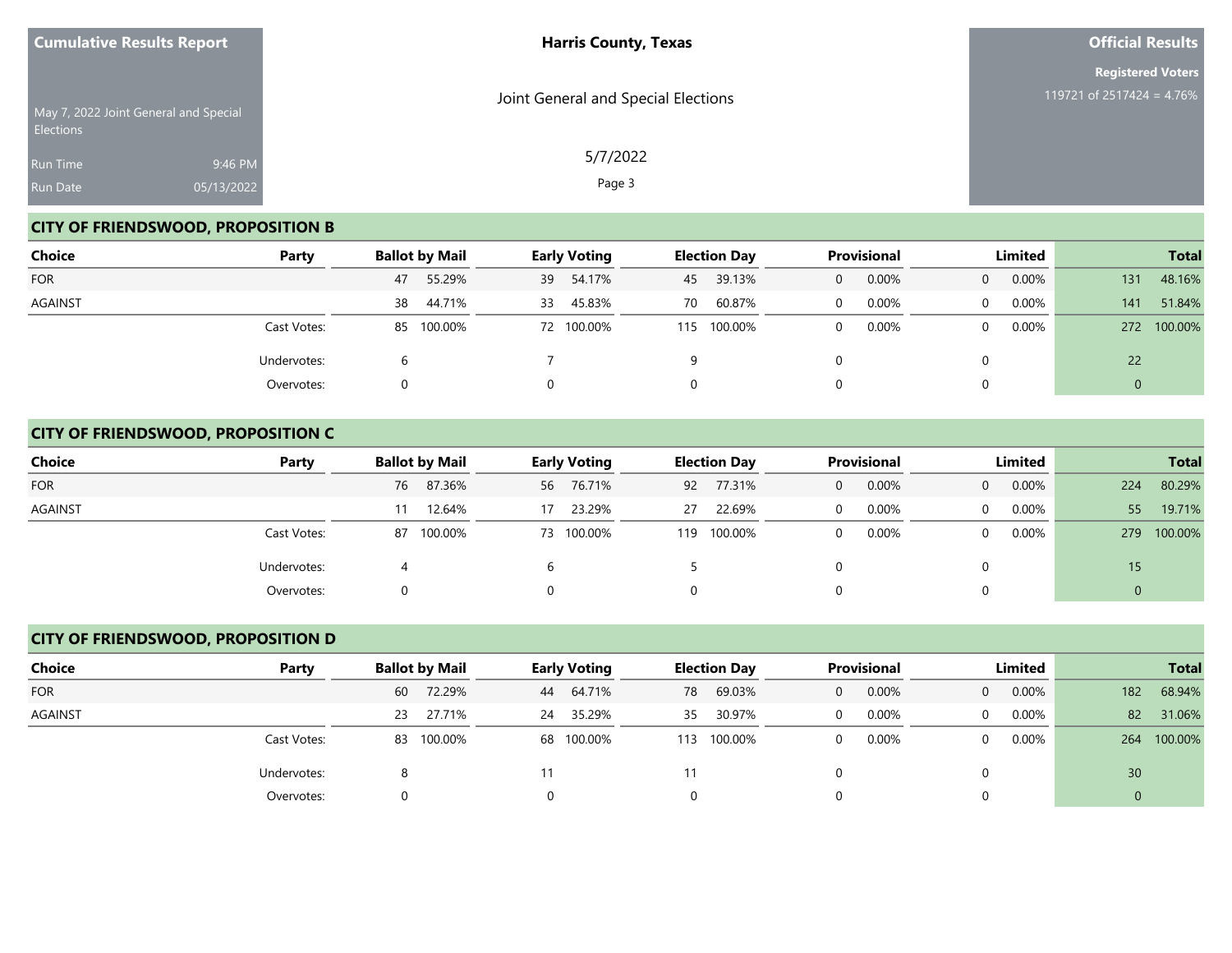| <b>Cumulative Results Report</b> |                                       | <b>Harris County, Texas</b>         | <b>Official Results</b>   |
|----------------------------------|---------------------------------------|-------------------------------------|---------------------------|
|                                  |                                       |                                     | <b>Registered Voters</b>  |
| <b>Elections</b>                 | May 7, 2022 Joint General and Special | Joint General and Special Elections | 119721 of 2517424 = 4.76% |
| <b>Run Time</b>                  | 9:46 PM                               | 5/7/2022                            |                           |
| Run Date                         | 05/13/2022                            | Page 4                              |                           |

# **CITY OF FRIENDSWOOD, PROPOSITION E**

| <b>Choice</b>  | Party       |    | <b>Ballot by Mail</b> |    | <b>Early Voting</b> |    | <b>Election Day</b> |   | <b>Provisional</b> |                | Limited  |            | <b>Total</b> |
|----------------|-------------|----|-----------------------|----|---------------------|----|---------------------|---|--------------------|----------------|----------|------------|--------------|
| <b>FOR</b>     |             | 55 | 66.27%                | 33 | 46.48%              | 65 | 56.03%              | 0 | 0.00%              | $\overline{0}$ | 0.00%    | 153        | 56.67%       |
| <b>AGAINST</b> |             | 28 | 33.73%                | 38 | 53.52%              | 51 | 43.97%              | 0 | 0.00%              | $\mathbf{0}$   | $0.00\%$ | 117        | 43.33%       |
|                | Cast Votes: |    | 83 100.00%            |    | 71 100.00%          |    | 116 100.00%         | 0 | 0.00%              | $\Omega$       | $0.00\%$ | <b>270</b> | 100.00%      |
|                | Undervotes: |    |                       |    |                     | 8  |                     |   |                    | $\Omega$       |          | 24         |              |
|                | Overvotes:  |    |                       |    |                     | 0  |                     |   |                    | $\Omega$       |          |            |              |

## **CITY OF FRIENDSWOOD, PROPOSITION F**

| <b>Choice</b> | Party       | <b>Ballot by Mail</b> | <b>Early Voting</b> | <b>Election Day</b> | <b>Provisional</b> | Limited                    | <b>Total</b>   |
|---------------|-------------|-----------------------|---------------------|---------------------|--------------------|----------------------------|----------------|
| <b>FOR</b>    |             | 53.01%<br>44          | 46 64.79%           | 57.02%<br>65        | 0.00%<br>0         | $0.00\%$<br>$\overline{0}$ | 57.84%<br>155  |
| AGAINST       |             | 46.99%<br>39          | 35.21%<br>25        | 42.98%<br>49        | 0.00%<br>0         | $0.00\%$<br>$\mathbf{0}$   | 42.16%<br>113  |
|               | Cast Votes: | 83 100.00%            | 71 100.00%          | 100.00%<br>114      | 0.00%<br>0         | $0.00\%$<br>0              | 100.00%<br>268 |
|               | Undervotes: |                       |                     | 10                  |                    |                            | 26             |
|               | Overvotes:  |                       |                     |                     |                    |                            | 0              |

## **CITY OF FRIENDSWOOD, PROPOSITION G**

| Choice         | Party       | <b>Ballot by Mail</b> |    | <b>Early Voting</b> |    | <b>Election Day</b> |          | <b>Provisional</b> |                | Limited |             | <b>Total</b> |
|----------------|-------------|-----------------------|----|---------------------|----|---------------------|----------|--------------------|----------------|---------|-------------|--------------|
| <b>FOR</b>     |             | 75.00%<br>63          | 51 | 72.86%              |    | 85 73.28%           | $\Omega$ | 0.00%              | $\overline{0}$ | 0.00%   | 199         | 73.70%       |
| <b>AGAINST</b> |             | 25.00%<br>21          |    | 19 27.14%           | 31 | 26.72%              |          | 0.00%              | $\Omega$       | 0.00%   | 71          | 26.30%       |
|                | Cast Votes: | 100.00%<br>84         |    | 70 100.00%          |    | 116 100.00%         | $\Omega$ | 0.00%              | $\Omega$       | 0.00%   | <b>270</b>  | 100.00%      |
|                | Undervotes: |                       |    |                     |    |                     |          |                    |                |         | 24          |              |
|                | Overvotes:  | 0                     |    |                     |    |                     |          |                    |                |         | $\mathbf 0$ |              |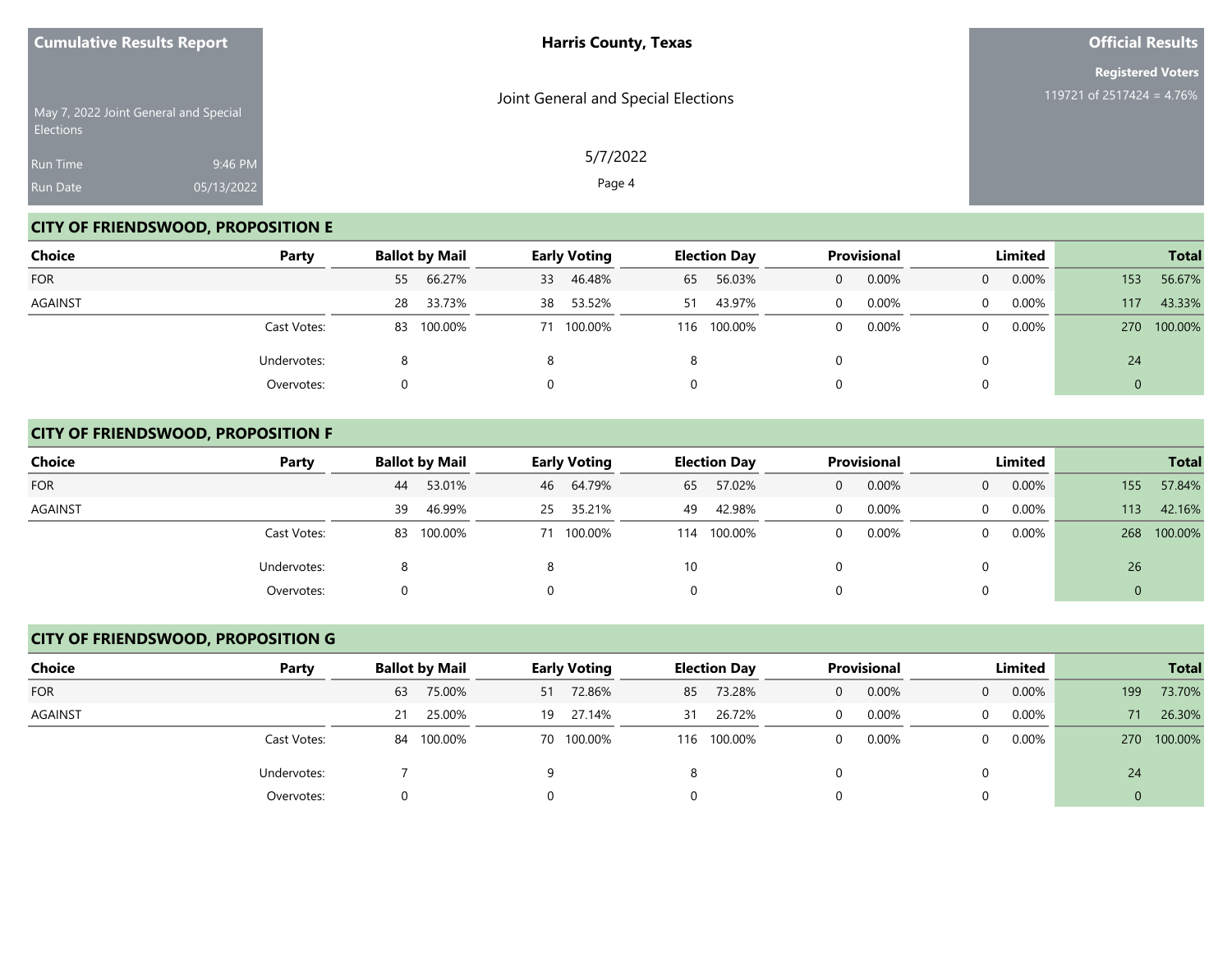| <b>Cumulative Results Report</b>                          |            | <b>Harris County, Texas</b>         | <b>Official Results</b>   |
|-----------------------------------------------------------|------------|-------------------------------------|---------------------------|
|                                                           |            |                                     | <b>Registered Voters</b>  |
| May 7, 2022 Joint General and Special<br><b>Elections</b> |            | Joint General and Special Elections | 119721 of 2517424 = 4.76% |
| <b>Run Time</b>                                           | 9:46 PM    | 5/7/2022                            |                           |
| Run Date                                                  | 05/13/2022 | Page 5                              |                           |

# **CITY OF FRIENDSWOOD, PROPOSITION H**

| Choice     | Party       | <b>Ballot by Mail</b> | <b>Early Voting</b> | <b>Election Day</b> | <b>Provisional</b> | Limited                  | <b>Total</b>   |
|------------|-------------|-----------------------|---------------------|---------------------|--------------------|--------------------------|----------------|
| <b>FOR</b> |             | 83.33%<br>70          | 73.91%<br>51        | 72.81%<br>83        | 0.00%<br>0         | 0.00%<br>$\mathbf{0}$    | 76.40%<br>204  |
| AGAINST    |             | 16.67%<br>14          | 26.09%<br>18        | 27.19%<br>31        | 0.00%<br>$\Omega$  | $0.00\%$<br>$\mathbf{0}$ | 63<br>23.60%   |
|            | Cast Votes: | 84 100.00%            | 69 100.00%          | 100.00%<br>114      | 0.00%<br>0         | $0.00\%$<br>$\Omega$     | 100.00%<br>267 |
|            | Undervotes: |                       | 10                  | 10                  |                    | $\Omega$                 | 27             |
|            | Overvotes:  |                       |                     | 0                   |                    | $\Omega$                 | $\mathbf{0}$   |

## **CITY OF FRIENDSWOOD, PROPOSITION I**

| <b>Choice</b>  | Party       | <b>Ballot by Mail</b> | <b>Early Voting</b> | <b>Election Day</b> | <b>Provisional</b> | Limited                    | <b>Total</b>   |
|----------------|-------------|-----------------------|---------------------|---------------------|--------------------|----------------------------|----------------|
| <b>FOR</b>     |             | 86.90%<br>73          | 55 77.46%           | 76.11%<br>86        | 0.00%<br>0         | $0.00\%$<br>$\overline{0}$ | 79.85%<br>214  |
| <b>AGAINST</b> |             | 13.10%<br>11          | 22.54%<br>16        | 23.89%<br>27        | 0.00%<br>0         | $0.00\%$<br>$\overline{0}$ | 20.15%<br>54   |
|                | Cast Votes: | 84 100.00%            | 71 100.00%          | 100.00%<br>113      | 0.00%<br>0         | $0.00\%$<br>$\Omega$       | 100.00%<br>268 |
|                | Undervotes: |                       |                     | 11                  |                    |                            | 26             |
|                | Overvotes:  |                       |                     | 0                   |                    |                            | 0              |

## **CITY OF FRIENDSWOOD, PROPOSITION J**

| Choice         | Party       | <b>Ballot by Mail</b> | <b>Early Voting</b> | <b>Election Day</b> | <b>Provisional</b> | Limited                 | <b>Total</b>   |
|----------------|-------------|-----------------------|---------------------|---------------------|--------------------|-------------------------|----------------|
| <b>FOR</b>     |             | 78.82%<br>67          | 67.65%<br>46        | 67.27%<br>74        | 0.00%<br>$\Omega$  | 0.00%<br>$\overline{0}$ | 71.10%<br>187  |
| <b>AGAINST</b> |             | 21.18%<br>18          | 22 32.35%           | 36 32.73%           | 0.00%              | 0.00%<br>$\Omega$       | 28.90%<br>76   |
|                | Cast Votes: | 100.00%<br>85         | 68 100.00%          | 100.00%<br>110      | 0.00%<br>$\Omega$  | 0.00%<br>0              | 100.00%<br>263 |
|                | Undervotes: | 4                     | 11                  | 14                  |                    |                         | 29             |
|                | Overvotes:  | 0                     |                     |                     |                    |                         | $\mathbf 0$    |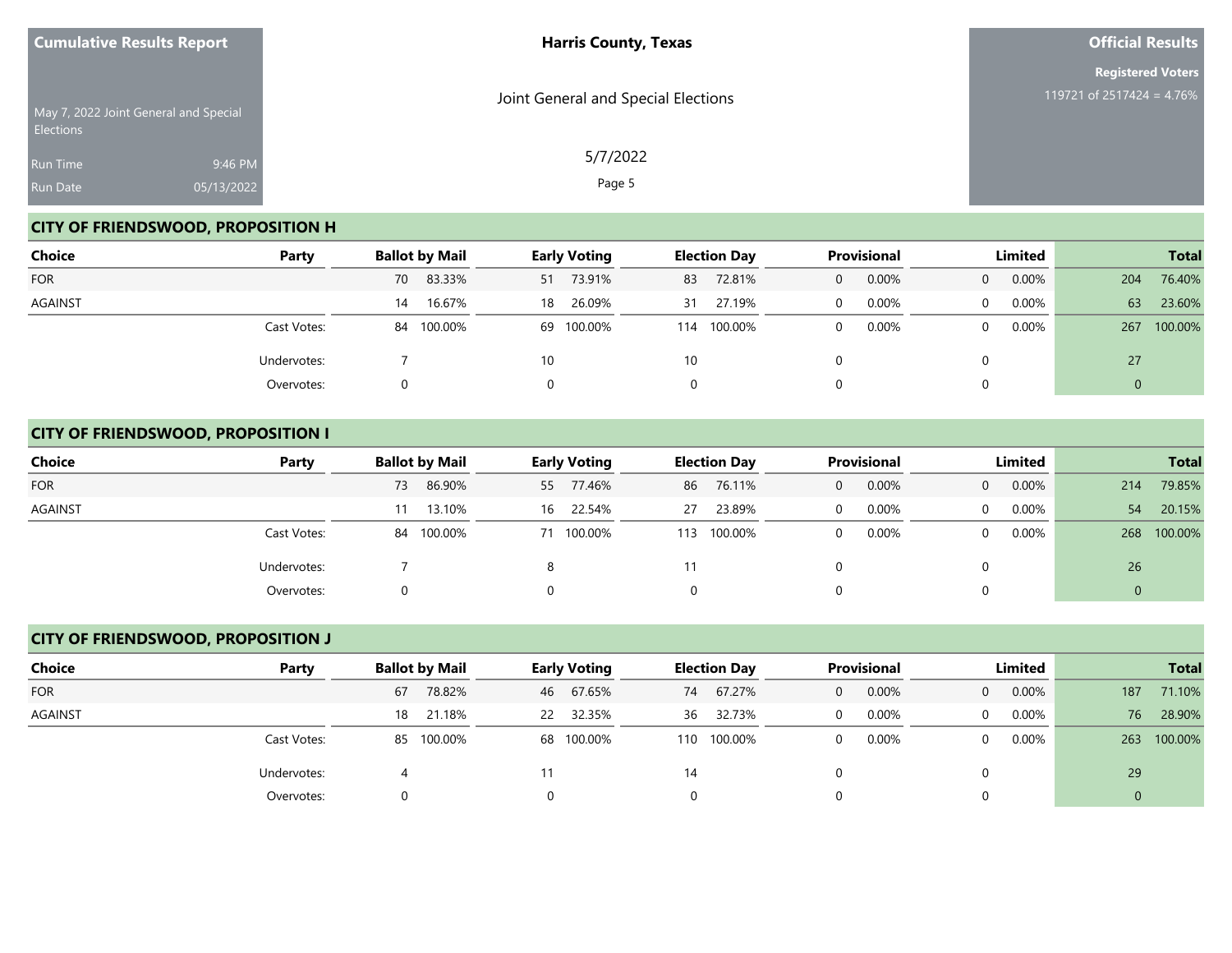| <b>Cumulative Results Report</b> |                                       | <b>Harris County, Texas</b>         | <b>Official Results</b>   |
|----------------------------------|---------------------------------------|-------------------------------------|---------------------------|
|                                  |                                       |                                     | <b>Registered Voters</b>  |
| <b>Elections</b>                 | May 7, 2022 Joint General and Special | Joint General and Special Elections | 119721 of 2517424 = 4.76% |
| <b>Run Time</b>                  | 9:46 PM                               | 5/7/2022                            |                           |
| Run Date                         | 05/13/2022                            | Page 6                              |                           |

# **CITY OF FRIENDSWOOD, PROPOSITION K**

| Choice     | Party       | <b>Ballot by Mail</b> | <b>Early Voting</b> | <b>Election Day</b> | Provisional           | Limited              | <b>Total</b>   |
|------------|-------------|-----------------------|---------------------|---------------------|-----------------------|----------------------|----------------|
| <b>FOR</b> |             | 87.06%<br>74          | 75.00%<br>51        | 68.75%<br>77        | 0.00%<br>$\mathbf{0}$ | 0.00%<br>$\Omega$    | 76.23%<br>202  |
| AGAINST    |             | 12.94%                | 25.00%<br>17        | 31.25%<br>35        | $0.00\%$<br>0         | $0.00\%$<br>$\Omega$ | 63<br>23.77%   |
|            | Cast Votes: | 85 100.00%            | 68 100.00%          | 100.00%<br>112      | 0.00%<br>0            | $0.00\%$<br>$\Omega$ | 100.00%<br>265 |
|            | Undervotes: |                       | 11                  | 12                  |                       |                      | 27             |
|            | Overvotes:  | 0                     | 0                   | 0                   |                       |                      | 0              |

#### **CITY OF HUMBLE, Council Member Place 3 - Vote for none or one**

| Choice                | Party       | <b>Ballot by Mail</b> | <b>Early Voting</b> | <b>Election Day</b> | Provisional           | Limited           | <b>Total</b>   |
|-----------------------|-------------|-----------------------|---------------------|---------------------|-----------------------|-------------------|----------------|
| <b>Bruce Davidson</b> |             | 100.00%<br>64         | 250 100.00%         | 108 100.00%         | 0.00%<br>$\mathbf{0}$ | 0.00%<br>$\Omega$ | 100.00%<br>422 |
|                       | Cast Votes: | 100.00%<br>64         | 250 100.00%         | 108 100.00%         | 0.00%<br>0            | $0.00\%$          | 100.00%<br>422 |
|                       | Undervotes: | 16                    | 55                  | 26                  |                       |                   | 97             |
|                       | Overvotes:  |                       |                     |                     |                       |                   | 0              |

#### **CITY OF HUMBLE, Council Member Place 4 - Vote for none or one**

| <b>Choice</b> | Party       | <b>Ballot by Mail</b> | <b>Early Voting</b> | <b>Election Day</b> | <b>Provisional</b> | <b>Limited</b> | <b>Total</b>   |
|---------------|-------------|-----------------------|---------------------|---------------------|--------------------|----------------|----------------|
| Paula Settle  |             | 100.00%<br>63         | 235 100.00%         | 100.00%<br>108      | 0.00%              | 0.00%<br>0     | 100.00%<br>406 |
|               | Cast Votes: | 100.00%<br>63         | 235 100.00%         | 108 100.00%         | 0.00%              | $0.00\%$<br>0  | 100.00%<br>406 |
|               | Undervotes: |                       | 70                  | 26                  |                    |                | 113            |
|               | Overvotes:  |                       |                     |                     |                    |                | U              |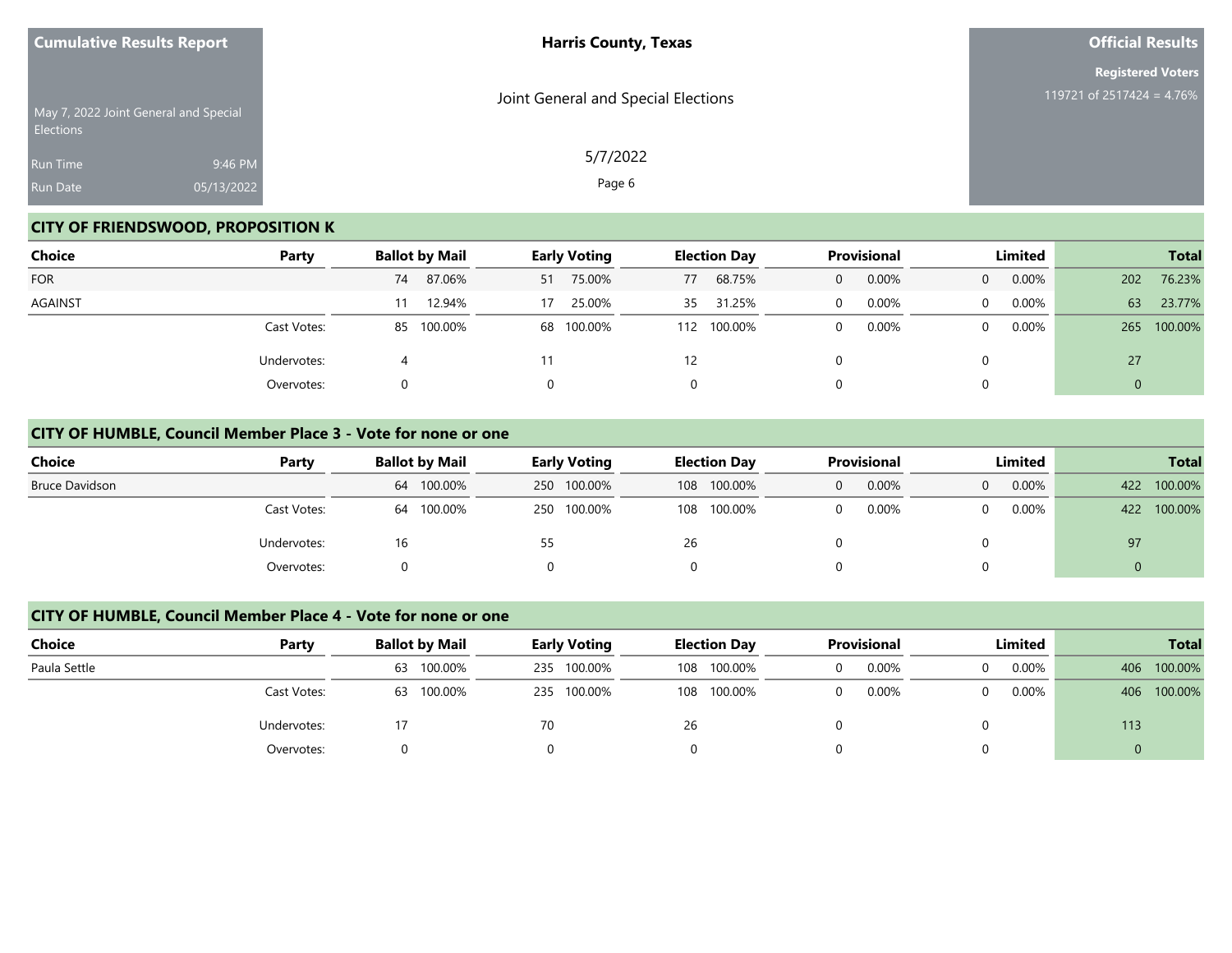| <b>Cumulative Results Report</b> |                                       | <b>Harris County, Texas</b>         | <b>Official Results</b>      |
|----------------------------------|---------------------------------------|-------------------------------------|------------------------------|
|                                  |                                       |                                     | <b>Registered Voters</b>     |
| <b>Elections</b>                 | May 7, 2022 Joint General and Special | Joint General and Special Elections | 119721 of 2517424 = $4.76\%$ |
| <b>Run Time</b>                  | 9:46 PM                               | 5/7/2022                            |                              |
| <b>Run Date</b>                  | 05/13/2022                            | Page 7                              |                              |

# **CITY OF HUMBLE, Council Member Place 5 - Vote for none or one**

| <b>Choice</b> | Party                     | <b>Ballot by Mail</b> |         | <b>Early Voting</b> |         | <b>Election Day</b> |         | <b>Provisional</b> |          | Limited        |          | <b>Total</b> |         |
|---------------|---------------------------|-----------------------|---------|---------------------|---------|---------------------|---------|--------------------|----------|----------------|----------|--------------|---------|
| Linda Greenan |                           | 26                    | 36.62%  | 64                  | 22.61%  | 32                  | 25.40%  | 0                  | 0.00%    | $\overline{0}$ | $0.00\%$ | 122          | 25.42%  |
| David Pierce  |                           | 45                    | 63.38%  | 219                 | 77.39%  | 94                  | 74.60%  |                    | 0.00%    | 0              | $0.00\%$ | 358          | 74.58%  |
|               | Cast Votes:               |                       | 100.00% | 283                 | 100.00% | 126                 | 100.00% |                    | $0.00\%$ | 0              | $0.00\%$ | 480          | 100.00% |
|               | Undervotes:<br>Overvotes: |                       |         | 22                  |         | 8                   |         |                    |          |                |          | 39           |         |
|               |                           |                       |         |                     |         | 0                   |         |                    |          |                |          |              |         |

#### **CITY OF HUMBLE, PROPOSITION A**

| <b>Choice</b> | Party       | <b>Ballot by Mail</b> |         | <b>Early Voting</b> |             |     | <b>Election Day</b> |   | <b>Provisional</b> |          | Limited  | <b>Total</b> |         |
|---------------|-------------|-----------------------|---------|---------------------|-------------|-----|---------------------|---|--------------------|----------|----------|--------------|---------|
| <b>YES</b>    |             | 71                    | 92.21%  | 254                 | 85.81%      | 109 | 83.21%              | 0 | 0.00%              | $\Omega$ | $0.00\%$ | 434          | 86.11%  |
| NO.           |             | 6                     | 7.79%   | 42                  | 14.19%      | 22  | 16.79%              |   | 0.00%              | $\Omega$ | $0.00\%$ | 70           | 13.89%  |
|               | Cast Votes: | 77                    | 100.00% |                     | 296 100.00% | 131 | 100.00%             |   | 0.00%              | $\Omega$ | $0.00\%$ | 504          | 100.00% |
|               | Undervotes: |                       |         | a                   |             |     |                     |   |                    | 0        |          | 15           |         |
|               | Overvotes:  |                       |         |                     |             | 0   |                     |   |                    | 0        |          | 0            |         |

## **CITY OF HUMBLE, PROPOSITION B**

| Choice         | Party       |    | <b>Ballot by Mail</b> |     | <b>Early Voting</b> |    | <b>Election Day</b> |          | <b>Provisional</b> |                | Limited  |     | <b>Total</b> |
|----------------|-------------|----|-----------------------|-----|---------------------|----|---------------------|----------|--------------------|----------------|----------|-----|--------------|
| <b>YES</b>     |             | 59 | 76.62%                | 243 | 81.82%              |    | 96 75.00%           | $\Omega$ | 0.00%              | $\overline{0}$ | $0.00\%$ | 398 | 79.28%       |
| N <sub>O</sub> |             | 18 | 23.38%                | 54  | 18.18%              | 32 | 25.00%              | $\Omega$ | 0.00%              | $\Omega$       | $0.00\%$ | 104 | 20.72%       |
|                | Cast Votes: | 77 | 100.00%               |     | 297 100.00%         |    | 128 100.00%         | $\Omega$ | 0.00%              | $\Omega$       | 0.00%    | 502 | 100.00%      |
|                | Undervotes: |    |                       |     |                     |    |                     |          |                    |                |          | 17  |              |
|                | Overvotes:  |    |                       |     |                     |    |                     |          |                    |                |          |     |              |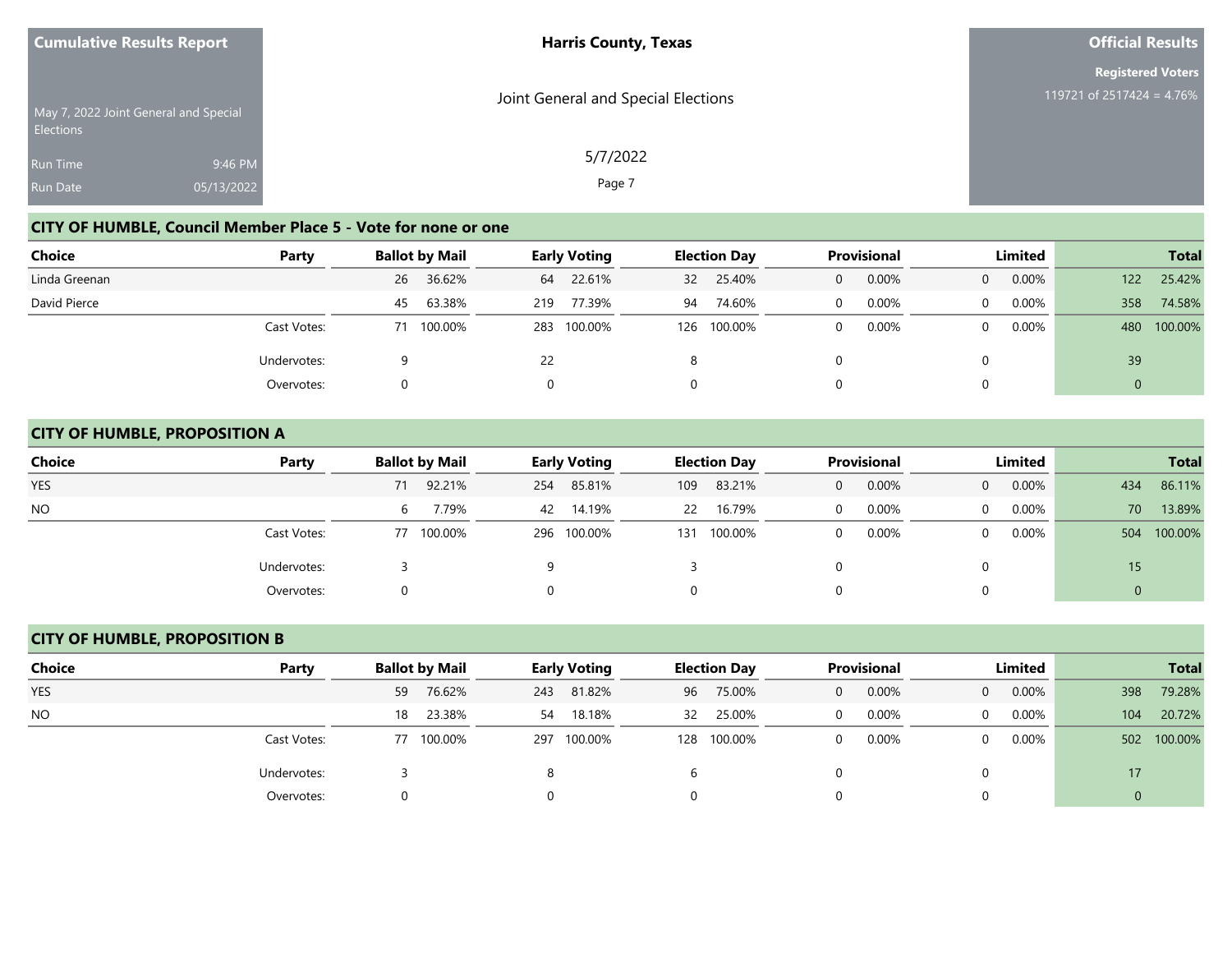| <b>Cumulative Results Report</b>                   |                       | <b>Harris County, Texas</b>         | <b>Official Results</b>                               |
|----------------------------------------------------|-----------------------|-------------------------------------|-------------------------------------------------------|
| May 7, 2022 Joint General and Special<br>Elections |                       | Joint General and Special Elections | <b>Registered Voters</b><br>119721 of 2517424 = 4.76% |
| Run Time<br>Run Date                               | 9:46 PM<br>05/13/2022 | 5/7/2022<br>Page 8                  |                                                       |

# **CITY OF HUMBLE, PROPOSITION C**

| <b>Choice</b> | Party       | <b>Ballot by Mail</b> | <b>Early Voting</b> | <b>Election Day</b> | <b>Provisional</b> | Limited                    | <b>Total</b>   |
|---------------|-------------|-----------------------|---------------------|---------------------|--------------------|----------------------------|----------------|
| <b>YES</b>    |             | 78.95%<br>60          | 77.89%<br>222       | 77.17%<br>98        | 0.00%<br>$\Omega$  | $0.00\%$<br>$\Omega$       | 77.87%<br>380  |
| <b>NO</b>     |             | 21.05%<br>16          | 22.11%<br>63        | 22.83%<br>29        | 0.00%<br>0         | $0.00\%$<br>$\overline{0}$ | 22.13%<br>108  |
|               | Cast Votes: | 76 100.00%            | 285 100.00%         | 100.00%<br>127      | 0.00%<br>$\Omega$  | $0.00\%$<br>$\Omega$       | 100.00%<br>488 |
|               | Undervotes: |                       | <b>20</b>           |                     |                    | $\Omega$                   | 31             |
|               | Overvotes:  |                       |                     | 0                   |                    | 0                          |                |

# **CITY OF HUMBLE, PROPOSITION D**

| <b>Choice</b> | Party       | <b>Ballot by Mail</b> | <b>Early Voting</b> | <b>Election Day</b> | <b>Provisional</b>    | Limited                    | <b>Total</b>   |
|---------------|-------------|-----------------------|---------------------|---------------------|-----------------------|----------------------------|----------------|
| <b>YES</b>    |             | 92.00%<br>69          | 250 87.41%          | 82.54%<br>104       | 0.00%<br>$\mathbf{0}$ | $0.00\%$<br>$\overline{0}$ | 86.86%<br>423  |
| <b>NO</b>     |             | 8.00%<br>6            | 12.59%<br>36        | 17.46%<br>22        | 0.00%                 | $0.00\%$<br>$\overline{0}$ | 13.14%<br>64   |
|               | Cast Votes: | 75 100.00%            | 286 100.00%         | 126 100.00%         | 0.00%                 | $0.00\%$<br>$\overline{0}$ | 100.00%<br>487 |
|               | Undervotes: |                       | 19                  |                     |                       | $\Omega$                   | 32             |
|               | Overvotes:  |                       |                     | 0                   |                       | 0                          |                |

## **CITY OF HUMBLE, PROPOSITION E**

| <b>Choice</b> | Party       | <b>Ballot by Mail</b> | <b>Early Voting</b> | <b>Election Day</b> | Provisional             | Limited                    | <b>Total</b>   |
|---------------|-------------|-----------------------|---------------------|---------------------|-------------------------|----------------------------|----------------|
| <b>YES</b>    |             | 70 92.11%             | 87.50%<br>252       | 81.40%<br>105       | 0.00%<br>$\Omega$       | $0.00\%$<br>$\overline{0}$ | 86.61%<br>427  |
| <b>NO</b>     |             | 7.89%<br>6            | 12.50%<br>36        | 18.60%<br>24        | 0.00%<br>$\overline{0}$ | $0.00\%$<br>0              | 13.39%<br>66   |
|               | Cast Votes: | 76 100.00%            | 288 100.00%         | 100.00%<br>129      | 0.00%<br>$\Omega$       | $0.00\%$<br>0              | 100.00%<br>493 |
|               | Undervotes: |                       | 17                  |                     |                         |                            | 26             |
|               | Overvotes:  |                       |                     |                     |                         |                            |                |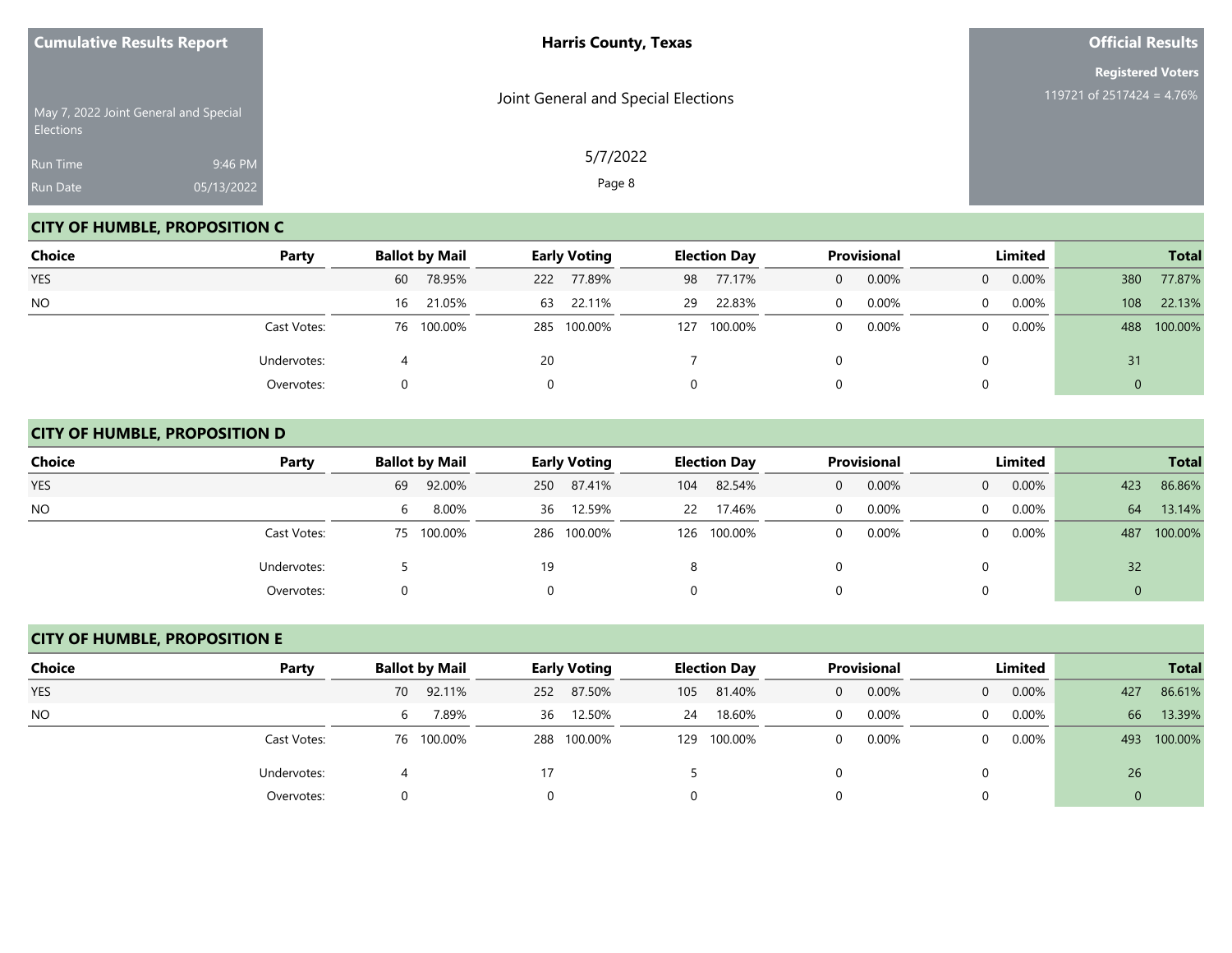|                             | <b>Cumulative Results Report</b>      | <b>Harris County, Texas</b>         | <b>Official Results</b>                               |
|-----------------------------|---------------------------------------|-------------------------------------|-------------------------------------------------------|
| Elections                   | May 7, 2022 Joint General and Special | Joint General and Special Elections | <b>Registered Voters</b><br>119721 of 2517424 = 4.76% |
| <b>Run Time</b><br>Run Date | 9:46 PM<br>05/13/2022                 | 5/7/2022<br>Page 9                  |                                                       |

# **CITY OF HUMBLE, PROPOSITION F**

| Choice     | Party       | <b>Ballot by Mail</b> | <b>Early Voting</b> | <b>Election Day</b> | Provisional | Limited              | <b>Total</b>   |
|------------|-------------|-----------------------|---------------------|---------------------|-------------|----------------------|----------------|
| <b>YES</b> |             | 70 92.11%             | 83.68%<br>241       | 82.95%<br>107       | 0.00%<br>0  | 0.00%<br>$\Omega$    | 84.79%<br>418  |
| <b>NO</b>  |             | 7.89%<br>6            | 16.32%<br>47        | 17.05%<br>22        | 0.00%       | $0.00\%$<br>$\Omega$ | 15.21%<br>75   |
|            | Cast Votes: | 76 100.00%            | 288 100.00%         | 100.00%<br>129      | 0.00%       | 0.00%<br>$\Omega$    | 100.00%<br>493 |
|            | Undervotes: |                       |                     |                     |             | 0                    | 26             |
|            | Overvotes:  |                       |                     | 0                   |             | 0                    | 0              |

# **CITY OF HUMBLE, PROPOSITION G**

| <b>Choice</b> | Party       | <b>Ballot by Mail</b> | <b>Early Voting</b> | <b>Election Day</b> | <b>Provisional</b>    | Limited                    | <b>Total</b>     |
|---------------|-------------|-----------------------|---------------------|---------------------|-----------------------|----------------------------|------------------|
| <b>YES</b>    |             | 92.11%<br>70          | 85.02%<br>244       | 84.38%<br>108       | 0.00%<br>$\mathbf{0}$ | 0.00%<br>$\overline{0}$    | 85.95%<br>422    |
| <b>NO</b>     |             | 7.89%<br>6            | 14.98%<br>43        | 15.63%<br>20 L      | 0.00%<br>$\Omega$     | 0.00%<br>$\Omega$          | 69<br>14.05%     |
|               | Cast Votes: | 76 100.00%            | 287 100.00%         | 100.00%<br>128      | 0.00%<br>$\mathbf 0$  | $0.00\%$<br>$\overline{0}$ | 100.00%<br>491   |
|               | Undervotes: |                       | 18                  |                     |                       | 0                          | 28               |
|               | Overvotes:  |                       |                     | 0                   |                       | 0                          | $\boldsymbol{0}$ |

## **CITY OF HUMBLE, PROPOSITION H**

| Choice         | Party       |    | <b>Ballot by Mail</b> |     | <b>Early Voting</b> |     | <b>Election Day</b> |          | Provisional |                | Limited  |     | <b>Total</b> |
|----------------|-------------|----|-----------------------|-----|---------------------|-----|---------------------|----------|-------------|----------------|----------|-----|--------------|
| <b>YES</b>     |             | 63 | 82.89%                | 246 | 85.42%              | 105 | 85.37%              | $\Omega$ | 0.00%       | $\overline{0}$ | $0.00\%$ | 414 | 85.01%       |
| N <sub>O</sub> |             | 13 | 17.11%                |     | 42 14.58%           | 18  | 14.63%              | $\Omega$ | 0.00%       | $\Omega$       | $0.00\%$ | 73  | 14.99%       |
|                | Cast Votes: |    | 76 100.00%            |     | 288 100.00%         | 123 | 100.00%             | $\Omega$ | 0.00%       | 0              | $0.00\%$ | 487 | 100.00%      |
|                | Undervotes: |    |                       | 17  |                     |     |                     |          |             |                |          | 32  |              |
|                | Overvotes:  |    |                       |     |                     |     |                     |          |             |                |          |     |              |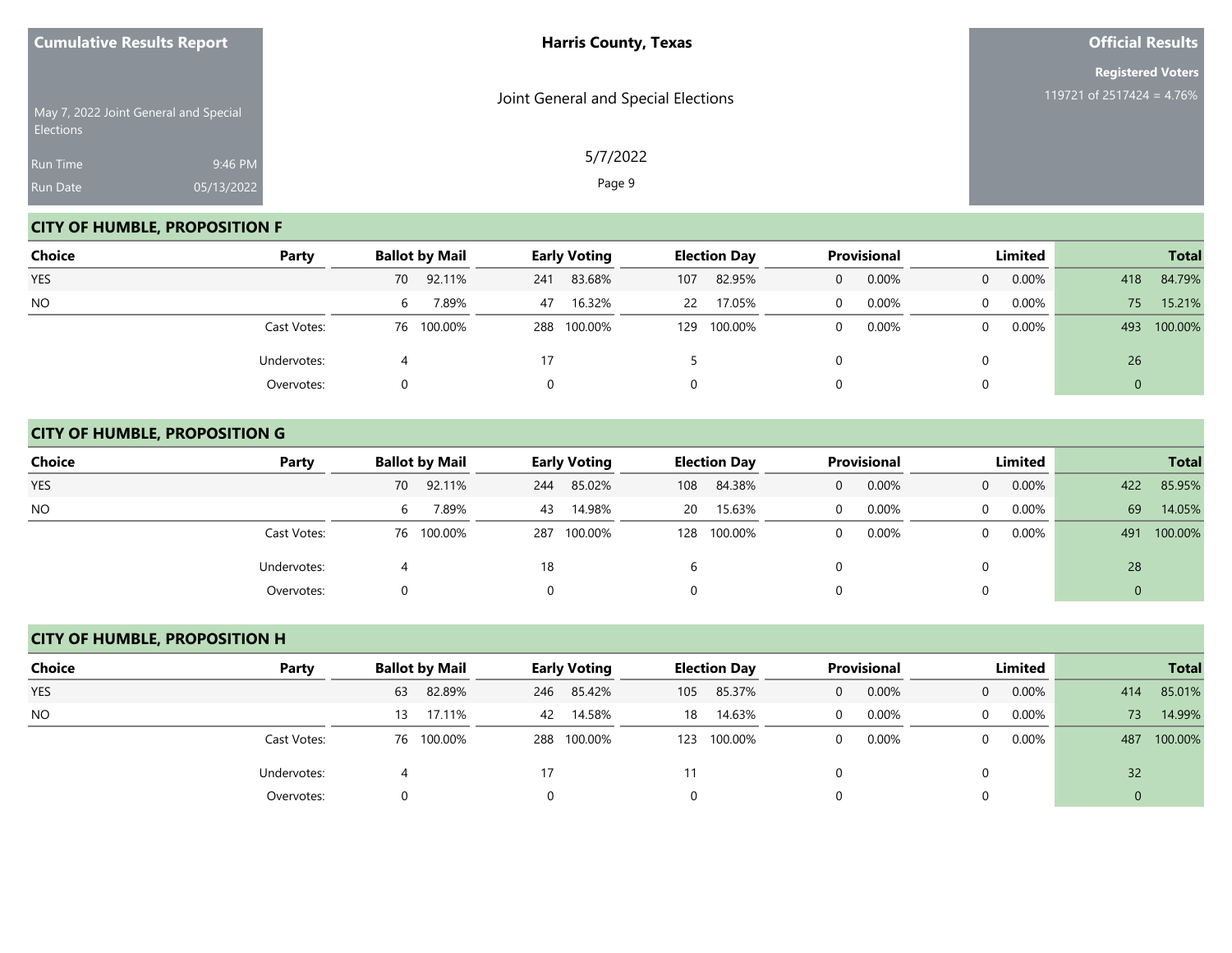| <b>Cumulative Results Report</b> |                                       | <b>Harris County, Texas</b>         | <b>Official Results</b>                               |  |  |
|----------------------------------|---------------------------------------|-------------------------------------|-------------------------------------------------------|--|--|
|                                  | May 7, 2022 Joint General and Special | Joint General and Special Elections | <b>Registered Voters</b><br>119721 of 2517424 = 4.76% |  |  |
| Elections<br>Run Time            | 9:46 PM                               | 5/7/2022                            |                                                       |  |  |
| Run Date                         | 05/13/2022                            | Page 10                             |                                                       |  |  |

## **CITY OF HUMBLE, PROPOSITION I**

| <b>Choice</b> | Party       | <b>Ballot by Mail</b> | <b>Early Voting</b> | <b>Election Day</b> | <b>Provisional</b> | Limited              | <b>Total</b>   |
|---------------|-------------|-----------------------|---------------------|---------------------|--------------------|----------------------|----------------|
| <b>YES</b>    |             | 87.34%<br>69          | 87.85%<br>253       | 88.80%<br>111       | 0.00%<br>0         | $0.00\%$<br>$\Omega$ | 88.01%<br>433  |
| <b>NO</b>     |             | 12.66%<br>10          | 12.15%<br>35        | 11.20%<br>14        | 0.00%<br>$\Omega$  | $0.00\%$<br>$\Omega$ | 59<br>11.99%   |
|               | Cast Votes: | 79 100.00%            | 288 100.00%         | 100.00%<br>125      | 0.00%<br>0         | $0.00\%$<br>$\Omega$ | 100.00%<br>492 |
|               | Undervotes: |                       |                     |                     |                    | $\Omega$             | 27             |
|               | Overvotes:  |                       |                     | 0                   |                    | 0                    |                |

#### **CITY OF JERSEY VILLAGE, Councilmember Place 1 - Vote for none or one**

| Choice      | Party       | <b>Ballot by Mail</b> |                | <b>Early Voting</b><br><b>Election Day</b> |              | Provisional |          | Limited  |     | <b>Total</b> |
|-------------|-------------|-----------------------|----------------|--------------------------------------------|--------------|-------------|----------|----------|-----|--------------|
| Drew Wasson |             | 100.00%<br>61         | 435 100.00%    | 191                                        | 100.00%<br>0 | 0.00%       | $\Omega$ | $0.00\%$ | 687 | 100.00%      |
|             | Cast Votes: | 100.00%<br>61         | 100.00%<br>435 | 191                                        | 100.00%<br>0 | 0.00%       |          | $0.00\%$ | 687 | 100.00%      |
|             | Undervotes: | 21                    | 170            | 75                                         |              |             |          |          | 266 |              |
|             | Overvotes:  |                       |                | 0                                          |              |             |          |          | 0   |              |

#### **CITY OF JERSEY VILLAGE, Councilmember Place 4 - Vote for none or one**

| <b>Choice</b>   | Party       |              | <b>Ballot by Mail</b><br><b>Early Voting</b> | <b>Election Day</b> | <b>Provisional</b> | Limited       | <b>Total</b>   |
|-----------------|-------------|--------------|----------------------------------------------|---------------------|--------------------|---------------|----------------|
| Jim Fields      |             | 51.32%<br>39 | 48.66%<br>290                                | 43.19%<br>111       | 0.00%<br>0         | 0.00%         | 47.36%<br>440  |
| James Singleton |             | 48.68%<br>37 | 306 51.34%                                   | 56.81%<br>146       | 0.00%<br>$\Omega$  | 0.00%<br>0    | 52.64%<br>489  |
|                 | Cast Votes: | 76 100.00%   | 596 100.00%                                  | 100.00%<br>257      | 0.00%<br>0         | $0.00\%$<br>0 | 100.00%<br>929 |
|                 | Undervotes: |              | a                                            | q                   |                    |               | 24             |
|                 | Overvotes:  |              | 0                                            | 0                   | 0                  |               | $\mathbf 0$    |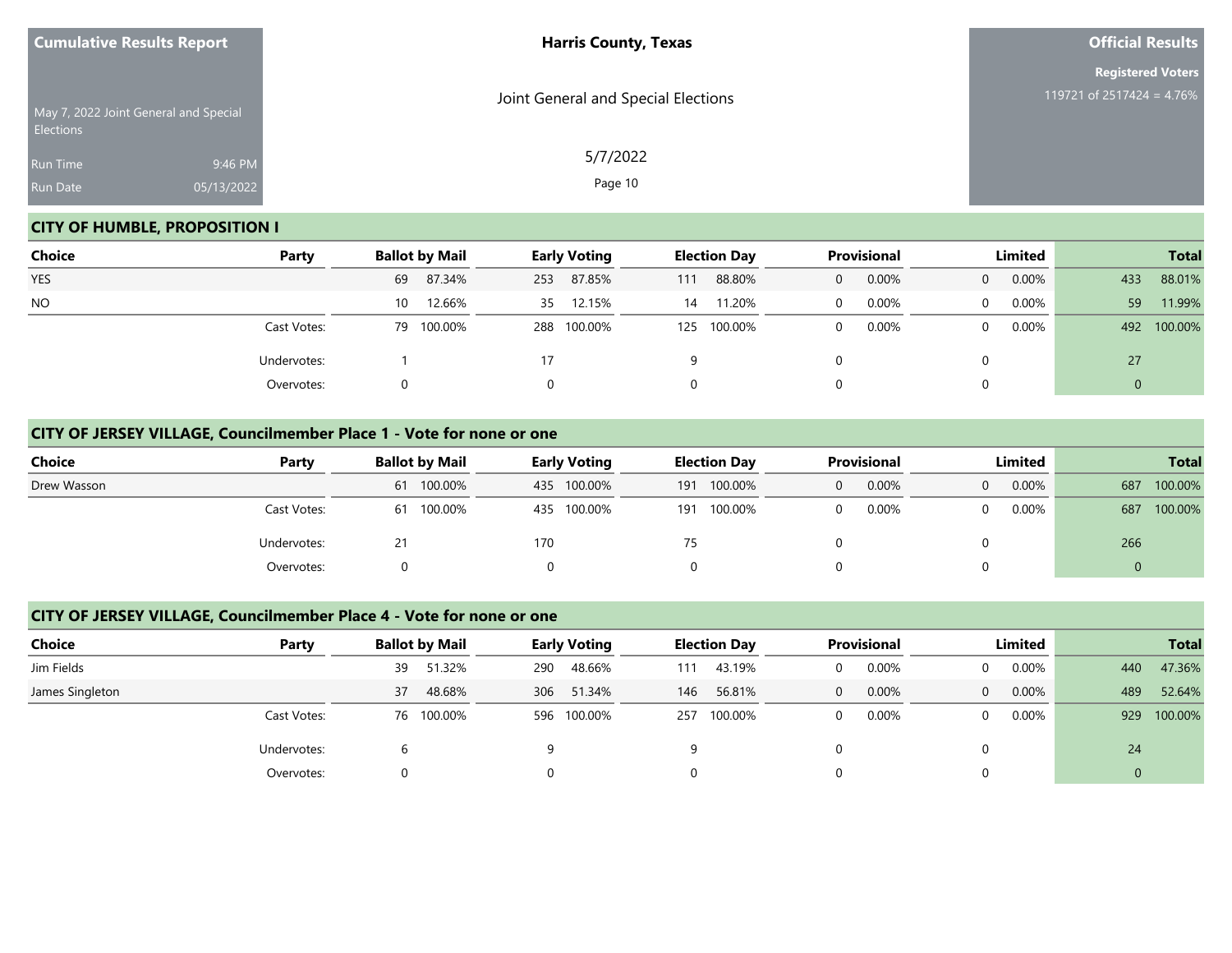| <b>Cumulative Results Report</b>      |            | <b>Harris County, Texas</b>         | <b>Official Results</b>                               |
|---------------------------------------|------------|-------------------------------------|-------------------------------------------------------|
| May 7, 2022 Joint General and Special |            | Joint General and Special Elections | <b>Registered Voters</b><br>119721 of 2517424 = 4.76% |
| <b>Elections</b><br><b>Run Time</b>   | 9:46 PM    | 5/7/2022                            |                                                       |
| <b>Run Date</b>                       | 05/13/2022 | Page 11                             |                                                       |

## **CITY OF JERSEY VILLAGE, Councilmember Place 5 - Vote for none or one**

| Choice          | Party       | <b>Ballot by Mail</b> | <b>Early Voting</b> | <b>Election Day</b> |       | Limited  | <b>Total</b> |  |
|-----------------|-------------|-----------------------|---------------------|---------------------|-------|----------|--------------|--|
| Jennifer McCrea |             | 100.00%<br>64         | 100.00%<br>439      | 100.00%<br>197      | 0.00% | $0.00\%$ | 700 100.00%  |  |
|                 | Cast Votes: | 100.00%<br>64         | 100.00%<br>439      | 100.00%<br>197      | 0.00% | 0.00%    | 700 100.00%  |  |
|                 | Undervotes: | 18                    | 166                 | 69                  |       |          | 253          |  |
|                 | Overvotes:  |                       |                     |                     |       |          | $\mathbf 0$  |  |

#### **CITY OF LA PORTE, Councilperson At-Large Position A - Vote for none or one**

| <b>Choice</b>           | Party       | <b>Ballot by Mail</b> | <b>Early Voting</b> | <b>Election Day</b> | <b>Provisional</b> | Limited              | <b>Total</b>     |
|-------------------------|-------------|-----------------------|---------------------|---------------------|--------------------|----------------------|------------------|
| <b>Brandon Lunsford</b> |             | 74.65%<br>215         | 65.32%<br>324       | 65.18%<br>234       | 0.00%<br>0         | $0.00\%$<br>$\Omega$ | 67.63%<br>773    |
| Wyatt Smith             |             | 25.35%<br>73          | 34.68%<br>172       | 34.82%<br>125       | 0.00%              | 0.00%<br>$\Omega$    | 32.37%<br>370    |
|                         | Cast Votes: | 100.00%<br>288        | 496 100.00%         | 100.00%<br>359      | 0.00%              | $0.00\%$<br>$\Omega$ | 100.00%<br>1,143 |
|                         | Undervotes: | 51                    | 34                  | 33                  |                    | $\Omega$             | 118              |
|                         | Overvotes:  |                       |                     | 0                   |                    | $\Omega$             |                  |

#### **LA PORTE COUNCIL DISTRICT 4, Councilperson District 4 - Vote for none or one**

| <b>Choice</b>      | Party       | <b>Ballot by Mail</b> | <b>Early Voting</b> | <b>Election Day</b> | Provisional       | Limited | <b>Total</b>   |
|--------------------|-------------|-----------------------|---------------------|---------------------|-------------------|---------|----------------|
| <b>Rick Helton</b> |             | 39 100.00%            | 69 100.00%          | 56 100.00%          | 0.00%<br>$\Omega$ | 0.00%   | 100.00%<br>164 |
|                    | Cast Votes: | 100.00%<br>39         | 69 100.00%          | 56 100.00%          | 0.00%<br>$\Omega$ | 0.00%   | 100.00%<br>164 |
|                    | Undervotes: |                       | 13                  | 12                  |                   |         | 38             |
|                    | Overvotes:  |                       |                     |                     |                   |         |                |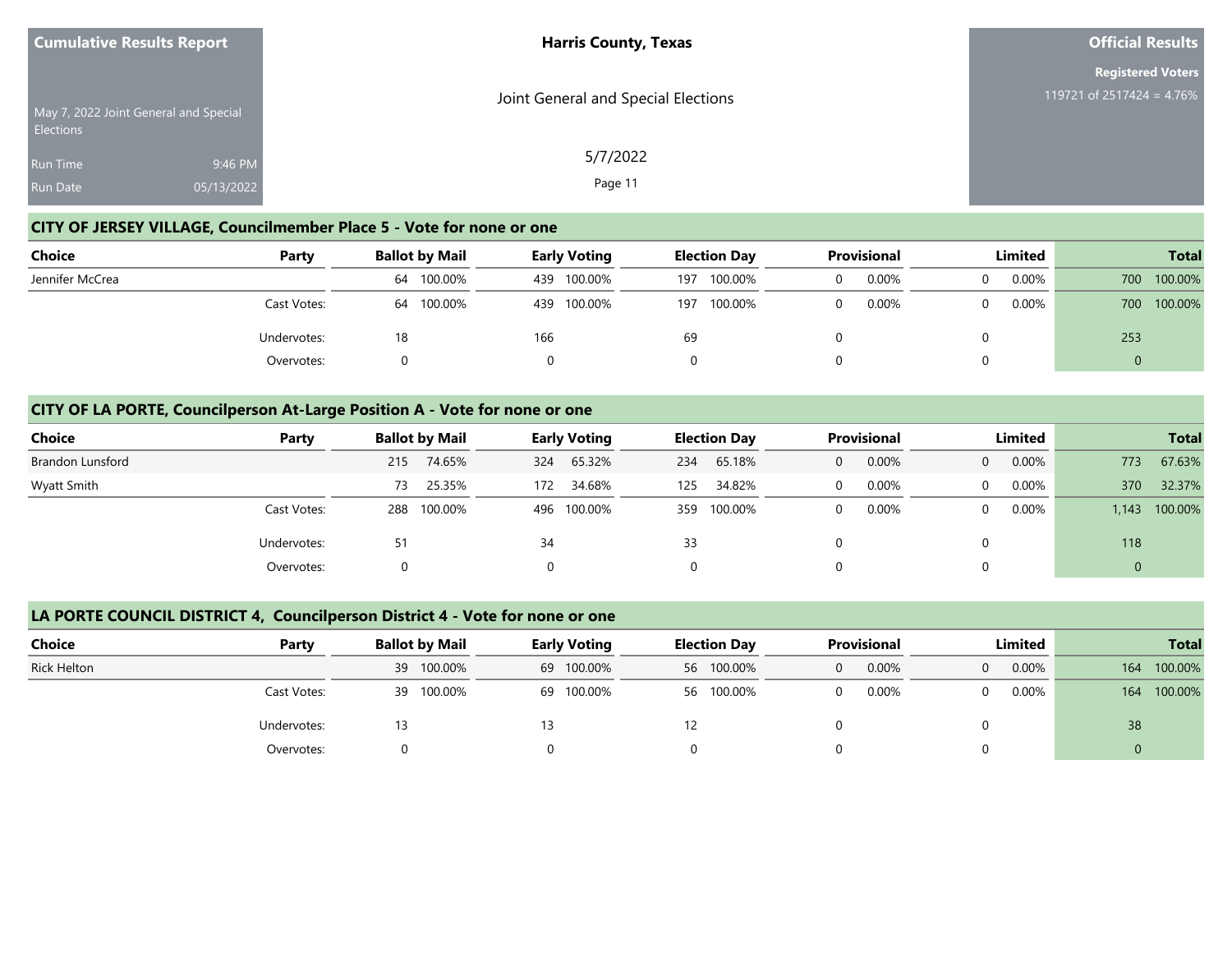|                  | <b>Cumulative Results Report</b>      | <b>Harris County, Texas</b>         | <b>Official Results</b>                               |  |  |
|------------------|---------------------------------------|-------------------------------------|-------------------------------------------------------|--|--|
|                  | May 7, 2022 Joint General and Special | Joint General and Special Elections | <b>Registered Voters</b><br>119721 of 2517424 = 4.76% |  |  |
| <b>Elections</b> |                                       |                                     |                                                       |  |  |
| Run Time         | 9:46 PM                               | 5/7/2022                            |                                                       |  |  |
| <b>Run Date</b>  | 05/13/2022                            | Page 12                             |                                                       |  |  |

# **LA PORTE COUNCIL DISTRICT 5, Councilperson District 5 - Vote for none or one**

| <b>Choice</b> | Party       | <b>Ballot by Mail</b> | <b>Early Voting</b> | <b>Election Day</b> | <b>Provisional</b> | Limited  | <b>Total</b>   |
|---------------|-------------|-----------------------|---------------------|---------------------|--------------------|----------|----------------|
| Jay Martin    |             | 62 100.00%            | 100.00%<br>124      | 65 100.00%          | 0.00%              | $0.00\%$ | 100.00%<br>251 |
|               | Cast Votes: | 62 100.00%            | 100.00%<br>124      | 65 100.00%          | 0.00%              | $0.00\%$ | 100.00%<br>251 |
|               | Undervotes: |                       |                     |                     |                    |          | 49             |
|               | Overvotes:  |                       |                     |                     |                    |          | 0              |

#### **CITY OF LA PORTE, PROPOSITION A**

| <b>Choice</b> | Party       | <b>Ballot by Mail</b> | <b>Early Voting</b> | <b>Election Day</b> | <b>Provisional</b> | Limited                 | <b>Total</b>     |
|---------------|-------------|-----------------------|---------------------|---------------------|--------------------|-------------------------|------------------|
| <b>FOR</b>    |             | 89.52%<br>299         | 77.97%<br>407       | 76.23%<br>295       | 0.00%<br>0         | 0.00%<br>$\overline{0}$ | 80.53%<br>1,001  |
| AGAINST       |             | 10.48%<br>35          | 22.03%<br>115       | 23.77%<br>92        | 0.00%<br>$\Omega$  | 0.00%<br>$\overline{0}$ | 19.47%<br>242    |
|               | Cast Votes: | 100.00%<br>334        | 522 100.00%         | 100.00%<br>387      | 0.00%<br>0         | $0.00\%$<br>$\Omega$    | 100.00%<br>1,243 |
|               | Undervotes: |                       | 8                   |                     |                    | $\Omega$                | 18               |
|               | Overvotes:  |                       |                     | 0                   |                    | $\Omega$                |                  |

# **CITY OF NASSAU BAY, Mayor - Vote for none or one**

| <b>Choice</b> | Party       | <b>Ballot by Mail</b> |         |     | <b>Early Voting</b> |     | <b>Election Day</b> |          | <b>Provisional</b> |          | <b>Limited</b> |             | <b>Total</b> |
|---------------|-------------|-----------------------|---------|-----|---------------------|-----|---------------------|----------|--------------------|----------|----------------|-------------|--------------|
| Phil Johnson  |             | 87                    | 67.97%  | 220 | 57.89%              | 278 | 53.26%              | 0        | 0.00%              | $\Omega$ | 0.00%          | 585         | 56.80%       |
| Mark Denman   |             | 41                    | 32.03%  | 160 | 42.11%              | 244 | 46.74%              | $\Omega$ | 0.00%              | $\Omega$ | $0.00\%$       | 445         | 43.20%       |
|               | Cast Votes: | 128                   | 100.00% |     | 380 100.00%         | 522 | 100.00%             | $\Omega$ | 0.00%              | $\Omega$ | 0.00%          | 1,030       | 100.00%      |
|               | Undervotes: |                       |         |     |                     |     |                     |          |                    | 0        |                | 17          |              |
|               | Overvotes:  |                       |         |     |                     | 0   |                     | 0        |                    | 0        |                | $\mathbf 0$ |              |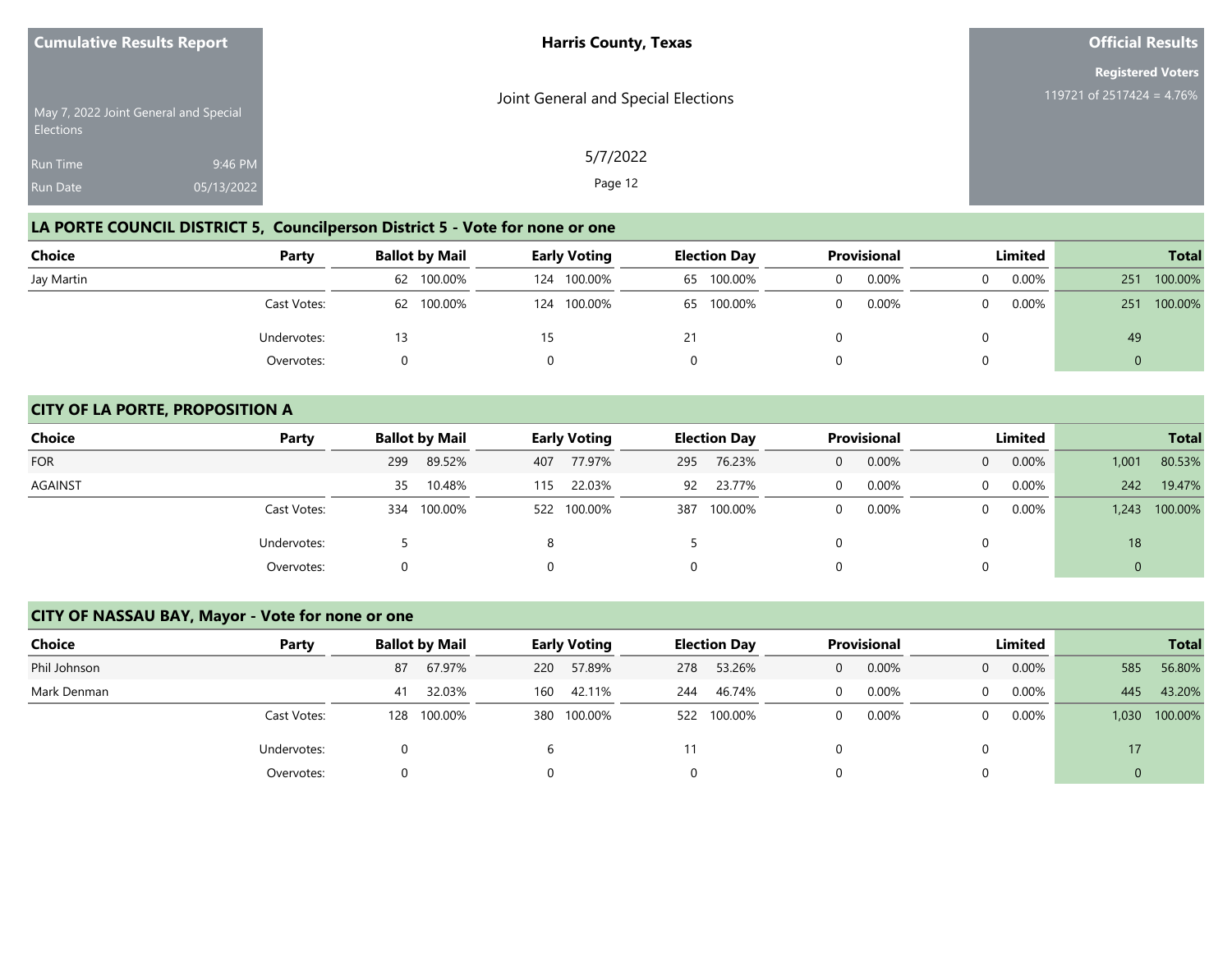| <b>Cumulative Results Report</b> |                                       | <b>Harris County, Texas</b>         | <b>Official Results</b>                               |
|----------------------------------|---------------------------------------|-------------------------------------|-------------------------------------------------------|
|                                  | May 7, 2022 Joint General and Special | Joint General and Special Elections | <b>Registered Voters</b><br>119721 of 2517424 = 4.76% |
| Elections                        |                                       |                                     |                                                       |
| <b>Run Time</b>                  | 9:46 PM                               | 5/7/2022                            |                                                       |
| Run Date                         | 05/13/2022                            | Page 13                             |                                                       |

#### **CITY OF NASSAU BAY, Council Position 2 - Vote for none or one**

| <b>Choice</b>         | Party       | <b>Ballot by Mail</b> |              | <b>Early Voting</b> |     | <b>Election Day</b> |          | <b>Provisional</b> |          | <b>Limited</b> |              | <b>Total</b> |
|-----------------------|-------------|-----------------------|--------------|---------------------|-----|---------------------|----------|--------------------|----------|----------------|--------------|--------------|
| Michelle Micheli      |             | 17                    | 14.05%<br>35 | 9.19%               | 76  | 15.02%              | 0        | 0.00%              | 0        | 0.00%          | 128          | 12.70%       |
| Lucie Johannes Sommer |             | 49.59%<br>60          | 211          | 55.38%              | 240 | 47.43%              | 0        | 0.00%              | $\Omega$ | 0.00%          | 511          | 50.69%       |
| Bob Wilkinson         |             | 36.36%<br>44          | 135          | 35.43%              | 190 | 37.55%              | $\Omega$ | 0.00%              | $\Omega$ | 0.00%          | 369          | 36.61%       |
|                       | Cast Votes: | 100.00%<br>121        | 381          | 100.00%             | 506 | 100.00%             | 0        | 0.00%              | $\Omega$ | 0.00%          | 1,008        | 100.00%      |
|                       | Undervotes: |                       |              |                     | 27  |                     | 0        |                    | 0        |                | 39           |              |
|                       | Overvotes:  |                       |              |                     | 0   |                     | 0        |                    | 0        |                | $\mathbf{0}$ |              |

#### **CITY OF NASSAU BAY, Council Position 4 - Vote for none or one**

| <b>Choice</b>   | Party       | <b>Ballot by Mail</b> |         |     | <b>Early Voting</b> |     | <b>Election Day</b> |          | Provisional |          | Limited |       | <b>Total</b> |
|-----------------|-------------|-----------------------|---------|-----|---------------------|-----|---------------------|----------|-------------|----------|---------|-------|--------------|
| Charles Pulliam |             | 18                    | 15.00%  | 37  | 9.92%               | 74  | 14.48%              | $\Omega$ | 0.00%       |          | 0.00%   | 129   | 12.85%       |
| John P Mahon    |             | 43                    | 35.83%  | 155 | 41.55%              | 218 | 42.66%              | $\Omega$ | 0.00%       | $\Omega$ | 0.00%   | 416   | 41.43%       |
| James Abbey     |             | 59                    | 49.17%  | 181 | 48.53%              | 219 | 42.86%              | $\Omega$ | 0.00%       | $\Omega$ | 0.00%   | 459   | 45.72%       |
|                 | Cast Votes: | 120                   | 100.00% |     | 373 100.00%         | 511 | 100.00%             | $\Omega$ | 0.00%       | $\Omega$ | 0.00%   | 1.004 | 100.00%      |
|                 | Undervotes: | ۰                     |         | 13  |                     | 22  |                     |          |             |          |         | 43    |              |
|                 | Overvotes:  |                       |         | 0   |                     | 0   |                     |          |             |          |         | 0     |              |

#### **CITY OF NASSAU BAY, Council Position 6 - Vote for none or one**

| Choice          | Party       | <b>Ballot by Mail</b> | <b>Early Voting</b> | <b>Election Day</b> | <b>Provisional</b> | Limited                    | <b>Total</b>     |  |  |
|-----------------|-------------|-----------------------|---------------------|---------------------|--------------------|----------------------------|------------------|--|--|
| Michelle Weller |             | 55.83%<br>67          | 54.62%<br>207       | 49.70%<br>251       | 0.00%<br>0         | $0.00\%$<br>$\overline{0}$ | 52.29%<br>525    |  |  |
| Matt Prior      |             | 44.17%<br>53          | 45.38%<br>172       | 50.30%<br>254       | 0.00%<br>0         | $0.00\%$<br>0              | 47.71%<br>479    |  |  |
|                 | Cast Votes: | 120 100.00%           | 100.00%<br>379      | 100.00%<br>505      | 0.00%<br>0         | $0.00\%$<br>$\Omega$       | 100.00%<br>1,004 |  |  |
|                 | Undervotes: |                       |                     | 28                  |                    |                            | 43               |  |  |
|                 | Overvotes:  |                       |                     |                     |                    |                            |                  |  |  |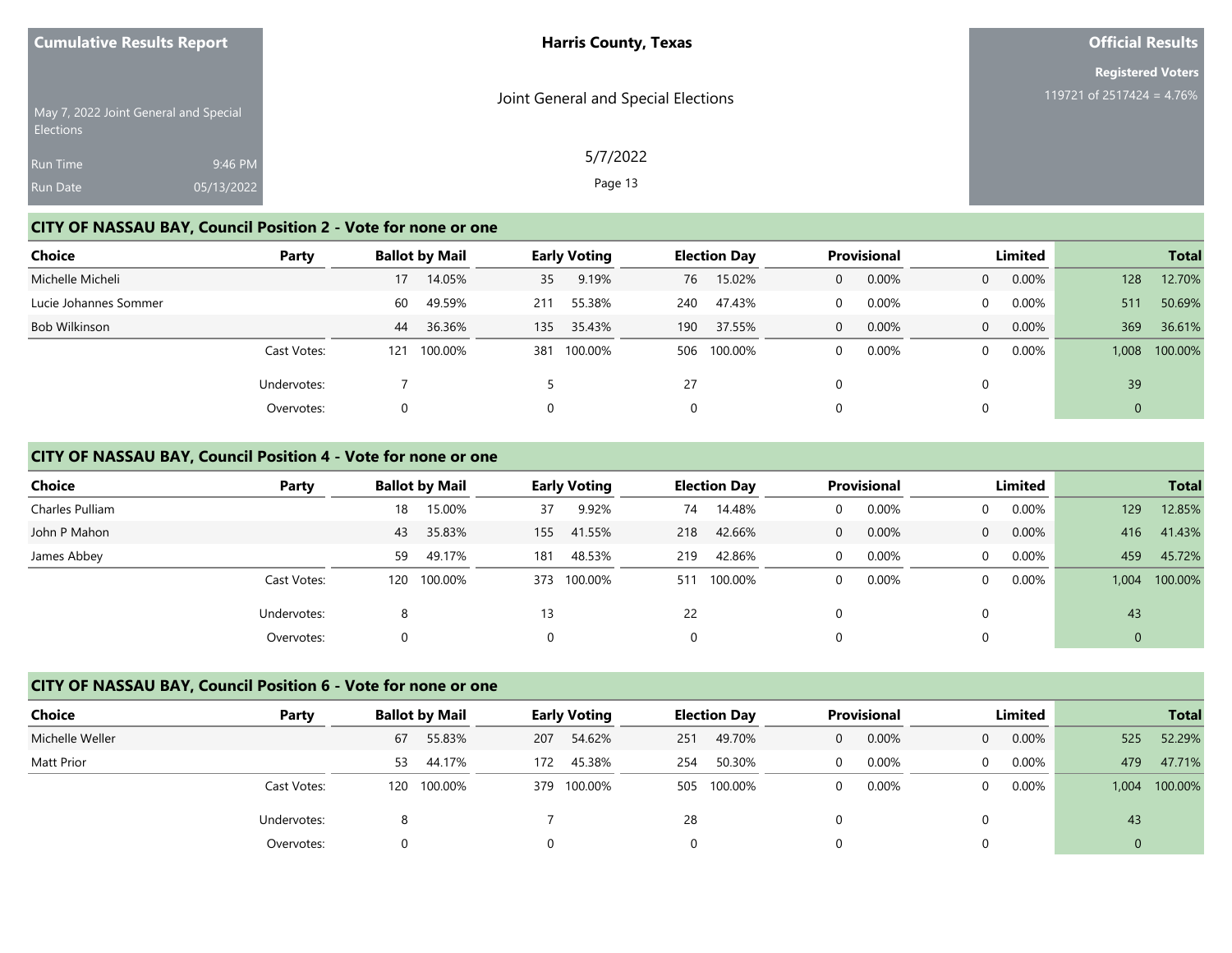| <b>Cumulative Results Report</b>                   | <b>Harris County, Texas</b>         | <b>Official Results</b>   |
|----------------------------------------------------|-------------------------------------|---------------------------|
|                                                    |                                     | <b>Registered Voters</b>  |
| May 7, 2022 Joint General and Special<br>Elections | Joint General and Special Elections | 119721 of 2517424 = 4.76% |
| 9:46 PM<br>Run Time                                | 5/7/2022                            |                           |
| Run Date<br>05/13/2022                             | Page 14                             |                           |

#### **CITY OF PEARLAND, Councilmember Position No. 1 - Vote for none or one**

| <b>Choice</b> | Party       |     | <b>Ballot by Mail</b> |     | <b>Early Voting</b> |    | <b>Election Day</b> |          | Provisional |                | Limited  |     | <b>Total</b> |
|---------------|-------------|-----|-----------------------|-----|---------------------|----|---------------------|----------|-------------|----------------|----------|-----|--------------|
| Joseph Koza   |             | 125 | 63.13%                | 247 | 65.69%              | 71 | 49.31%              | 0        | 0.00%       | $\overline{0}$ | 0.00%    | 443 | 61.70%       |
| Luke Orlando  |             | 73  | 36.87%                | 129 | 34.31%              | 73 | 50.69%              | 0        | 0.00%       | $\Omega$       | $0.00\%$ | 275 | 38.30%       |
|               | Cast Votes: | 198 | 100.00%               |     | 376 100.00%         |    | 144 100.00%         | $\Omega$ | 0.00%       | 0              | $0.00\%$ | 718 | 100.00%      |
|               | Undervotes: | 19  |                       |     |                     | 24 |                     |          |             |                |          | 54  |              |
|               | Overvotes:  |     |                       |     |                     |    |                     |          |             |                |          | 0   |              |

#### **CITY OF PEARLAND, Councilmember Position No. 5 - Vote for none or one**

| <b>Choice</b>     | Party       |     | <b>Ballot by Mail</b> |     | <b>Early Voting</b> |          | <b>Election Day</b> |              | <b>Provisional</b> |                | Limited  |              | <b>Total</b> |
|-------------------|-------------|-----|-----------------------|-----|---------------------|----------|---------------------|--------------|--------------------|----------------|----------|--------------|--------------|
| Tiffany Fairdosi  |             | 36  | 19.25%                | 26  | 7.62%               | 23       | 17.69%              | $\mathbf{0}$ | 0.00%              | $\overline{0}$ | 0.00%    | 85           | 12.92%       |
| Rishabh (RJ) Jain |             | 15  | 8.02%                 | 29  | 8.50%               |          | 5.38%               | 0            | 0.00%              | $\Omega$       | $0.00\%$ | 51           | 7.75%        |
| Zach Boyer        |             | 66  | 35.29%                | 89  | 26.10%              | 39       | 30.00%              | 0            | 0.00%              | $\Omega$       | 0.00%    | 194          | 29.48%       |
| Layni Cade        |             | 70  | 37.43%                | 197 | 57.77%              | 61       | 46.92%              | $\Omega$     | 0.00%              | $\Omega$       | $0.00\%$ | 328          | 49.85%       |
|                   | Cast Votes: | 187 | 100.00%               | 341 | 100.00%             | 130      | 100.00%             | 0            | 0.00%              | $\Omega$       | $0.00\%$ | 658          | 100.00%      |
|                   | Undervotes: | 30  |                       | 46  |                     | 38       |                     | 0            |                    |                |          | 114          |              |
|                   | Overvotes:  |     |                       | 0   |                     | $\Omega$ |                     | 0            |                    |                |          | $\mathbf{0}$ |              |

#### **CITY OF PEARLAND, Councilmember Position No. 6 - Vote for none or one**

| Choice          | Party       | <b>Ballot by Mail</b> |         | <b>Early Voting</b> |         | <b>Election Day</b> |             | <b>Provisional</b> |          | Limited  |          | <b>Total</b> |             |
|-----------------|-------------|-----------------------|---------|---------------------|---------|---------------------|-------------|--------------------|----------|----------|----------|--------------|-------------|
| Orlando Bruzual |             | 45                    | 25.14%  | 63                  | 18.64%  | 35                  | 26.32%      | 0                  | 0.00%    | $\Omega$ | $0.00\%$ | 143          | 22.00%      |
| Jeffrey Barry   |             | 134                   | 74.86%  | 275                 | 81.36%  | 98                  | 73.68%      | 0                  | $0.00\%$ | 0        | $0.00\%$ | 507          | 78.00%      |
|                 | Cast Votes: | 179                   | 100.00% | 338                 | 100.00% |                     | 133 100.00% | $\Omega$           | 0.00%    | 0        | $0.00\%$ |              | 650 100.00% |
|                 | Undervotes: | 38                    |         | 49                  |         | 35                  |             | 0                  |          |          |          | 122          |             |
|                 | Overvotes:  |                       |         |                     |         |                     |             |                    |          |          |          | 0            |             |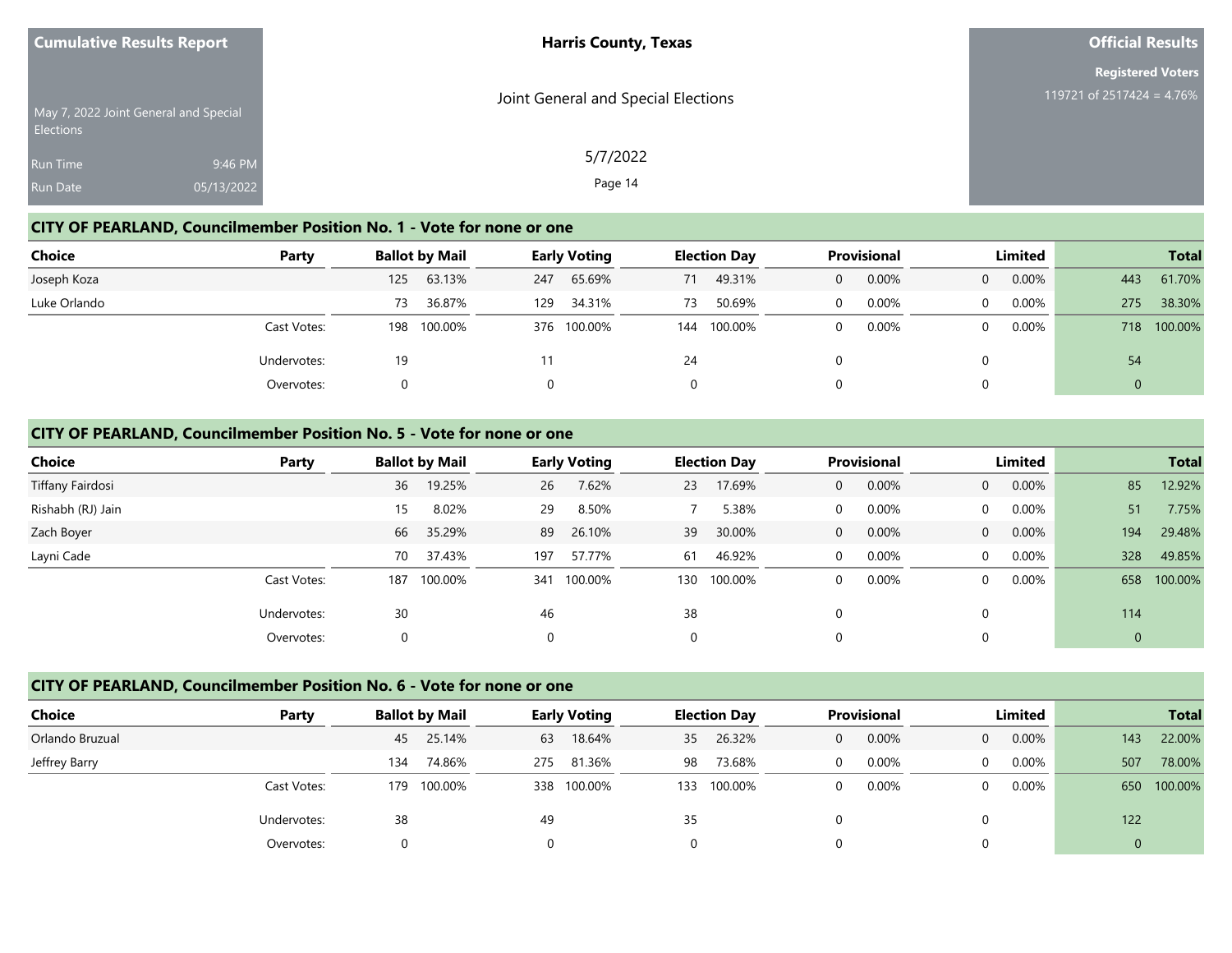|                  | <b>Cumulative Results Report</b>      | <b>Harris County, Texas</b>         | <b>Official Results</b>   |
|------------------|---------------------------------------|-------------------------------------|---------------------------|
|                  |                                       |                                     | <b>Registered Voters</b>  |
| <b>Elections</b> | May 7, 2022 Joint General and Special | Joint General and Special Elections | 119721 of 2517424 = 4.76% |
| <b>Run Time</b>  | 9:46 PM                               | 5/7/2022                            |                           |
| <b>Run Date</b>  | 05/13/2022                            | Page 15                             |                           |

## **CITY OF WEBSTER, City Council Position 3 - Vote for none or one**

| Choice               | Party       | <b>Ballot by Mail</b> |            | <b>Early Voting</b> |            | <b>Election Day</b> |         | <b>Provisional</b> |       | Limited        |          | <b>Total</b> |         |
|----------------------|-------------|-----------------------|------------|---------------------|------------|---------------------|---------|--------------------|-------|----------------|----------|--------------|---------|
| Lawrence Peter Tosto |             | 25                    | 40.32%     | 40                  | 60.61%     | 15                  | 40.54%  | 0                  | 0.00% | $\overline{0}$ | $0.00\%$ | 80           | 48.48%  |
| Chris Vaughan        |             | 37                    | 59.68%     | 26                  | 39.39%     | 22                  | 59.46%  | 0                  | 0.00% | $\Omega$       | $0.00\%$ | 85           | 51.52%  |
|                      | Cast Votes: |                       | 62 100.00% |                     | 66 100.00% | 37                  | 100.00% | $\Omega$           | 0.00% | $\Omega$       | $0.00\%$ | 165          | 100.00% |
|                      | Undervotes: |                       |            | 10                  |            | b                   |         |                    |       |                |          | 23           |         |
|                      | Overvotes:  |                       |            |                     |            | 0                   |         |                    |       |                |          |              |         |

#### **CITY OF WEBSTER, City Council Position 4 - Vote for none or one**

| Choice                | Party       |    | <b>Ballot by Mail</b> | <b>Early Voting</b> |            |    | <b>Election Day</b> | <b>Provisional</b> |       | Limited        |          | <b>Total</b> |         |
|-----------------------|-------------|----|-----------------------|---------------------|------------|----|---------------------|--------------------|-------|----------------|----------|--------------|---------|
| <b>Beverly Gaines</b> |             |    | 55 100.00%            |                     | 61 100.00% |    | 33 100.00%          | 0                  | 0.00% | $\overline{0}$ | $0.00\%$ | 149          | 100.00% |
|                       | Cast Votes: |    | 55 100.00%            |                     | 61 100.00% |    | 33 100.00%          |                    | 0.00% | 0              | $0.00\%$ | 149          | 100.00% |
|                       | Undervotes: | 14 |                       | 15                  |            | 10 |                     |                    |       |                |          | 39           |         |
|                       | Overvotes:  |    |                       |                     |            |    |                     |                    |       |                |          |              |         |

#### **CITY OF WEBSTER, City Council Position 5 - Vote for none or one**

| Choice         | Party       | <b>Ballot by Mail</b> | <b>Early Voting</b> | <b>Election Day</b> | <b>Provisional</b> | Limited       | <b>Total</b>   |
|----------------|-------------|-----------------------|---------------------|---------------------|--------------------|---------------|----------------|
| Edward Lapeyre |             | 55 100.00%            | 60 100.00%          | 34 100.00%          | 0.00%              | $0.00\%$<br>0 | 100.00%<br>149 |
|                | Cast Votes: | 55 100.00%            | 60 100.00%          | 34 100.00%          | 0.00%              | $0.00\%$<br>0 | 100.00%<br>149 |
|                | Undervotes: | 14                    | 16                  |                     |                    |               | 39             |
|                | Overvotes:  |                       |                     |                     |                    | 0             |                |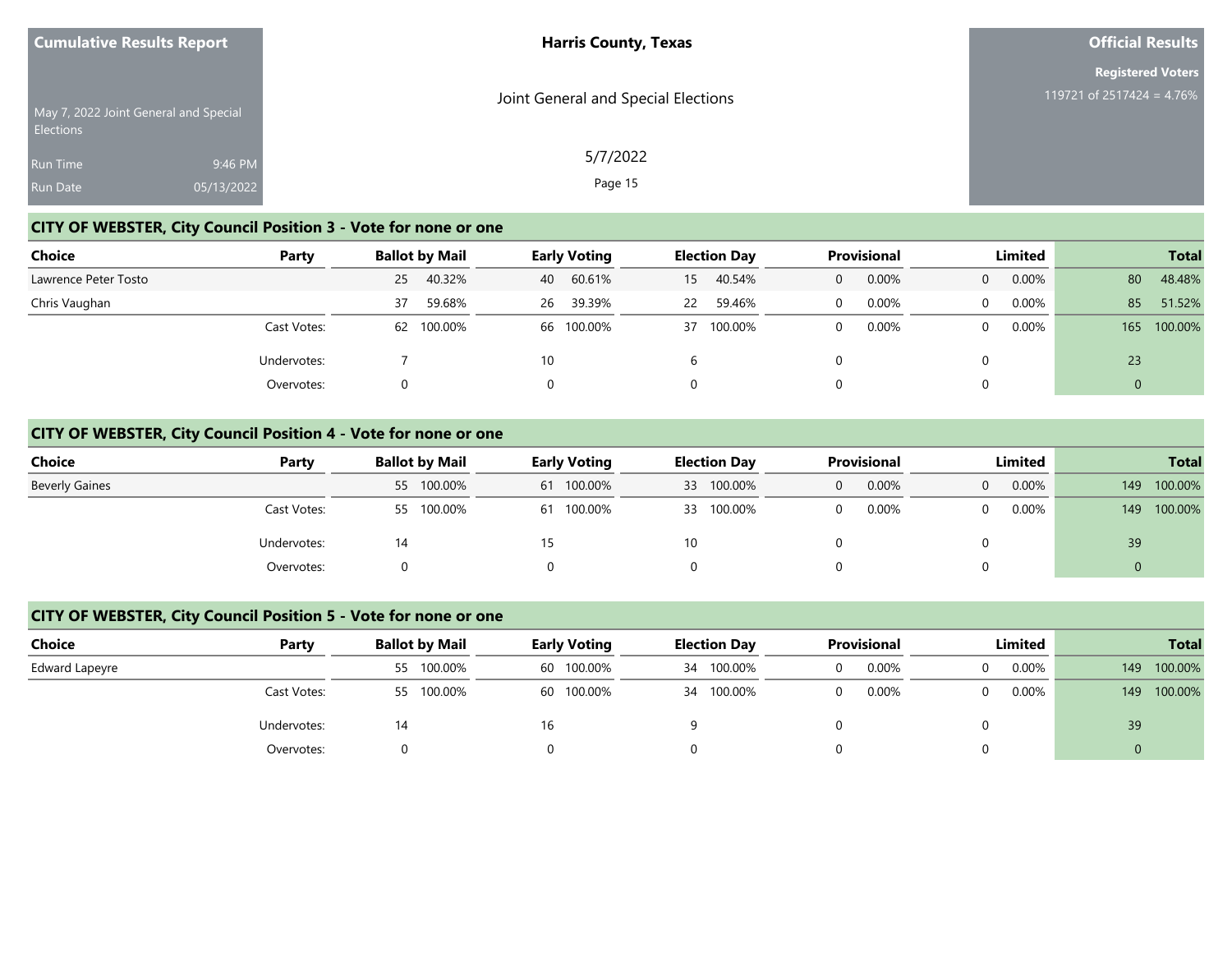| <b>Cumulative Results Report</b>                   | <b>Harris County, Texas</b>         | <b>Official Results</b>   |
|----------------------------------------------------|-------------------------------------|---------------------------|
|                                                    |                                     | <b>Registered Voters</b>  |
| May 7, 2022 Joint General and Special<br>Elections | Joint General and Special Elections | 119721 of 2517424 = 4.76% |
| Run Time<br>9:46 PM                                | 5/7/2022                            |                           |
| 05/13/2022<br>Run Date                             | Page 16                             |                           |

## **HOUSTON COMM COL DIST 2, Trustee, District II - Vote for none or one**

| Choice                | Party       |      | <b>Ballot by Mail</b> |          | <b>Early Voting</b> | <b>Election Day</b> |         | <b>Provisional</b> |         | Limited        |          | <b>Total</b> |         |
|-----------------------|-------------|------|-----------------------|----------|---------------------|---------------------|---------|--------------------|---------|----------------|----------|--------------|---------|
| Y. Jayne McCullough   |             | 191  | 11.74%                | 176      | 10.02%              | 142                 | 15.73%  |                    | 100.00% | $\overline{0}$ | $0.00\%$ | 510          | 11.90%  |
| Charlene Ward Johnson |             | 705  | 43.33%                | 647      | 36.85%              | 322                 | 35.66%  | 0                  | 0.00%   | $\Omega$       | 0.00%    | 1,674        | 39.05%  |
| Kathy "Lynch" Gunter  |             | 470  | 28.89%                | 753      | 42.88%              | 311                 | 34.44%  | 0                  | 0.00%   | $\overline{0}$ | $0.00\%$ | 1,534        | 35.78%  |
| Terrance Hall         |             | 261  | 16.04%                | 180      | 10.25%              | 128                 | 14.17%  | 0                  | 0.00%   | $\Omega$       | 0.00%    | 569          | 13.27%  |
|                       | Cast Votes: | .627 | 100.00%               |          | 1,756 100.00%       | 903                 | 100.00% |                    | 100.00% | 0              | 0.00%    | 4,287        | 100.00% |
|                       | Undervotes: | 183  |                       | 91       |                     | 97                  |         | 0                  |         |                |          | 371          |         |
|                       | Overvotes:  |      |                       | $\Omega$ |                     | 0                   |         |                    |         |                |          | 4            |         |

## **HUFFMAN ISD, PROPOSITION A**

| <b>Choice</b>  | Party       | <b>Ballot by Mail</b> | <b>Early Voting</b> | <b>Election Day</b> | <b>Provisional</b>    | Limited                    | <b>Total</b>     |
|----------------|-------------|-----------------------|---------------------|---------------------|-----------------------|----------------------------|------------------|
| <b>FOR</b>     |             | 22.32%<br>25          | 42.65%<br>406       | 27.51%<br>129       | 0.00%<br>$\mathbf{0}$ | 0.00%<br>$\overline{0}$    | 36.53%<br>560    |
| <b>AGAINST</b> |             | 77.68%<br>87          | 57.35%<br>546       | 72.49%<br>340       | 0.00%<br>$\Omega$     | $0.00\%$<br>$\overline{0}$ | 63.47%<br>973    |
|                | Cast Votes: | 100.00%<br>112        | 952 100.00%         | 100.00%<br>469      | 0.00%<br>$\mathbf 0$  | $0.00\%$<br>0              | 100.00%<br>1,533 |
|                | Undervotes: |                       |                     |                     |                       |                            |                  |
|                | Overvotes:  | $\Omega$              | 0                   | 0                   | 0                     |                            | 0                |

#### **HUFFMAN ISD, PROPOSITION B**

| <b>Choice</b>  | Party       | <b>Ballot by Mail</b> | <b>Early Voting</b> | <b>Election Day</b> | Provisional | Limited              | <b>Total</b>     |
|----------------|-------------|-----------------------|---------------------|---------------------|-------------|----------------------|------------------|
| <b>FOR</b>     |             | 19.30%<br>22          | 37.33%<br>355       | 27.08%<br>127       | 0.00%<br>0  | $0.00\%$<br>$\Omega$ | 32.86%<br>504    |
| <b>AGAINST</b> |             | 80.70%<br>92          | 62.67%<br>596       | 72.92%<br>342       | 0.00%<br>0  | $0.00\%$<br>0        | 67.14%<br>1,030  |
|                | Cast Votes: | 100.00%<br>114        | 100.00%<br>951      | 100.00%<br>469      | 0.00%<br>0  | $0.00\%$<br>0        | 100.00%<br>1,534 |
|                | Undervotes: |                       |                     |                     |             |                      |                  |
|                | Overvotes:  |                       |                     |                     |             |                      | 0                |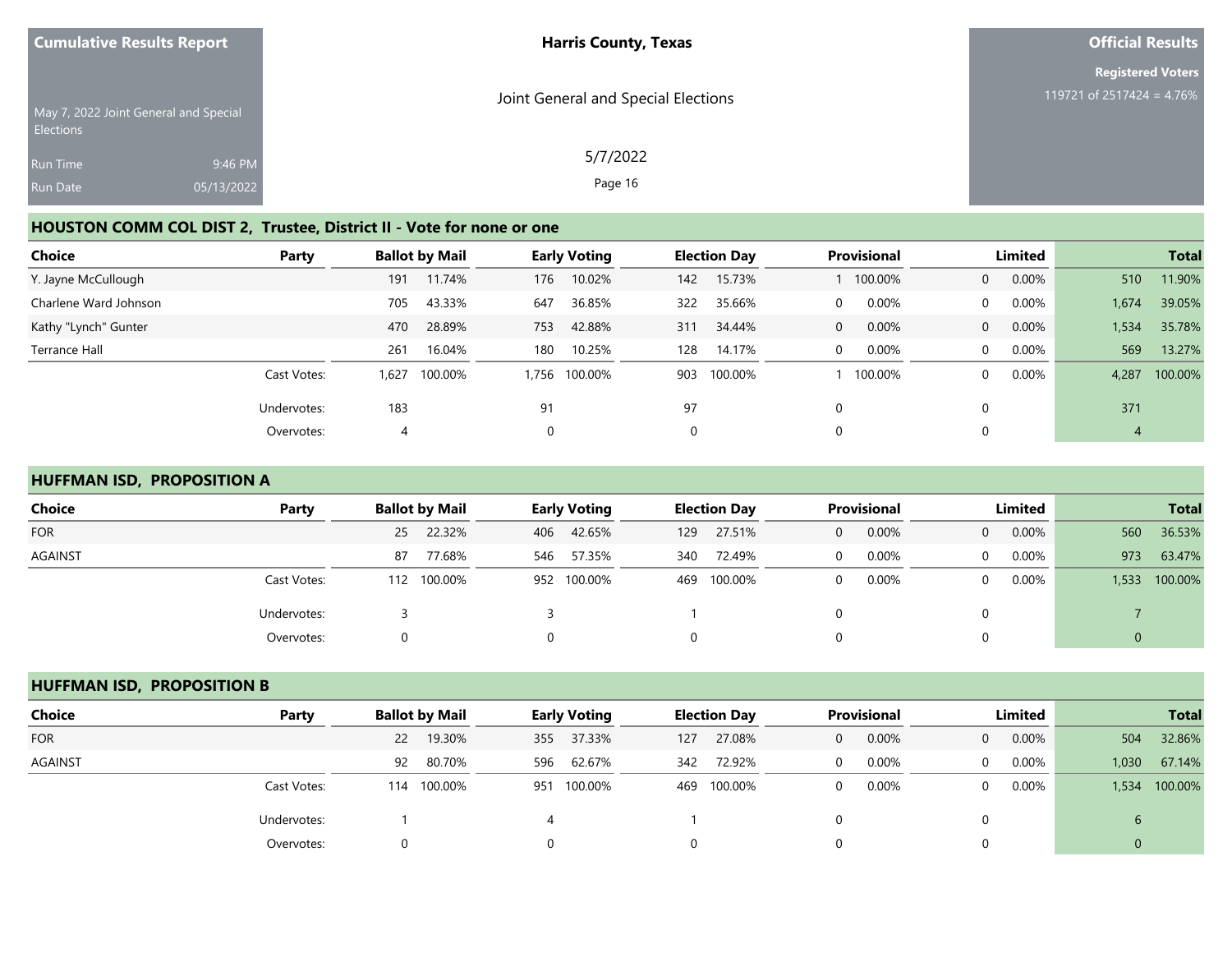| <b>Cumulative Results Report</b> |                                       | <b>Harris County, Texas</b>         | <b>Official Results</b>                               |  |  |  |
|----------------------------------|---------------------------------------|-------------------------------------|-------------------------------------------------------|--|--|--|
| Elections                        | May 7, 2022 Joint General and Special | Joint General and Special Elections | <b>Registered Voters</b><br>119721 of 2517424 = 4.76% |  |  |  |
| Run Time<br>Run Date             | 9:46 PM<br>05/13/2022                 | 5/7/2022<br>Page 17                 |                                                       |  |  |  |

## **HUMBLE ISD, PROPOSITION A**

| Choice     | Party       |        | <b>Ballot by Mail</b> | <b>Early Voting</b> |               | <b>Election Day</b> |               | <b>Provisional</b> |       | Limited  |          |        |         | <b>Total</b> |  |
|------------|-------------|--------|-----------------------|---------------------|---------------|---------------------|---------------|--------------------|-------|----------|----------|--------|---------|--------------|--|
| <b>FOR</b> |             | 1,017  | 57.13%                | 4,208               | 65.58%        | 2,512               | 63.15%        | 0                  | 0.00% | $\Omega$ | 0.00%    | 7,737  | 63.55%  |              |  |
| AGAINST    |             | 763    | 42.87%                | 2,209               | 34.42%        | 1,466               | 36.85%        |                    | 0.00% | $\Omega$ | 0.00%    | 4,438  | 36.45%  |              |  |
|            | Cast Votes: | 780. ا | 100.00%               |                     | 6,417 100.00% |                     | 3,978 100.00% |                    | 0.00% | $\Omega$ | $0.00\%$ | 12,175 | 100.00% |              |  |
|            | Undervotes: | 35     |                       | 33                  |               | 29                  |               |                    |       | 0        |          | 97     |         |              |  |
|            | Overvotes:  |        |                       |                     |               | 0                   |               |                    |       | 0        |          | 0      |         |              |  |

#### **HUMBLE ISD, PROPOSITION B**

| <b>Choice</b>  | Party       | <b>Ballot by Mail</b> | <b>Early Voting</b> | <b>Election Day</b> | <b>Provisional</b> | Limited                 | <b>Total</b>     |
|----------------|-------------|-----------------------|---------------------|---------------------|--------------------|-------------------------|------------------|
| <b>FOR</b>     |             | 988<br>56.36%         | 66.02%<br>4,230     | 2,516 63.44%        | 0.00%<br>0         | 0.00%<br>$\overline{0}$ | 63.78%<br>7,734  |
| <b>AGAINST</b> |             | 43.64%<br>765         | 33.98%<br>2.177     | 36.56%<br>1,450     | 0.00%<br>$\Omega$  | 0.00%<br>$\Omega$       | 4,392<br>36.22%  |
|                | Cast Votes: | 100.00%<br>1,753      | 6,407 100.00%       | 3,966 100.00%       | 0.00%<br>0         | 0.00%<br>$\mathbf{0}$   | 12,126 100.00%   |
|                | Undervotes: | 62                    | 43                  | 41                  |                    | 0                       | 146              |
|                | Overvotes:  | 0                     |                     | $\Omega$            |                    | $\Omega$                | $\boldsymbol{0}$ |

## **KLEIN ISD, PROPOSITION A**

| Choice         | Party       | <b>Ballot by Mail</b> |         | <b>Early Voting</b> |                | <b>Election Day</b> |               | <b>Provisional</b> |           | Limited        |          |             | <b>Total</b> |
|----------------|-------------|-----------------------|---------|---------------------|----------------|---------------------|---------------|--------------------|-----------|----------------|----------|-------------|--------------|
| <b>FOR</b>     |             | 1,284                 | 59.14%  | 6,429               | 62.69%         |                     | 3,046 52.68%  |                    | 66.67%    | $\overline{0}$ | 0.00%    | 10,761      | 59.09%       |
| <b>AGAINST</b> |             | 887                   | 40.86%  |                     | 3,826 37.31%   |                     | 2,736 47.32%  |                    | 33.33%    | 0              | 0.00%    | 7,450       | 40.91%       |
|                | Cast Votes: | 2.171                 | 100.00% |                     | 10,255 100.00% |                     | 5,782 100.00% |                    | 3 100.00% | 0              | $0.00\%$ | 18,211      | 100.00%      |
|                | Undervotes: | 31                    |         | 28                  |                | 22                  |               |                    |           |                |          | 81          |              |
|                | Overvotes:  |                       |         |                     |                |                     |               |                    |           |                |          | $\mathbf 0$ |              |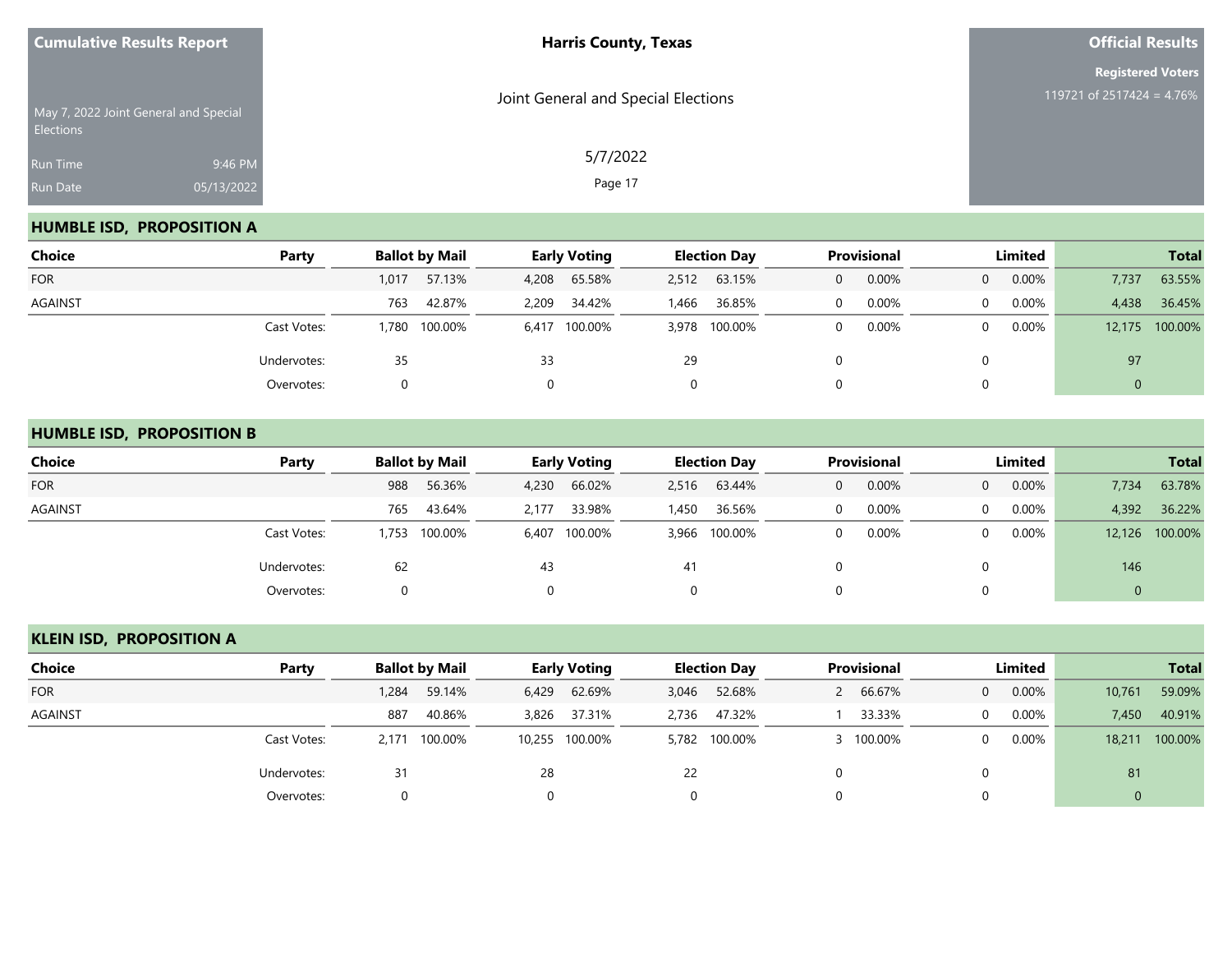| Joint General and Special Elections<br>May 7, 2022 Joint General and Special      | <b>Registered Voters</b><br>119721 of 2517424 = 4.76% |
|-----------------------------------------------------------------------------------|-------------------------------------------------------|
| Elections<br>5/7/2022<br>9:46 PM<br>Run Time<br>Page 18<br>05/13/2022<br>Run Date |                                                       |

## **KLEIN ISD, PROPOSITION B**

| Choice     | Party       | <b>Ballot by Mail</b> |                 | <b>Early Voting</b> |       | <b>Election Day</b> | Provisional |         | Limited  |          |             | <b>Total</b> |
|------------|-------------|-----------------------|-----------------|---------------------|-------|---------------------|-------------|---------|----------|----------|-------------|--------------|
| <b>FOR</b> |             | 1,258                 | 58.08%<br>6,410 | 62.55%              | 3,091 | 53.53%              |             | 100.00% | $\Omega$ | 0.00%    | 10,762      | 59.16%       |
| AGAINST    |             | 908                   | 41.92%<br>3,838 | 37.45%              | 2,683 | 46.47%              | $\Omega$    | 0.00%   | $\Omega$ | $0.00\%$ | 7,429       | 40.84%       |
|            | Cast Votes: | 2,166 100.00%         |                 | 10,248 100.00%      |       | 5,774 100.00%       |             | 100.00% | $\Omega$ | $0.00\%$ | 18,191      | 100.00%      |
|            | Undervotes: | 36                    | 35              |                     | 30    |                     |             |         |          |          | 101         |              |
|            | Overvotes:  |                       |                 |                     |       | $\Omega$            |             |         |          |          | $\mathbf 0$ |              |

#### **KLEIN ISD, PROPOSITION C**

| <b>Choice</b>  | Party       | <b>Ballot by Mail</b> | <b>Early Voting</b> | <b>Election Day</b> | Provisional | Limited              | <b>Total</b>      |
|----------------|-------------|-----------------------|---------------------|---------------------|-------------|----------------------|-------------------|
| <b>FOR</b>     |             | 46.48%<br>1,004       | 52.37%<br>5,360     | 42.14%<br>2,430     | 33.33%      | 0.00%<br>$\Omega$    | 48.42%<br>8,795   |
| <b>AGAINST</b> |             | 53.52%<br>1,156       | 47.63%<br>4,874     | 57.86%<br>3,336     | 66.67%      | $0.00\%$<br>$\Omega$ | 9,368<br>51.58%   |
|                | Cast Votes: | 2,160 100.00%         | 10,234 100.00%      | 5,766 100.00%       | 100.00%     | $0.00\%$<br>$\Omega$ | 100.00%<br>18,163 |
|                | Undervotes: | 42                    | 49                  | 38                  |             |                      | 129               |
|                | Overvotes:  |                       |                     | 0                   |             |                      | $\mathbf 0$       |

## **KLEIN ISD, PROPOSITION D**

| Choice         | Party       |       | <b>Ballot by Mail</b> |       | <b>Early Voting</b> |       |               | <b>Provisional</b><br><b>Election Day</b> |           |                | Limited  |             | <b>Total</b>   |
|----------------|-------------|-------|-----------------------|-------|---------------------|-------|---------------|-------------------------------------------|-----------|----------------|----------|-------------|----------------|
| <b>FOR</b>     |             | 966   | 44.83%                | 5,175 | 50.56%              | 2,319 | 40.23%        |                                           | 33.33%    | $\overline{0}$ | 0.00%    | 8,461       | 46.60%         |
| <b>AGAINST</b> |             | 1,189 | 55.17%                | 5,060 | 49.44%              | 3,446 | 59.77%        |                                           | 66.67%    | $\Omega$       | 0.00%    | 9,697       | 53.40%         |
|                | Cast Votes: |       | 2,155 100.00%         |       | 10,235 100.00%      |       | 5,765 100.00% |                                           | 3 100.00% | 0              | $0.00\%$ |             | 18,158 100.00% |
|                | Undervotes: | 47    |                       | 48    |                     | 39    |               |                                           |           |                |          | 134         |                |
|                | Overvotes:  | 0     |                       |       |                     |       |               |                                           |           |                |          | $\mathbf 0$ |                |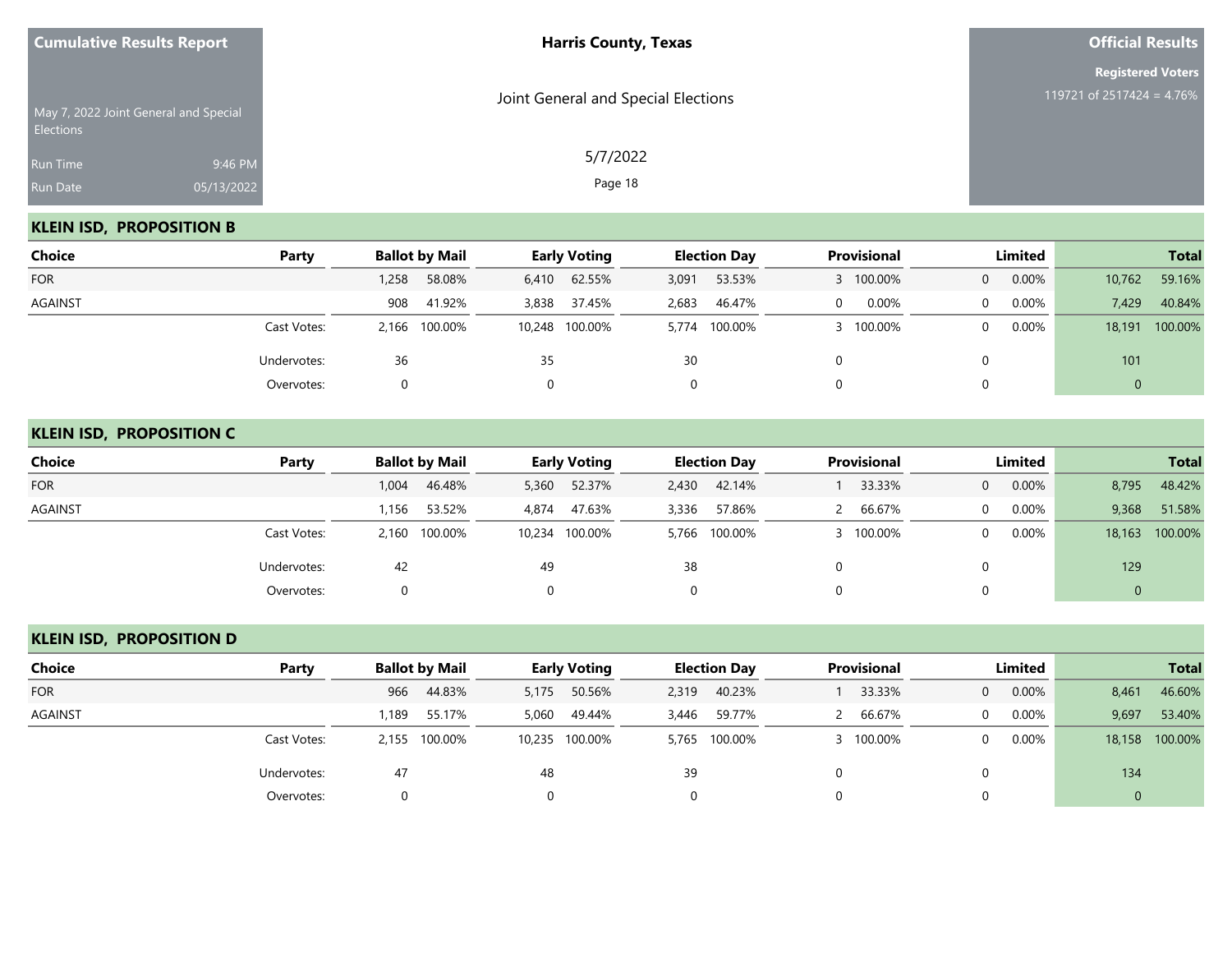| <b>Cumulative Results Report</b> |                                       | <b>Harris County, Texas</b>         | <b>Official Results</b>                               |
|----------------------------------|---------------------------------------|-------------------------------------|-------------------------------------------------------|
| Elections                        | May 7, 2022 Joint General and Special | Joint General and Special Elections | <b>Registered Voters</b><br>119721 of 2517424 = 4.76% |
| Run Time<br>Run Date             | 9:46 PM<br>05/13/2022                 | 5/7/2022<br>Page 19                 |                                                       |

# **PASADENA ISD, PROPOSITION A**

| <b>Choice</b> | Party       | <b>Ballot by Mail</b> | <b>Early Voting</b> | <b>Election Day</b> | Provisional | Limited              | <b>Total</b>     |
|---------------|-------------|-----------------------|---------------------|---------------------|-------------|----------------------|------------------|
| <b>FOR</b>    |             | 60.15%<br>705         | 68.34%<br>1,263     | 68.78%<br>1,018     | 100.00%     | 0.00%<br>$\Omega$    | 66.36%<br>2,987  |
| AGAINST       |             | 39.85%<br>467         | 31.66%<br>585       | 31.22%<br>462       | 0.00%<br>0  | 0.00%<br>$\Omega$    | 33.64%<br>1,514  |
|               | Cast Votes: | 1,172 100.00%         | 1,848 100.00%       | 1,480 100.00%       | 100.00%     | $0.00\%$<br>$\Omega$ | 100.00%<br>4,501 |
|               | Undervotes: | 14                    | 26                  | 17                  |             | $\Omega$             | 57               |
|               | Overvotes:  |                       |                     | 0                   |             | 0                    |                  |

#### **PASADENA ISD, PROPOSITION B**

| <b>Choice</b>  | Party       | <b>Ballot by Mail</b> | <b>Early Voting</b> | <b>Election Day</b> | <b>Provisional</b> | Limited                 | <b>Total</b>     |
|----------------|-------------|-----------------------|---------------------|---------------------|--------------------|-------------------------|------------------|
| <b>FOR</b>     |             | 60.30%<br>691         | 67.27%<br>1,231     | 67.82%<br>999       | 100.00%            | 0.00%<br>$\overline{0}$ | 65.66%<br>2,922  |
| <b>AGAINST</b> |             | 39.70%<br>455         | 32.73%<br>599       | 32.18%<br>474       | 0.00%<br>0         | $0.00\%$<br>$\Omega$    | 34.34%<br>1,528  |
|                | Cast Votes: | 1,146 100.00%         | 1,830 100.00%       | 1,473 100.00%       | 100.00%            | $0.00\%$<br>$\Omega$    | 4,450 100.00%    |
|                | Undervotes: | 40                    | 44                  | 24                  |                    | 0                       | 108              |
|                | Overvotes:  |                       |                     |                     |                    | 0                       | $\boldsymbol{0}$ |

## **PASADENA ISD, PROPOSITION C**

| Choice         | Party       |       | <b>Ballot by Mail</b> |       | <b>Early Voting</b> |     | <b>Election Day</b> | <b>Provisional</b> |                | Limited |       | <b>Total</b> |
|----------------|-------------|-------|-----------------------|-------|---------------------|-----|---------------------|--------------------|----------------|---------|-------|--------------|
| <b>FOR</b>     |             | 626   | 54.82%                | 1,148 | 62.87%              | 929 | 63.11%              | 100.00%            | $\overline{0}$ | 0.00%   | 2,704 | 60.89%       |
| <b>AGAINST</b> |             | 516   | 45.18%                | 678   | 37.13%              | 543 | 36.89%              | 0.00%              | 0              | 0.00%   | 1,737 | 39.11%       |
|                | Cast Votes: | 1.142 | 100.00%               |       | 1,826 100.00%       |     | 1,472 100.00%       | 100.00%            | 0              | 0.00%   | 4,441 | 100.00%      |
|                | Undervotes: | 43    |                       | 48    |                     | 25  |                     |                    |                |         | 116   |              |
|                | Overvotes:  |       |                       |       |                     |     |                     |                    |                |         |       |              |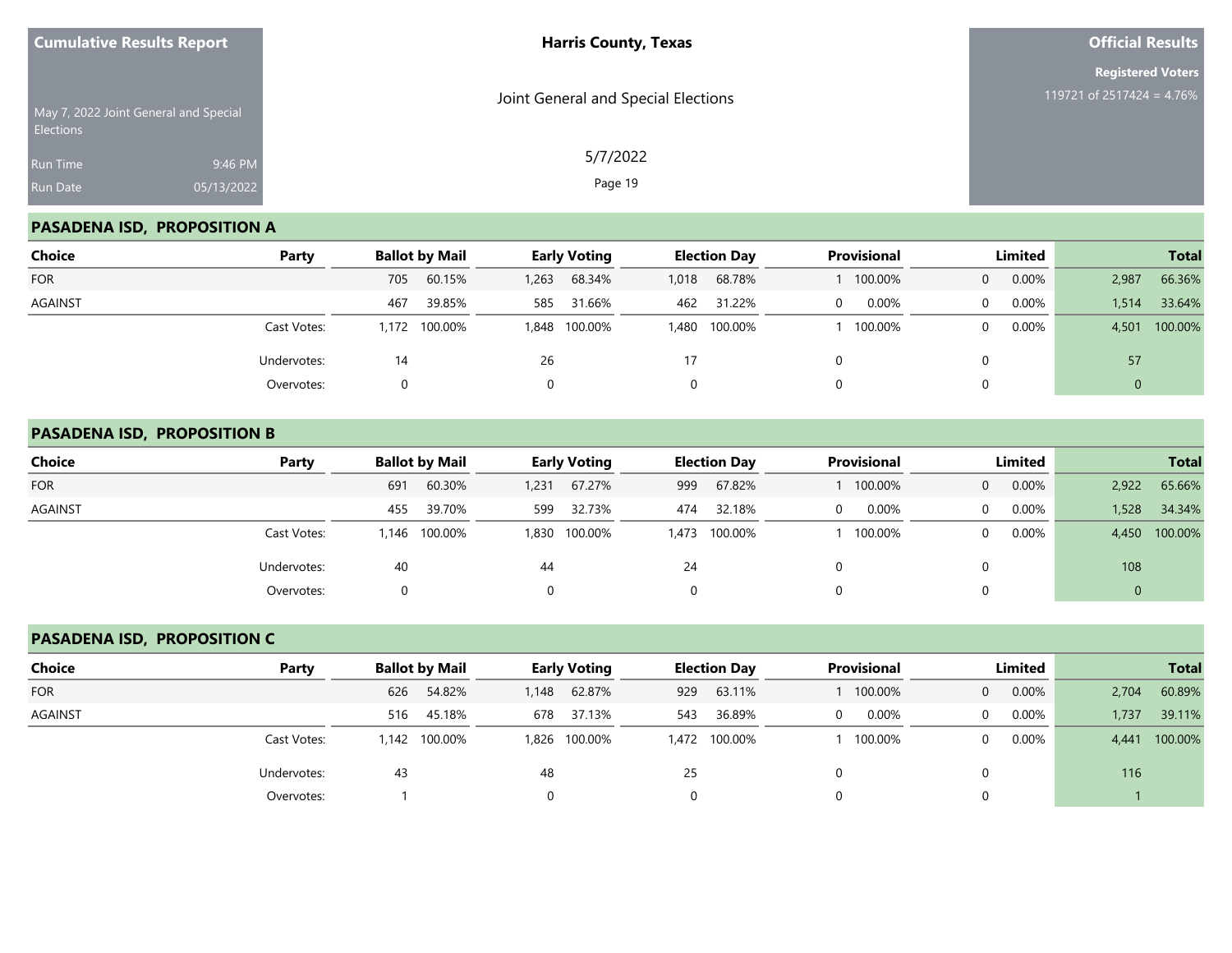| <b>Cumulative Results Report</b> |                                       | <b>Harris County, Texas</b>         | <b>Official Results</b>   |  |  |
|----------------------------------|---------------------------------------|-------------------------------------|---------------------------|--|--|
|                                  |                                       |                                     | <b>Registered Voters</b>  |  |  |
| Elections                        | May 7, 2022 Joint General and Special | Joint General and Special Elections | 119721 of 2517424 = 4.76% |  |  |
| Run Time                         | 9:46 PM                               | 5/7/2022                            |                           |  |  |
| Run Date                         | 05/13/2022                            | Page 20                             |                           |  |  |

## **SHELDON ISD, PROPOSITION A**

| <b>Choice</b> | Party       | <b>Ballot by Mail</b> | <b>Early Voting</b> | <b>Election Day</b> | Provisional | Limited              | <b>Total</b>   |
|---------------|-------------|-----------------------|---------------------|---------------------|-------------|----------------------|----------------|
| <b>FOR</b>    |             | 21.48%<br>29          | 88 37.29%           | 41.35%<br>86        | 0.00%<br>0  | 0.00%<br>$\Omega$    | 35.00%<br>203  |
| AGAINST       |             | 78.52%<br>106         | 62.71%<br>148       | 58.65%<br>122       | 100.00%     | 0.00%<br>$\Omega$    | 65.00%<br>377  |
|               | Cast Votes: | 135 100.00%           | 236 100.00%         | 208 100.00%         | 100.00%     | $0.00\%$<br>$\Omega$ | 100.00%<br>580 |
|               | Undervotes: |                       |                     | b                   |             |                      | 8              |
|               | Overvotes:  |                       | $\Omega$            | 0                   |             |                      | 0              |

#### **SHELDON ISD, PROPOSITION B**

| <b>Choice</b>  | Party       | <b>Ballot by Mail</b> | <b>Early Voting</b> | <b>Election Day</b> | <b>Provisional</b>    | Limited           | <b>Total</b>   |
|----------------|-------------|-----------------------|---------------------|---------------------|-----------------------|-------------------|----------------|
| <b>FOR</b>     |             | 20.90%<br>28          | 33.05%<br>78        | 37.50%<br>78        | 0.00%<br>$\mathbf{0}$ | 0.00%<br>$\Omega$ | 31.78%<br>184  |
| <b>AGAINST</b> |             | 79.10%<br>106         | 66.95%<br>158       | 62.50%<br>130       | 100.00%               | $0.00\%$<br>0     | 68.22%<br>395  |
|                | Cast Votes: | 100.00%<br>134        | 236 100.00%         | 208 100.00%         | 100.00%               | $0.00\%$<br>0     | 100.00%<br>579 |
|                | Undervotes: |                       |                     | b                   |                       |                   | 9              |
|                | Overvotes:  |                       |                     | 0                   |                       |                   | 0              |

## **SHELDON ISD, PROPOSITION C**

| Choice         | Party       | <b>Ballot by Mail</b> | <b>Early Voting</b> | <b>Election Day</b> | <b>Provisional</b> | Limited                 | <b>Total</b>    |
|----------------|-------------|-----------------------|---------------------|---------------------|--------------------|-------------------------|-----------------|
| <b>FOR</b>     |             | 19.26%<br>26          | 78 33.19%           | 37.20%<br>77        | 0.00%<br>$\Omega$  | 0.00%<br>$\overline{0}$ | 31.31%<br>181   |
| <b>AGAINST</b> |             | 80.74%<br>109         | 66.81%<br>157       | 62.80%<br>130       | 100.00%            | 0.00%<br>$\Omega$       | 68.69%<br>397   |
|                | Cast Votes: | 135 100.00%           | 235 100.00%         | 207 100.00%         | 100.00%            | 0.00%<br>0              | 100.00%<br>578  |
|                | Undervotes: |                       |                     |                     |                    |                         | 10 <sup>°</sup> |
|                | Overvotes:  | 0                     |                     |                     |                    |                         | $\mathbf 0$     |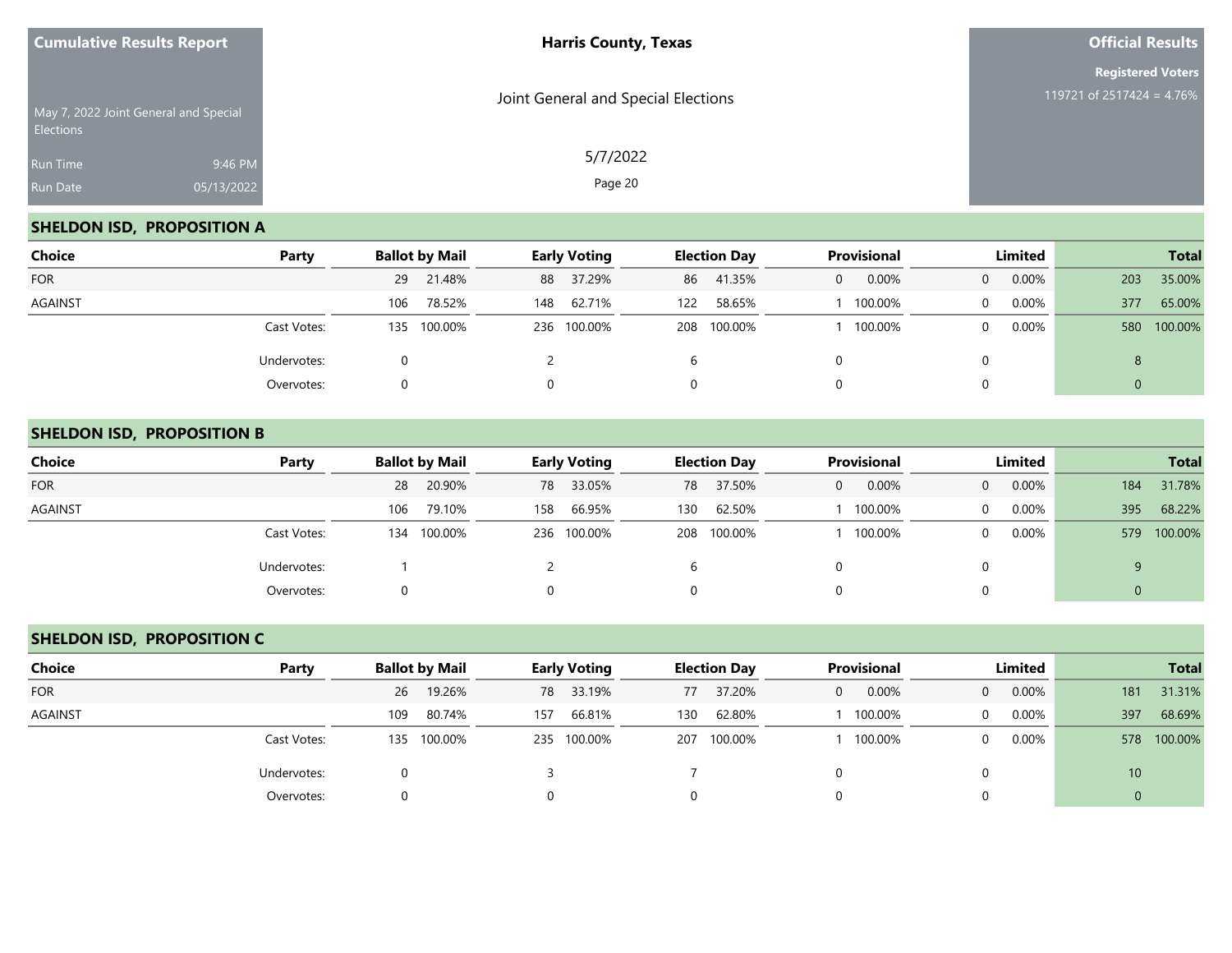| <b>Cumulative Results Report</b>                          |            | <b>Harris County, Texas</b>         | <b>Official Results</b>   |
|-----------------------------------------------------------|------------|-------------------------------------|---------------------------|
|                                                           |            |                                     | <b>Registered Voters</b>  |
| May 7, 2022 Joint General and Special<br><b>Elections</b> |            | Joint General and Special Elections | 119721 of 2517424 = 4.76% |
| <b>Run Time</b>                                           | 9:46 PM    | 5/7/2022                            |                           |
| <b>Run Date</b>                                           | 05/13/2022 | Page 21                             |                           |

# **WALLER ISD, Trustee, Position 3 - Vote for none or one**

| Choice     | Party       | <b>Ballot by Mail</b> | <b>Early Voting</b> | <b>Election Day</b> | <b>Provisional</b> | Limited              | <b>Total</b>   |
|------------|-------------|-----------------------|---------------------|---------------------|--------------------|----------------------|----------------|
| Bryan Lowe |             | 64 100.00%            | 149 100.00%         | 106 100.00%         | 0.00%<br>0         | $0.00\%$<br>$\Omega$ | 100.00%<br>319 |
|            | Cast Votes: | 100.00%<br>64         | 149 100.00%         | 106 100.00%         | 0.00%              | 0.00%<br>0           | 100.00%<br>319 |
|            | Undervotes: | 20                    | 67                  | 51                  |                    |                      | 138            |
|            | Overvotes:  |                       |                     |                     |                    |                      |                |

#### **WALLER ISD, Trustee, Position 4 - Vote for none or one**

| <b>Choice</b>  | Party       |    | <b>Ballot by Mail</b> |     | <b>Early Voting</b> |    | <b>Election Day</b> |   | <b>Provisional</b> |          | Limited  |     | <b>Total</b> |
|----------------|-------------|----|-----------------------|-----|---------------------|----|---------------------|---|--------------------|----------|----------|-----|--------------|
| Jeff Flukinger |             | 34 | 52.31%                | 78  | 40.00%              | 53 | 38.97%              |   | 0.00%              | $\Omega$ | $0.00\%$ | 165 | 41.67%       |
| Adam Suhr      |             | 31 | 47.69%                | 117 | 60.00%              | 83 | 61.03%              | 0 | 0.00%              | $\Omega$ | $0.00\%$ | 231 | 58.33%       |
|                | Cast Votes: |    | 65 100.00%            |     | 195 100.00%         |    | 136 100.00%         |   | 0.00%              | $\Omega$ | $0.00\%$ | 396 | 100.00%      |
|                | Undervotes: | 19 |                       |     |                     | 21 |                     |   |                    | 0        |          | 61  |              |
|                | Overvotes:  | 0  |                       | 0   |                     | 0  |                     | O |                    | $\Omega$ |          |     |              |

#### **BISSONNET MUD, PROPOSITION A**

| <b>Choice</b> | Party       | <b>Ballot by Mail</b> | <b>Early Voting</b> | <b>Election Day</b> | Provisional       | Limited              | <b>Total</b>              |
|---------------|-------------|-----------------------|---------------------|---------------------|-------------------|----------------------|---------------------------|
| <b>FOR</b>    |             | 70.83%                | 75.00%<br>9         | 72.00%<br>18        | 0.00%<br>0        | $0.00\%$<br>$\Omega$ | 72.13%<br>44              |
| AGAINST       |             | 29.17%                | 25.00%<br>3.        | 28.00%              | 0.00%<br>0        | 0.00%<br>$\Omega$    | 27.87%<br>17 <sup>°</sup> |
|               | Cast Votes: | 24 100.00%            | 12 100.00%          | 25 100.00%          | 0.00%<br>$\Omega$ | $0.00\%$<br>0        | 100.00%<br>61             |
|               | Undervotes: |                       |                     | 0                   | 0                 |                      |                           |
|               | Overvotes:  |                       | 0                   | 0                   | 0                 |                      | 0                         |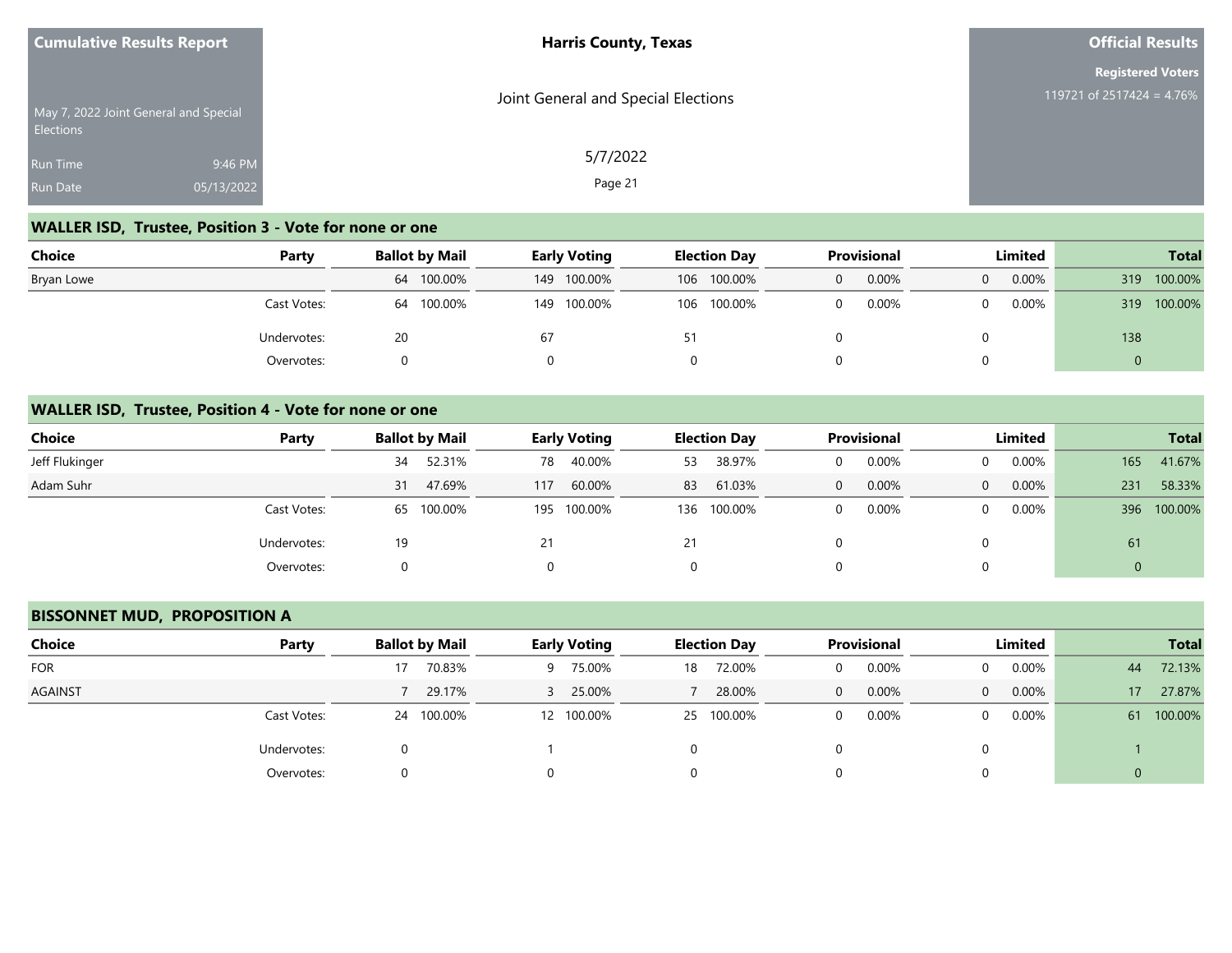| <b>Cumulative Results Report</b>                   |            | <b>Harris County, Texas</b>         | <b>Official Results</b>                               |  |  |
|----------------------------------------------------|------------|-------------------------------------|-------------------------------------------------------|--|--|
|                                                    |            |                                     | <b>Registered Voters</b><br>119721 of 2517424 = 4.76% |  |  |
| May 7, 2022 Joint General and Special<br>Elections |            | Joint General and Special Elections |                                                       |  |  |
| Run Time                                           | 9:46 PM    | 5/7/2022                            |                                                       |  |  |
| Run Date                                           | 05/13/2022 | Page 22                             |                                                       |  |  |

## **BISSONNET MUD, PROPOSITION B**

| <b>Choice</b> | Party       | <b>Ballot by Mail</b> | <b>Early Voting</b> | <b>Election Day</b> | Provisional | Limited              | <b>Total</b>  |
|---------------|-------------|-----------------------|---------------------|---------------------|-------------|----------------------|---------------|
| <b>FOR</b>    |             | 62.50%<br>15          | 83.33%<br>10        | 68.00%<br>17        | 0.00%       | 0.00%<br>0           | 68.85%<br>42  |
| AGAINST       |             | 9 37.50%              | 16.67%              | 32.00%<br>8         | 0.00%<br>0  | $0.00\%$<br>$\Omega$ | 19<br>31.15%  |
|               | Cast Votes: | 24 100.00%            | 12 100.00%          | 25 100.00%          | 0.00%<br>0  | $0.00\%$<br>$\Omega$ | 100.00%<br>61 |
|               | Undervotes: |                       |                     | 0                   |             |                      |               |
|               | Overvotes:  |                       | $\Omega$            | 0                   |             |                      | 0             |

#### **BRIDGESTONE MUD, Directors - Vote for none, one, or two**

| <b>Choice</b>    | Party       | <b>Ballot by Mail</b> |             |          | <b>Early Voting</b> |     | <b>Election Day</b> |   | <b>Provisional</b> |          | Limited  |             | <b>Total</b> |
|------------------|-------------|-----------------------|-------------|----------|---------------------|-----|---------------------|---|--------------------|----------|----------|-------------|--------------|
| Michael Crayton  |             | 46                    | 37.70%      | 349      | 45.15%              | 194 | 45.43%              |   | 0.00%              | $\Omega$ | $0.00\%$ | 589         | 44.55%       |
| Skip Warren      |             | 41                    | 33.61%      | 199      | 25.74%              | 115 | 26.93%              | 0 | 0.00%              | $\Omega$ | 0.00%    | 355         | 26.85%       |
| Martha Velazquez |             | 35                    | 28.69%      | 225      | 29.11%              | 118 | 27.63%              | 0 | 0.00%              | $\Omega$ | 0.00%    | 378         | 28.59%       |
|                  | Cast Votes: |                       | 122 100.00% | 773      | 100.00%             | 427 | 100.00%             | 0 | 0.00%              | $\Omega$ | 0.00%    | 1.322       | 100.00%      |
|                  | Undervotes: | 88                    |             | 541      |                     | 313 |                     | 0 |                    |          |          | 942         |              |
|                  | Overvotes:  |                       |             | $\Omega$ |                     | 0   |                     | 0 |                    |          |          | $\mathbf 0$ |              |

## **CLEAR LAKE CITY WA, PROPOSITION A**

| <b>Choice</b> | Party       | <b>Ballot by Mail</b><br><b>Early Voting</b> |         |     | <b>Provisional</b><br><b>Election Day</b> |     |               |          | Limited  |                | <b>Total</b> |       |               |
|---------------|-------------|----------------------------------------------|---------|-----|-------------------------------------------|-----|---------------|----------|----------|----------------|--------------|-------|---------------|
| <b>FOR</b>    |             | 791                                          | 71.58%  | 893 | 67.09%                                    | 805 | 62.74%        |          | 100.00%  | $\overline{0}$ | 0.00%        | 2,490 | 66.94%        |
| AGAINST       |             | 314                                          | 28.42%  | 438 | 32.91%                                    | 478 | 37.26%        | $\Omega$ | $0.00\%$ | $\mathbf{0}$   | $0.00\%$     | 1,230 | 33.06%        |
|               | Cast Votes: | .105                                         | 100.00% |     | 1,331 100.00%                             |     | 1,283 100.00% |          | 100.00%  | $\Omega$       | $0.00\%$     |       | 3,720 100.00% |
|               | Undervotes: | 17                                           |         | 44  |                                           | 47  |               |          |          |                |              | 108   |               |
|               | Overvotes:  |                                              |         | 0   |                                           |     |               |          |          |                |              |       |               |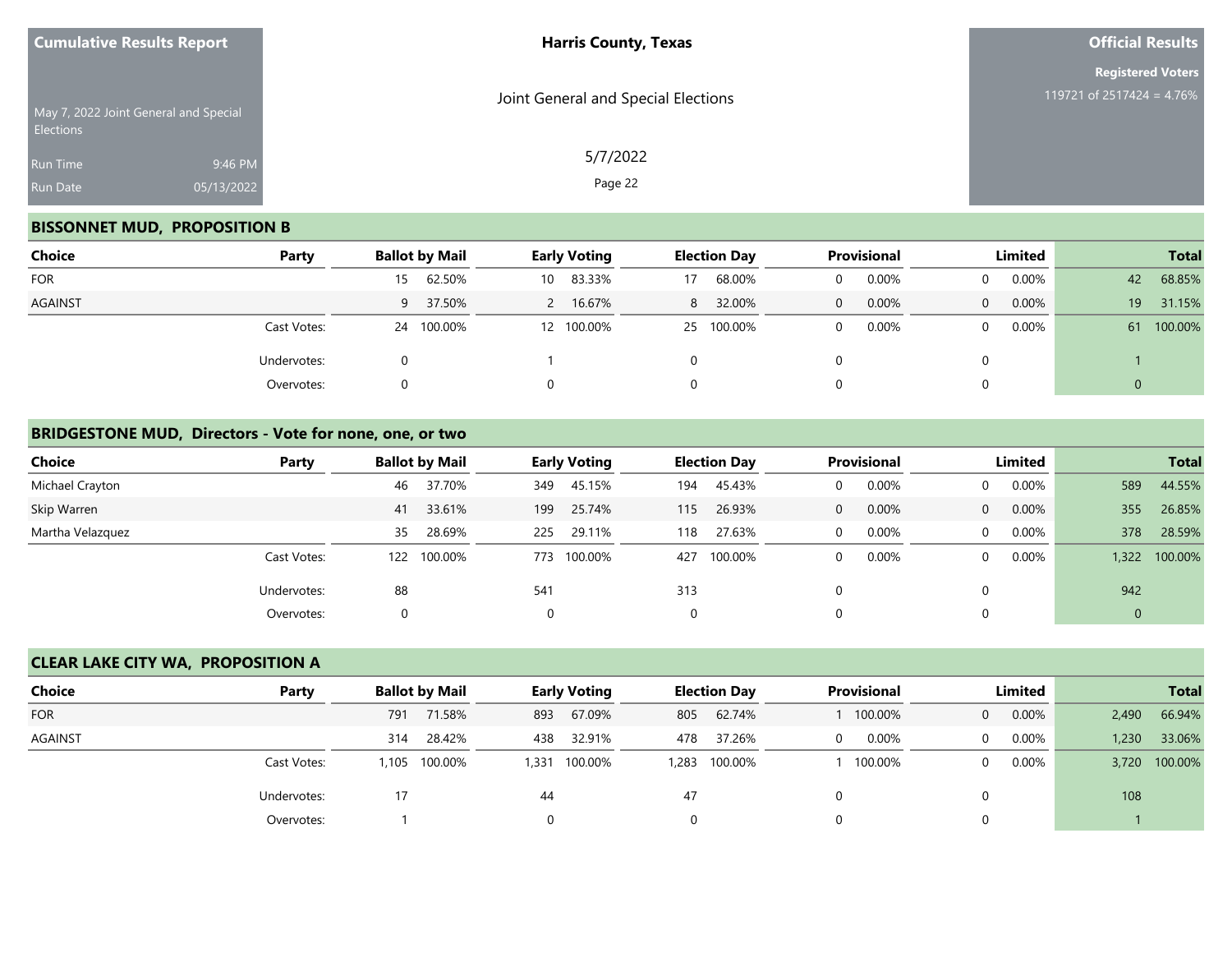| <b>Cumulative Results Report</b>                   |            | <b>Harris County, Texas</b>         | <b>Official Results</b>   |
|----------------------------------------------------|------------|-------------------------------------|---------------------------|
|                                                    |            |                                     | <b>Registered Voters</b>  |
| May 7, 2022 Joint General and Special<br>Elections |            | Joint General and Special Elections | 119721 of 2517424 = 4.76% |
| Run Time                                           | 9:46 PM    | 5/7/2022                            |                           |
| Run Date                                           | 05/13/2022 | Page 23                             |                           |

## **CYPRESS CREEK UD, Directors - Vote for none, one, two, or three**

| <b>Choice</b>   | Party       |     | <b>Ballot by Mail</b> |     | <b>Early Voting</b> |             | <b>Election Day</b> |              | <b>Provisional</b> |                | Limited  |              | <b>Total</b> |
|-----------------|-------------|-----|-----------------------|-----|---------------------|-------------|---------------------|--------------|--------------------|----------------|----------|--------------|--------------|
| Cathy Dunn      |             | 22  | 21.78%                | 35  | 29.41%              | 96          | 25.33%              | $\mathbf{0}$ | 0.00%              | $\overline{0}$ | 0.00%    | 153          | 25.54%       |
| Robert Camp     |             | 9   | 8.91%                 | 26  | 21.85%              | 65          | 17.15%              | $\mathbf 0$  | 0.00%              | $\Omega$       | $0.00\%$ | 100          | 16.69%       |
| Joseph R Miller |             | 9   | 8.91%                 | 25  | 21.01%              | 51          | 13.46%              | 0            | 0.00%              | $\overline{0}$ | $0.00\%$ | 85           | 14.19%       |
| Robert Jackson  |             | 17  | 16.83%                | 8   | 6.72%               | 49          | 12.93%              | $\mathbf 0$  | 0.00%              | $\overline{0}$ | $0.00\%$ | 74           | 12.35%       |
| Glenn Land      |             | 25  | 24.75%                | 14  | 11.76%              | 61          | 16.09%              | 0            | $0.00\%$           | $\overline{0}$ | 0.00%    | 100          | 16.69%       |
| Rob Nixon       |             | 19  | 18.81%                | 11  | 9.24%               | 57          | 15.04%              | $\mathbf 0$  | 0.00%              | $\Omega$       | $0.00\%$ | 87           | 14.52%       |
|                 | Cast Votes: | 101 | 100.00%               | 119 | 100.00%             | 379         | 100.00%             | 0            | 0.00%              | $\Omega$       | 0.00%    | 599          | 100.00%      |
|                 | Undervotes: | 34  |                       | 10  |                     | 56          |                     | 0            |                    |                |          | 100          |              |
|                 | Overvotes:  | 0   |                       | 0   |                     | $\mathbf 0$ |                     | 0            |                    |                |          | $\mathbf{0}$ |              |

#### **CYPRESS FOREST PUD, Position 1 - Vote for none or one**

| <b>Choice</b>      | Party       | <b>Ballot by Mail</b> | <b>Early Voting</b> | <b>Election Day</b> | <b>Provisional</b> | Limited           | <b>Total</b>   |
|--------------------|-------------|-----------------------|---------------------|---------------------|--------------------|-------------------|----------------|
| Travis Hardwick    |             | 47.25%<br>43          | 73.00%<br>365       | 75.54%<br>176       | 0.00%<br>0         | 0.00%<br>$\Omega$ | 70.87%<br>584  |
| Russell Hildebrand |             | 52.75%<br>48          | 27.00%<br>135       | 24.46%<br>57        | 0.00%              | 0.00%<br>$\Omega$ | 29.13%<br>240  |
|                    | Cast Votes: | 100.00%<br>91         | 100.00%<br>500      | 100.00%<br>233      | 0.00%              | 0.00%<br>0        | 100.00%<br>824 |
|                    | Undervotes: | 22                    | 30                  | 14                  |                    | 0                 | 66             |
|                    | Overvotes:  |                       |                     | 0                   |                    |                   |                |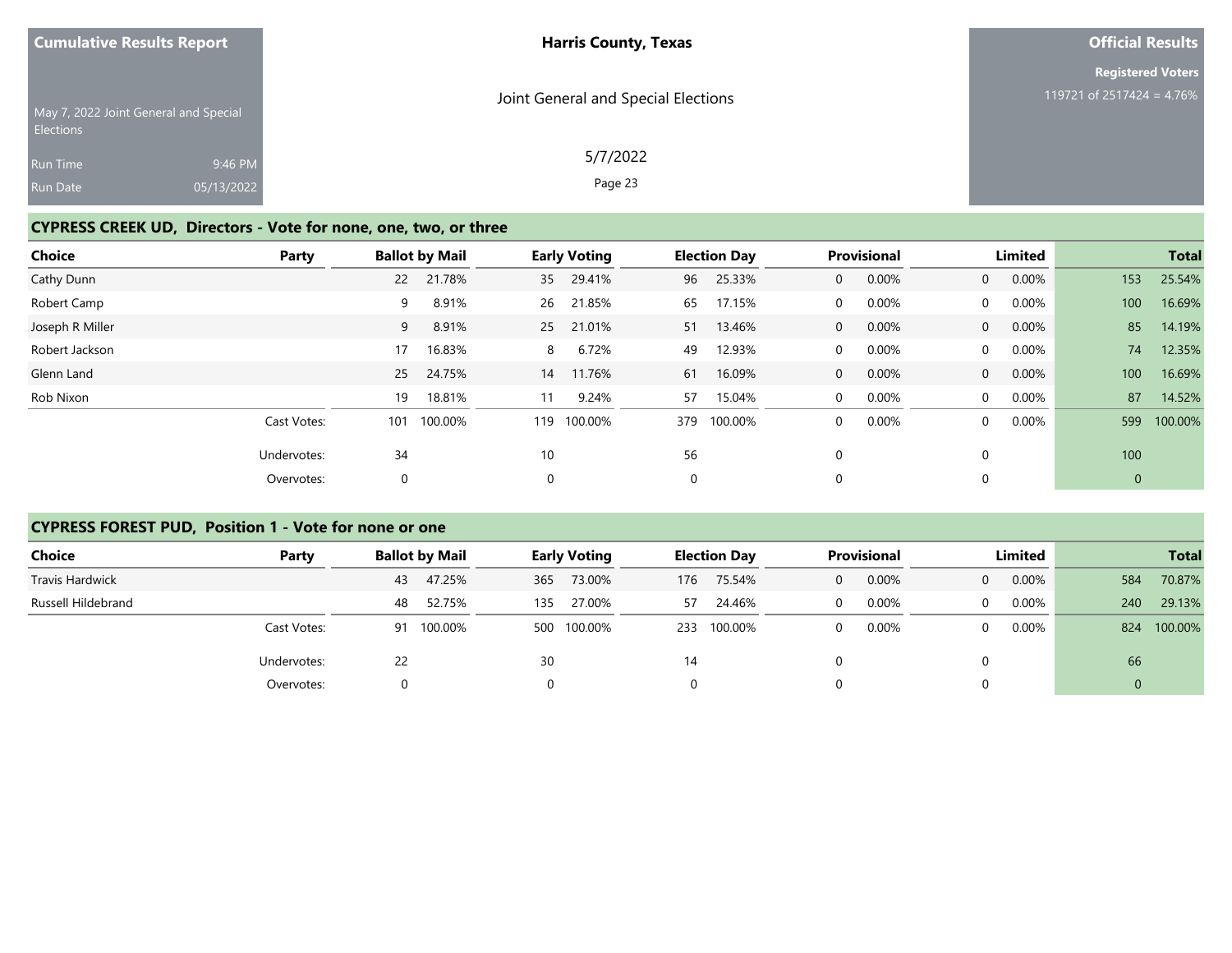| <b>Cumulative Results Report</b>                          | <b>Harris County, Texas</b>         | <b>Official Results</b>   |
|-----------------------------------------------------------|-------------------------------------|---------------------------|
|                                                           |                                     | <b>Registered Voters</b>  |
| May 7, 2022 Joint General and Special<br><b>Elections</b> | Joint General and Special Elections | 119721 of 2517424 = 4.76% |
| 9:46 PM<br><b>Run Time</b>                                | 5/7/2022                            |                           |
| 05/13/2022<br><b>Run Date</b>                             | Page 24                             |                           |

#### **DOWDELL PUD, Directors - Vote for none, one, two, or three**

| Choice                 | Party       |                 | <b>Ballot by Mail</b> |     | <b>Early Voting</b> |     | <b>Election Day</b> |              | Provisional |                | Limited  |             | <b>Total</b> |
|------------------------|-------------|-----------------|-----------------------|-----|---------------------|-----|---------------------|--------------|-------------|----------------|----------|-------------|--------------|
| Allison "Allie" Copony |             | 10 <sup>°</sup> | 29.41%                | 82  | 31.06%              | 40  | 26.32%              | 0            | 0.00%       | $\overline{0}$ | $0.00\%$ | 132         | 29.33%       |
| James Bertus           |             |                 | 9 26.47%              | 55  | 20.83%              | 36  | 23.68%              | 0            | 0.00%       | $\mathbf{0}$   | $0.00\%$ | 100         | 22.22%       |
| Ulysess Bell           |             |                 | 20.59%                | 55  | 20.83%              | 31  | 20.39%              | 0            | 0.00%       | $\overline{0}$ | $0.00\%$ | 93          | 20.67%       |
| Robert C. Johnson      |             |                 | 8 23.53%              | 72  | 27.27%              | 45  | 29.61%              | $\mathbf{0}$ | 0.00%       | $\overline{0}$ | 0.00%    | 125         | 27.78%       |
|                        | Cast Votes: | 34              | 100.00%               | 264 | 100.00%             | 152 | 100.00%             | 0            | 0.00%       | $\mathbf{0}$   | 0.00%    | 450         | 100.00%      |
|                        | Undervotes: | 65              |                       | 426 |                     | 211 |                     | 0            |             | $\Omega$       |          | 702         |              |
|                        | Overvotes:  | $\mathbf 0$     |                       | 0   |                     | 0   |                     | 0            |             | $\Omega$       |          | $\mathbf 0$ |              |

#### **FT BEND WCID No. 2, Directors Election - Vote for none, one, or two**

| <b>Choice</b> | Party       | <b>Ballot by Mail</b> |           |              | <b>Early Voting</b> |             | <b>Election Day</b> |              | <b>Provisional</b> |                | Limited  |   | <b>Total</b> |
|---------------|-------------|-----------------------|-----------|--------------|---------------------|-------------|---------------------|--------------|--------------------|----------------|----------|---|--------------|
| Linda Walker  |             |                       | 2 50.00%  |              | 100.00%             | 0           | 0.00%               | $\mathbf{0}$ | 0.00%              | $\overline{0}$ | $0.00\%$ |   | 42.86%       |
| Lana Hoesing  |             | 0                     | 0.00%     | $\Omega$     | 0.00%               |             | 50.00%              | 0            | 0.00%              | $\overline{0}$ | $0.00\%$ |   | 14.29%       |
| Linda Burks   |             |                       | 2 50.00%  | $\mathbf{0}$ | 0.00%               |             | 50.00%              | $\mathbf{0}$ | 0.00%              | $\overline{0}$ | $0.00\%$ |   | 42.86%       |
|               | Cast Votes: |                       | 4 100.00% |              | 100.00%             |             | 2 100.00%           | 0            | 0.00%              | $\Omega$       | $0.00\%$ |   | 100.00%      |
|               | Undervotes: |                       |           |              |                     |             |                     | 0            |                    |                |          |   |              |
|               | Overvotes:  |                       |           |              |                     | $\mathbf 0$ |                     | 0            |                    |                |          | 0 |              |

#### **HC MUD 026, Position No. 3 - Vote for none or one**

| Choice                | Party       | <b>Ballot by Mail</b> | <b>Early Voting</b> | <b>Election Day</b> | <b>Provisional</b> | Limited              | <b>Total</b>   |
|-----------------------|-------------|-----------------------|---------------------|---------------------|--------------------|----------------------|----------------|
| Lisa Newsum           |             | 61.02%<br>36          | 49.32%<br>36        | 54.17%<br>26        | 0.00%              | $0.00\%$<br>$\Omega$ | 98<br>54.44%   |
| James "Ray" Boudreaux |             | 38.98%<br>23          | 50.68%<br>37        | 45.83%<br><b>22</b> | 0.00%<br>0         | 0.00%<br>$\Omega$    | 82<br>45.56%   |
|                       | Cast Votes: | 100.00%<br>59         | 73 100.00%          | 48 100.00%          | 0.00%              | $0.00\%$<br>$\Omega$ | 100.00%<br>180 |
|                       | Undervotes: | 12                    |                     |                     |                    | 0                    | 24             |
|                       | Overvotes:  | 0                     | 0                   | $\Omega$            |                    | 0                    |                |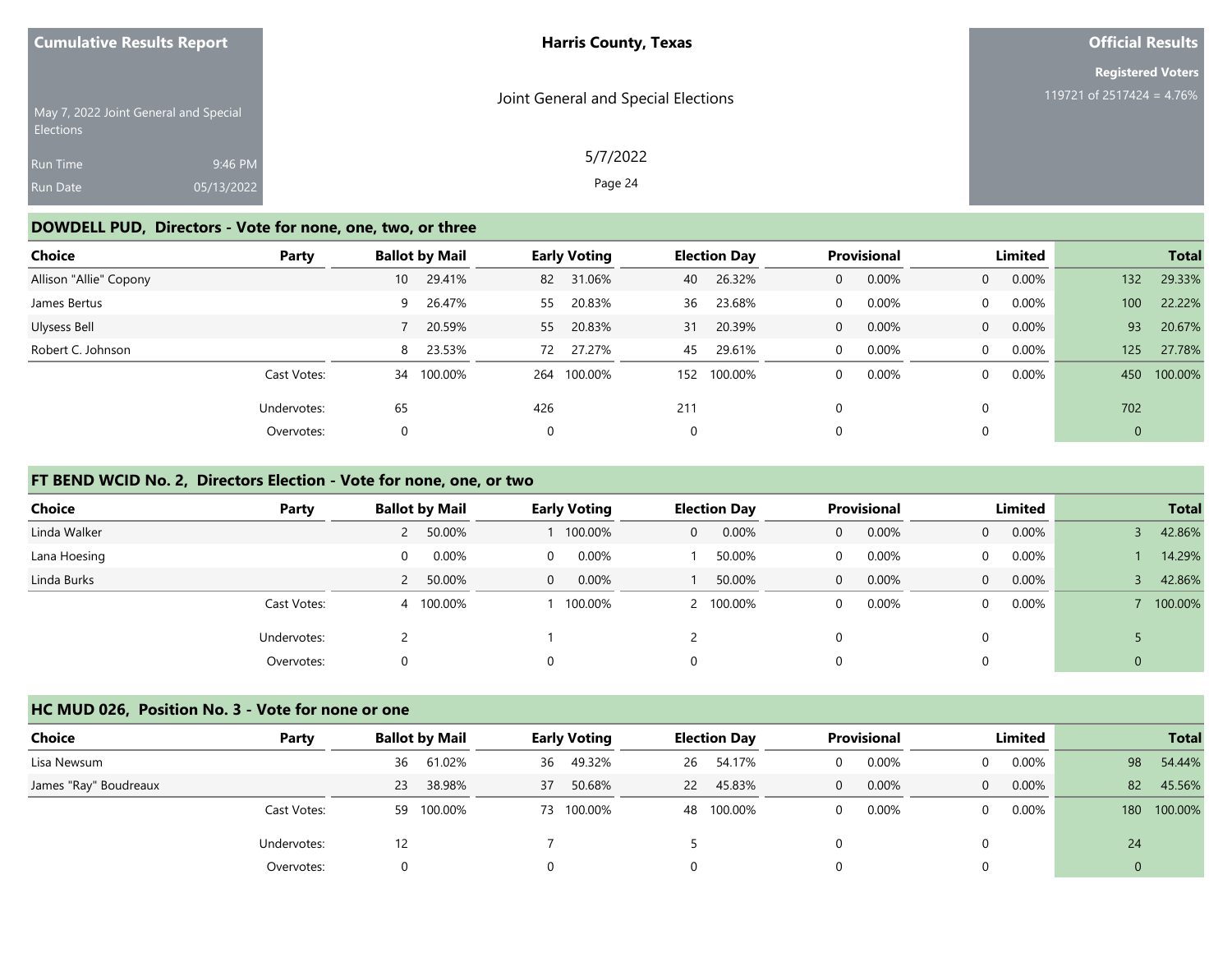| <b>Cumulative Results Report</b>   |                                       | <b>Harris County, Texas</b>         | <b>Official Results</b>                               |
|------------------------------------|---------------------------------------|-------------------------------------|-------------------------------------------------------|
| <b>Elections</b>                   | May 7, 2022 Joint General and Special | Joint General and Special Elections | <b>Registered Voters</b><br>119721 of 2517424 = 4.76% |
| <b>Run Time</b><br><b>Run Date</b> | 9:46 PM<br>05/13/2022                 | 5/7/2022<br>Page 25                 |                                                       |

## **HC MUD 026, Position No. 4 - Vote for none or one**

| <b>Choice</b>          | Party       | <b>Ballot by Mail</b> | <b>Early Voting</b> | <b>Election Day</b> | <b>Provisional</b> | Limited           | <b>Total</b>   |
|------------------------|-------------|-----------------------|---------------------|---------------------|--------------------|-------------------|----------------|
| Harlan "Dale" Ferguson |             | 100.00%<br>49         | 69 100.00%          | 38 100.00%          | 0.00%              | 0.00%<br>$\Omega$ | 100.00%<br>156 |
|                        | Cast Votes: | 100.00%<br>49         | 69 100.00%          | 38 100.00%          | 0.00%              | $0.00\%$<br>0     | 100.00%<br>156 |
|                        | Undervotes: | 22                    |                     |                     |                    |                   | 48             |
|                        | Overvotes:  |                       |                     |                     |                    |                   |                |

#### **HC MUD 026, Position No. 5 - Vote for none or one**

| Choice       | Party       | <b>Ballot by Mail</b> | <b>Early Voting</b> | <b>Election Day</b> | <b>Provisional</b> | <b>Limited</b>    | <b>Total</b>                |  |
|--------------|-------------|-----------------------|---------------------|---------------------|--------------------|-------------------|-----------------------------|--|
| Jake Wofford |             | 100.00%<br>47         | 67 100.00%          | 36 100.00%          | 0.00%              | 0.00%<br>$\Omega$ | 100.00%<br>150 <sup>°</sup> |  |
|              | Cast Votes: | 100.00%<br>47         | 67 100.00%          | 36 100.00%          | 0.00%              | $0.00\%$<br>0     | 100.00%<br>150 <sup>2</sup> |  |
|              | Undervotes: | 24                    |                     |                     |                    |                   | 54                          |  |
|              | Overvotes:  |                       |                     | 0                   |                    |                   | v                           |  |

#### **HC MUD 044, Directors - Vote for none, one, two, or three**

| <b>Choice</b>    | Party       | <b>Ballot by Mail</b> | <b>Early Voting</b> |        |    | <b>Election Day</b> |              | Provisional |                | Limited  |              | <b>Total</b> |
|------------------|-------------|-----------------------|---------------------|--------|----|---------------------|--------------|-------------|----------------|----------|--------------|--------------|
| Thomas C. Sooy   |             | 22.45%<br>11          | 18                  | 27.69% |    | 36.84%              | 0            | 0.00%       | $\Omega$       | 0.00%    | 36           | 27.07%       |
| Robert W. Ramsey |             | 12 24.49%             | 22 33.85%           |        |    | 36.84%              | 0            | 0.00%       | $\overline{0}$ | $0.00\%$ | 41           | 30.83%       |
| Raj Natarajan    |             | 28.57%<br>14          |                     | 10.77% |    | 10.53%              | 0            | 0.00%       | $\Omega$       | 0.00%    | 23           | 17.29%       |
| Darrin Harvey    |             | 12 24.49%             | 18                  | 27.69% | 3  | 15.79%              | $\mathbf{0}$ | 0.00%       | $\overline{0}$ | $0.00\%$ | 33           | 24.81%       |
|                  | Cast Votes: | 100.00%<br>49         | 65 100.00%          |        | 19 | 100.00%             | 0            | 0.00%       | $\Omega$       | 0.00%    | 133          | 100.00%      |
|                  | Undervotes: | 35                    | 10                  |        | 35 |                     | 0            |             |                |          | 80           |              |
|                  | Overvotes:  | 0                     | $\mathbf 0$         |        | 0  |                     | 0            |             |                |          | $\mathbf{0}$ |              |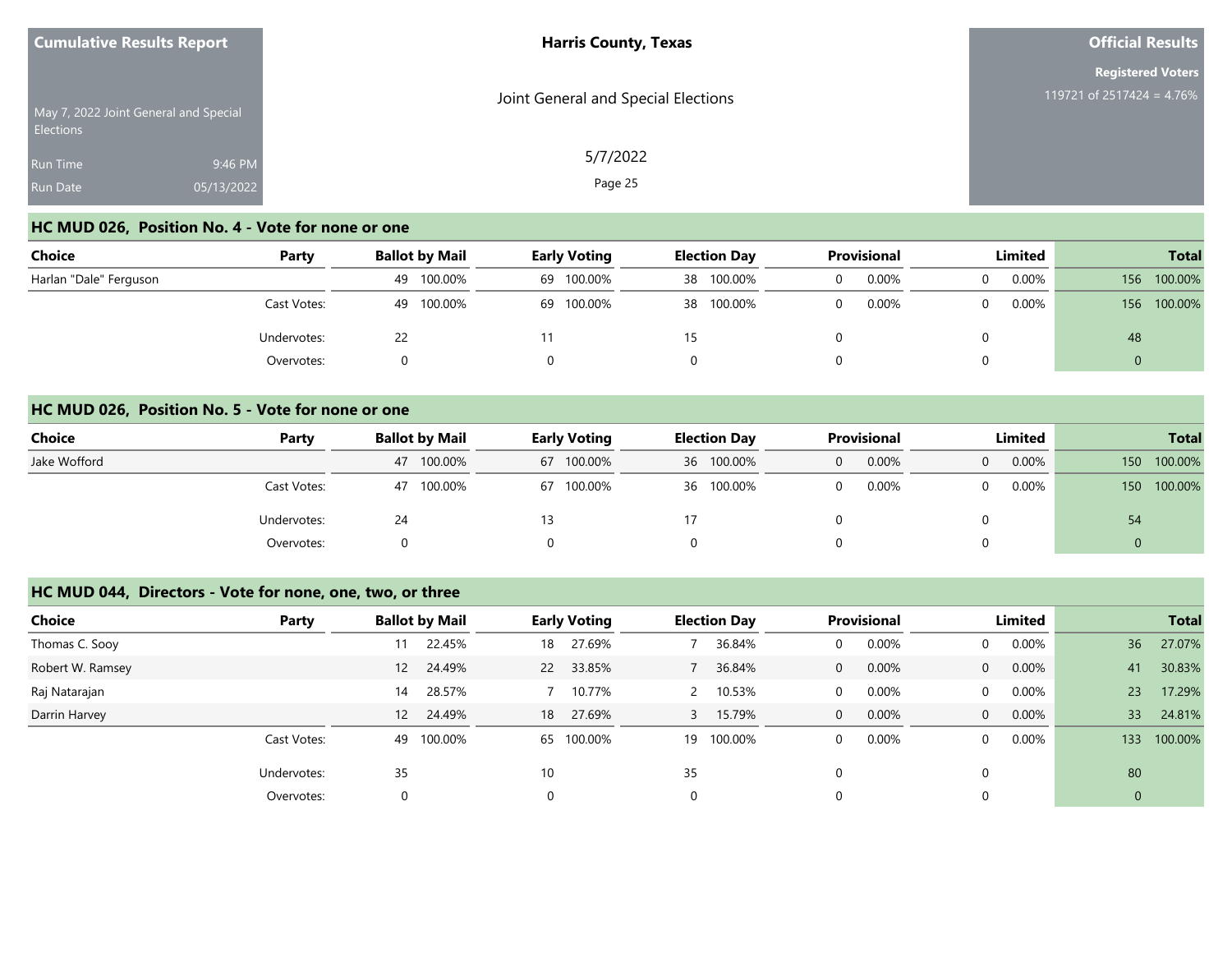| <b>Cumulative Results Report</b>      |            | <b>Harris County, Texas</b>         | <b>Official Results</b>                               |
|---------------------------------------|------------|-------------------------------------|-------------------------------------------------------|
| May 7, 2022 Joint General and Special |            | Joint General and Special Elections | <b>Registered Voters</b><br>119721 of 2517424 = 4.76% |
| Elections                             |            |                                     |                                                       |
| Run Time                              | 9:46 PM    | 5/7/2022                            |                                                       |
| Run Date                              | 05/13/2022 | Page 26                             |                                                       |

## **HC MUD 064, PROPOSITION A**

| <b>Choice</b>  | Party       | <b>Ballot by Mail</b> | <b>Early Voting</b> | <b>Election Day</b> | Provisional       | Limited           | <b>Total</b>  |
|----------------|-------------|-----------------------|---------------------|---------------------|-------------------|-------------------|---------------|
| <b>FOR</b>     |             | 6 54.55%              | 68.42%<br>26        | 58.33%<br>14        | 0.00%             | 0.00%<br>$\Omega$ | 63.01%<br>46  |
| <b>AGAINST</b> |             | 5 45.45%              | 12 31.58%           | 41.67%<br>10        | 0.00%<br>$\Omega$ | 0.00%<br>$\Omega$ | 36.99%<br>27  |
|                | Cast Votes: | 11 100.00%            | 38 100.00%          | 24 100.00%          | 0.00%             | 0.00%<br>$\Omega$ | 100.00%<br>73 |
|                | Undervotes: |                       |                     |                     |                   |                   |               |
|                | Overvotes:  |                       | $\Omega$            | 0                   |                   |                   | 0             |

#### **HC MUD 064, PROPOSITION B**

| Choice         | Party       | <b>Ballot by Mail</b> | <b>Early Voting</b> | <b>Election Day</b> | <b>Provisional</b> | <b>Limited</b>       | <b>Total</b> |
|----------------|-------------|-----------------------|---------------------|---------------------|--------------------|----------------------|--------------|
| <b>FOR</b>     |             | 6 54.55%              | 70.27%<br>26        | 60.87%<br>14        | 0.00%              | 0.00%<br>$\Omega$    | 64.79%<br>46 |
| <b>AGAINST</b> |             | 5 45.45%              | 29.73%<br>11        | 39.13%<br>9         | 0.00%<br>0         | $0.00\%$<br>$\Omega$ | 25<br>35.21% |
|                | Cast Votes: | 100.00%<br>11         | 37 100.00%          | 23 100.00%          | 0.00%              | $0.00\%$<br>$\Omega$ | 71 100.00%   |
|                | Undervotes: |                       |                     |                     |                    | 0                    |              |
|                | Overvotes:  |                       |                     | 0                   |                    | 0                    | U            |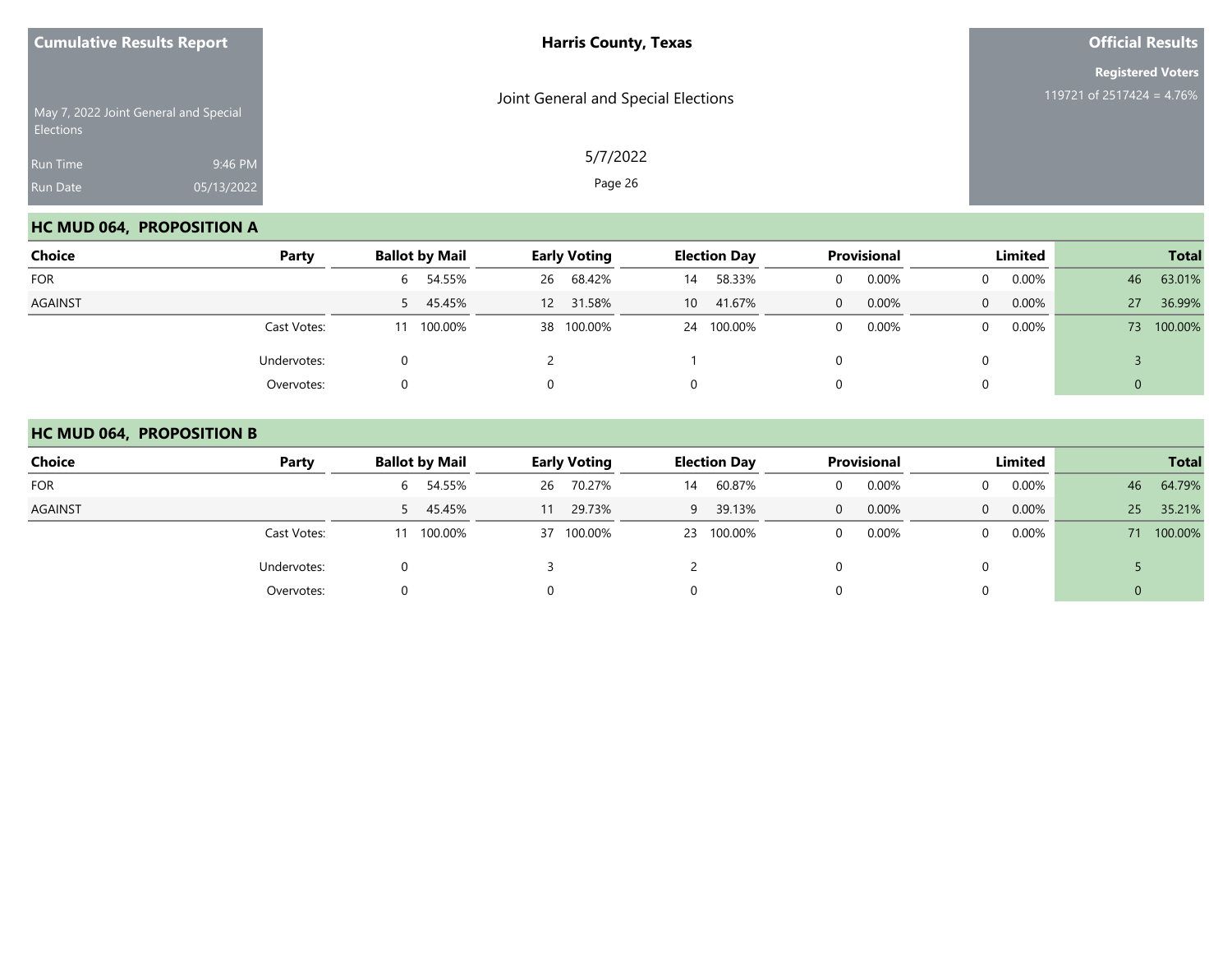| <b>Harris County, Texas</b>         | <b>Official Results</b>   |
|-------------------------------------|---------------------------|
|                                     | <b>Registered Voters</b>  |
| Joint General and Special Elections | 119721 of 2517424 = 4.76% |
| 5/7/2022                            |                           |
| Page 27                             |                           |
|                                     |                           |

#### **HC MUD 148, Directors - Vote for none, one, two, or three**

| <b>Choice</b>       | <b>Party</b> |                | <b>Ballot by Mail</b> |                 | <b>Early Voting</b> |             | <b>Election Day</b> |              | <b>Provisional</b> |                | Limited |              | <b>Total</b> |
|---------------------|--------------|----------------|-----------------------|-----------------|---------------------|-------------|---------------------|--------------|--------------------|----------------|---------|--------------|--------------|
| Tamaraa Quinland    |              | 4              | 14.81%                | 8               | 5.56%               | 11          | 7.59%               | 0            | 0.00%              | $\overline{0}$ | 0.00%   | 23           | 7.21%        |
| John Phillips       |              | $\overline{4}$ | 14.81%                | 24              | 16.67%              | 14          | 9.66%               |              | 33.33%             | $\overline{0}$ | 0.00%   | 43           | 13.48%       |
| Jackie McConnell    |              | 5              | 18.52%                | 12 <sup>2</sup> | 8.33%               | 21          | 14.48%              | $\mathbf 0$  | 0.00%              | $\overline{0}$ | 0.00%   | 38           | 11.91%       |
| Calvet Shelley      |              | 5              | 18.52%                | 18              | 12.50%              | 30          | 20.69%              | $\mathbf{0}$ | 0.00%              | $\overline{0}$ | 0.00%   | 53           | 16.61%       |
| Bobby Joe Roberson  |              | 3              | 11.11%                | 35              | 24.31%              | 23          | 15.86%              |              | 33.33%             | $\Omega$       | 0.00%   | 62           | 19.44%       |
| Larry Cannon        |              | $\overline{2}$ | 7.41%                 | 32 <sup>2</sup> | 22.22%              | 22          | 15.17%              |              | 33.33%             | $\overline{0}$ | 0.00%   | 57           | 17.87%       |
| Brittany K. Johnson |              | $\overline{2}$ | 7.41%                 | 6               | 4.17%               | 16          | 11.03%              | $\Omega$     | 0.00%              | $\Omega$       | 0.00%   | 24           | 7.52%        |
| Rochelle Haynes     |              |                | 7.41%                 | 9               | 6.25%               | 8           | 5.52%               | $\Omega$     | 0.00%              | $\Omega$       | 0.00%   | 19           | 5.96%        |
|                     | Cast Votes:  | 27             | 100.00%               | 144             | 100.00%             | 145         | 100.00%             |              | 100.00%            | $\Omega$       | 0.00%   | 319          | 100.00%      |
|                     | Undervotes:  | 12             |                       | 39              |                     | 32          |                     | $\mathbf 0$  |                    |                |         | 83           |              |
|                     | Overvotes:   | 0              |                       | 0               |                     | $\mathbf 0$ |                     | $\mathbf 0$  |                    |                |         | $\mathbf{0}$ |              |

## **HC MUD 150, Directors - Vote for none, one, two, or three**

| <b>Choice</b>     | Party       |                   | <b>Ballot by Mail</b> |    | <b>Early Voting</b> |    | <b>Election Day</b> |              | <b>Provisional</b> |                | Limited  |                | <b>Total</b> |
|-------------------|-------------|-------------------|-----------------------|----|---------------------|----|---------------------|--------------|--------------------|----------------|----------|----------------|--------------|
| Roosevelt Johnson |             | 17                | 29.31%                | 24 | 27.27%              | 23 | 26.74%              |              | 0.00%              | $\overline{0}$ | 0.00%    | 64             | 27.59%       |
| Joseph Bowen      |             | $12 \overline{ }$ | 20.69%                | 20 | 22.73%              | 21 | 24.42%              | $\Omega$     | 0.00%              | $\overline{0}$ | 0.00%    | 53             | 22.84%       |
| Oliver Agard      |             | 12                | 20.69%                | 26 | 29.55%              | 16 | 18.60%              | $\Omega$     | 0.00%              | $\overline{0}$ | $0.00\%$ | 54             | 23.28%       |
| Shirley Adams     |             | 17                | 29.31%                | 18 | 20.45%              | 26 | 30.23%              | $\mathbf{0}$ | 0.00%              | $\overline{0}$ | 0.00%    | 61             | 26.29%       |
|                   | Cast Votes: |                   | 58 100.00%            |    | 88 100.00%          | 86 | 100.00%             | $\Omega$     | 0.00%              | $\Omega$       | $0.00\%$ | 232            | 100.00%      |
|                   | Undervotes: | 50                |                       | 50 |                     | 55 |                     |              |                    | $\Omega$       |          | 155            |              |
|                   | Overvotes:  | $\Omega$          |                       |    |                     | 0  |                     |              |                    | $\mathbf 0$    |          | $\overline{0}$ |              |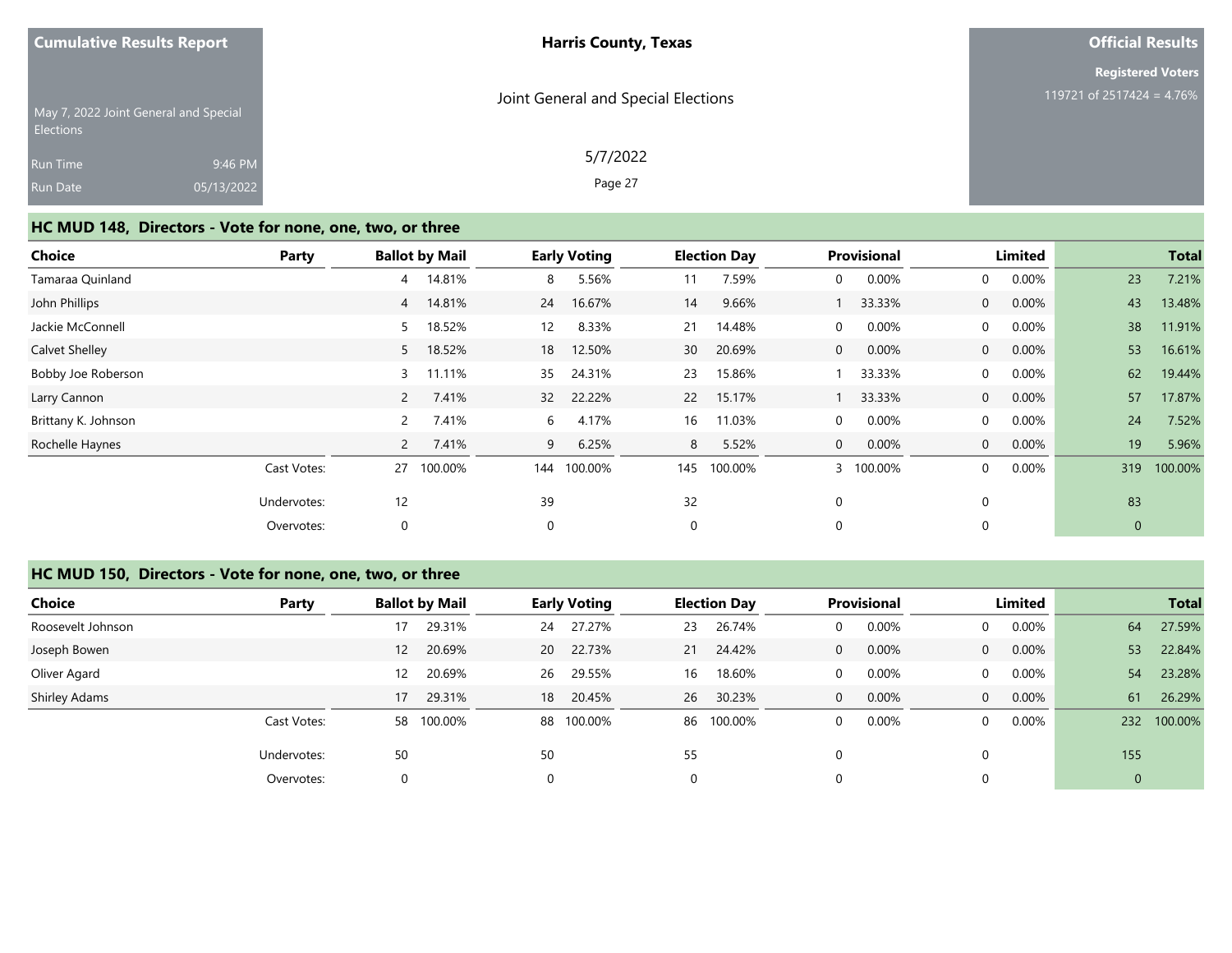| <b>Cumulative Results Report</b>                   |                       | <b>Harris County, Texas</b>         | <b>Official Results</b>                               |
|----------------------------------------------------|-----------------------|-------------------------------------|-------------------------------------------------------|
| May 7, 2022 Joint General and Special<br>Elections |                       | Joint General and Special Elections | <b>Registered Voters</b><br>119721 of 2517424 = 4.76% |
| Run Time<br>Run Date                               | 9:46 PM<br>05/13/2022 | 5/7/2022<br>Page 28                 |                                                       |

# **HC MUD 154, Directors - Vote for none, one, or two**

| <b>Choice</b>           | Party       | <b>Ballot by Mail</b> | <b>Early Voting</b> | <b>Election Day</b> | Provisional       | Limited           | <b>Total</b>   |
|-------------------------|-------------|-----------------------|---------------------|---------------------|-------------------|-------------------|----------------|
| Eugene Gutierrez Jr.    |             | 40.00%<br>6           | 27.78%              | 33.33%<br>30        | 0.00%<br>0        | 0.00%<br>$\Omega$ | 33.33%<br>41   |
| John Nathan Lavallais   |             | 20.00%                | 33.33%<br>6         | 55.56%<br>50        | 0.00%<br>$\Omega$ | 0.00%<br>$\Omega$ | 59<br>47.97%   |
| Willie Roaches Franklyn |             | 40.00%<br>6.          | 38.89%              | 11.11%<br>10        | 0.00%<br>$\Omega$ | 0.00%<br>$\Omega$ | 18.70%<br>23   |
|                         | Cast Votes: | 15 100.00%            | 18 100.00%          | 90 100.00%          | 0.00%<br>$\Omega$ | 0.00%<br>$\Omega$ | 100.00%<br>123 |
|                         | Undervotes: | 17                    | 10                  | 38                  | 0                 |                   | 65             |
|                         | Overvotes:  |                       |                     | $\Omega$            | 0                 |                   | 0              |

#### **HC MUD 205, PROPOSITION A**

| <b>Choice</b>  | Party       | <b>Ballot by Mail</b> | <b>Early Voting</b> | <b>Election Day</b> | Provisional | Limited              | <b>Total</b>   |
|----------------|-------------|-----------------------|---------------------|---------------------|-------------|----------------------|----------------|
| <b>FOR</b>     |             | 100.00%               | 0.00%<br>0          | 100.00%             | 0.00%<br>0  | 0.00%<br>$\Omega$    | 66.67%         |
| <b>AGAINST</b> |             | 0.00%<br>0            | 100.00%             | 0.00%<br>0          | 0.00%<br>0  | $0.00\%$<br>$\Omega$ | 33.33%         |
|                | Cast Votes: | 100.00%               | 100.00%             | 100.00%             | 0.00%<br>0  | $0.00\%$<br>$\Omega$ | 100.00%        |
|                | Undervotes: |                       |                     | 0                   |             |                      | $\overline{0}$ |
|                | Overvotes:  |                       |                     | 0                   | 0           |                      | 0              |

## **HC MUD 205, PROPOSITION B**

| <b>Choice</b>  | Party       | <b>Ballot by Mail</b> | <b>Early Voting</b> | <b>Election Day</b> | <b>Provisional</b> | Limited                    | <b>Total</b> |
|----------------|-------------|-----------------------|---------------------|---------------------|--------------------|----------------------------|--------------|
| <b>FOR</b>     |             | 100.00%               | 0.00%<br>$\Omega$   | 100.00%             | 0.00%<br>$\Omega$  | $0.00\%$<br>$\overline{0}$ | 66.67%       |
| <b>AGAINST</b> |             | 0.00%<br>0            | 100.00%             | 0.00%<br>0          | 0.00%              | $0.00\%$<br>0              | 33.33%       |
|                | Cast Votes: | 100.00%               | 100.00%             | 100.00%             | 0.00%              | $0.00\%$<br>$\Omega$       | 100.00%      |
|                | Undervotes: | $\Omega$              |                     |                     |                    |                            | $\mathbf 0$  |
|                | Overvotes:  | $\Omega$              |                     |                     |                    |                            | 0            |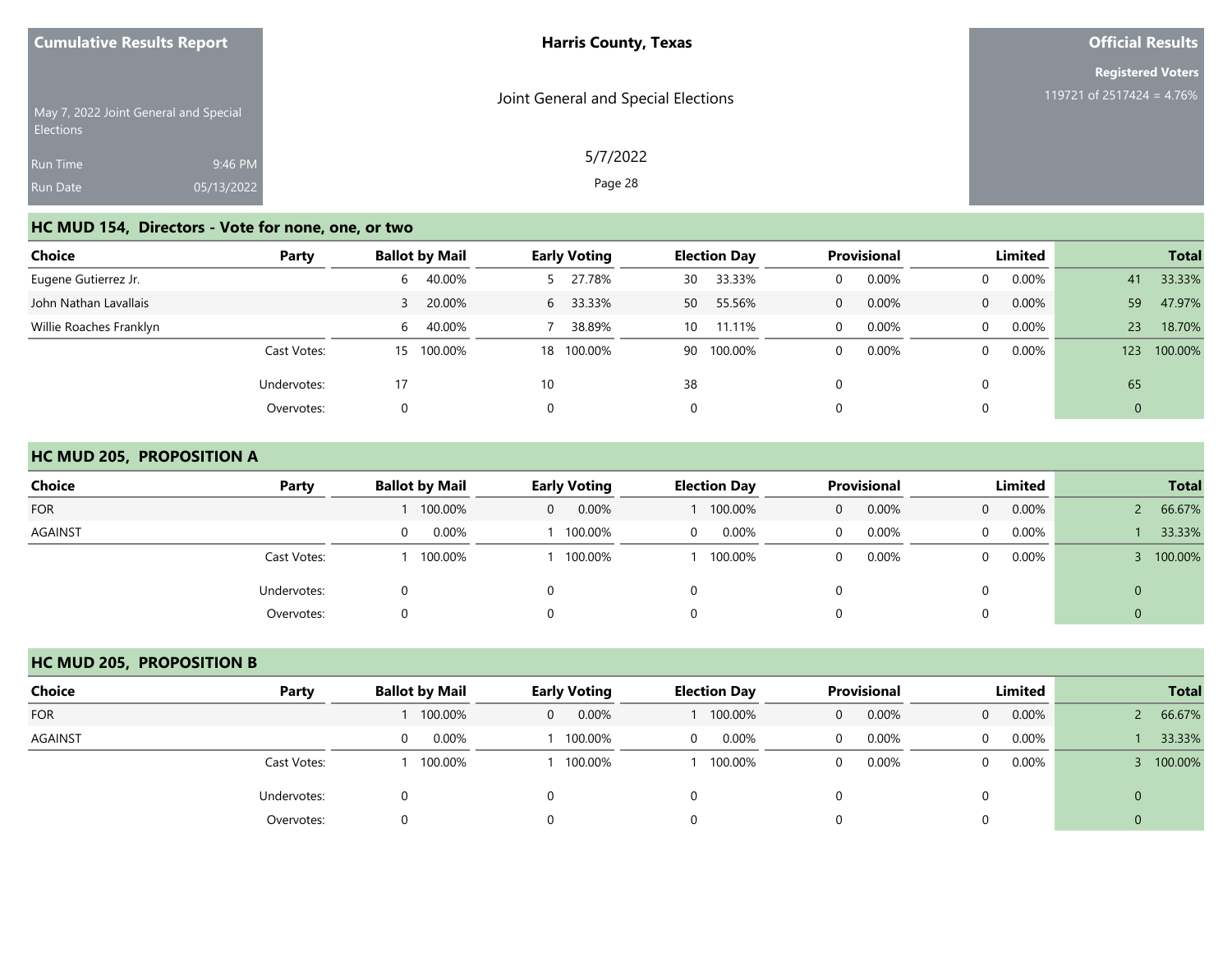| <b>Cumulative Results Report</b> |                                       | <b>Harris County, Texas</b>         | <b>Official Results</b>                               |  |  |
|----------------------------------|---------------------------------------|-------------------------------------|-------------------------------------------------------|--|--|
| Elections                        | May 7, 2022 Joint General and Special | Joint General and Special Elections | <b>Registered Voters</b><br>119721 of 2517424 = 4.76% |  |  |
| Run Time<br>Run Date             | 9:46 PM<br>05/13/2022                 | 5/7/2022<br>Page 29                 |                                                       |  |  |

## **HC MUD 205, PROPOSITION C**

| Choice     | Party       | <b>Ballot by Mail</b> | <b>Early Voting</b>     | <b>Election Day</b> | Provisional       | Limited           | <b>Total</b> |
|------------|-------------|-----------------------|-------------------------|---------------------|-------------------|-------------------|--------------|
| <b>FOR</b> |             | 0.00%                 | 0.00%<br>$\overline{0}$ | 100.00%             | 0.00%<br>$\Omega$ | 0.00%<br>$\Omega$ | 33.33%       |
| AGAINST    |             | 100.00%               | 100.00%                 | 0.00%<br>$\Omega$   | 0.00%<br>$\Omega$ | 0.00%             | 66.67%       |
|            | Cast Votes: | 100.00%               | 100.00%                 | 100.00%             | 0.00%<br>$\Omega$ | 0.00%             | 100.00%      |
|            | Undervotes: |                       | 0                       |                     |                   |                   | 0            |
|            | Overvotes:  |                       | 0                       |                     |                   |                   | 0            |

#### **HC MUD No. 278, Directors Election - Vote for none, one, two, or three**

| <b>Choice</b>       | Party       |    | <b>Ballot by Mail</b> |     | <b>Early Voting</b> |             | <b>Election Day</b> |              | <b>Provisional</b> |                | Limited  |              | <b>Total</b> |
|---------------------|-------------|----|-----------------------|-----|---------------------|-------------|---------------------|--------------|--------------------|----------------|----------|--------------|--------------|
| Donald E Matlock    |             |    | 12.82%                | 43  | 19.91%              | 23          | 17.97%              | $\Omega$     | 0.00%              | $\overline{0}$ | 0.00%    | 71           | 18.54%       |
| Shantai Magee       |             | 9  | 23.08%                | 43  | 19.91%              | 36          | 28.13%              | $\Omega$     | 0.00%              | $\Omega$       | $0.00\%$ | 88           | 22.98%       |
| Eugene Newsom       |             | 8  | 20.51%                | 46  | 21.30%              | 30          | 23.44%              | $\mathbf{0}$ | 0.00%              | $\overline{0}$ | 0.00%    | 84           | 21.93%       |
| Gwendolyn Thornburg |             | 12 | 30.77%                | 37  | 17.13%              | 28          | 21.88%              | $\Omega$     | 0.00%              | $\Omega$       | 0.00%    | 77           | 20.10%       |
| Howard Rosenbalm    |             |    | 12.82%                | 47  | 21.76%              | 11          | 8.59%               | $\Omega$     | 0.00%              | $\Omega$       | 0.00%    | 63           | 16.45%       |
|                     | Cast Votes: | 39 | 100.00%               | 216 | 100.00%             | 128         | 100.00%             | $\Omega$     | 0.00%              | $\Omega$       | 0.00%    | 383          | 100.00%      |
|                     | Undervotes: | 30 |                       | 165 |                     | 91          |                     | $\Omega$     |                    |                |          | 286          |              |
|                     | Overvotes:  | 0  |                       | 0   |                     | $\mathbf 0$ |                     | $\Omega$     |                    |                |          | $\mathbf{0}$ |              |

#### **HC MUD 284, PROPOSITION A**

| <b>Choice</b> | Party       | <b>Ballot by Mail</b> | <b>Early Voting</b> | <b>Election Day</b> | <b>Provisional</b>   | Limited              | <b>Total</b> |
|---------------|-------------|-----------------------|---------------------|---------------------|----------------------|----------------------|--------------|
| <b>FOR</b>    |             | 8 61.54%              | 76.00%<br>19        | 37.50%<br>9         | 0.00%<br>0           | $0.00\%$<br>$\Omega$ | 58.06%<br>36 |
| AGAINST       |             | 5 38.46%              | 6 24.00%            | 62.50%<br>15        | $0.00\%$<br>$\Omega$ | $0.00\%$<br>$\Omega$ | 41.94%<br>26 |
|               | Cast Votes: | 13 100.00%            | 25 100.00%          | 100.00%<br>24       | 0.00%<br>$\mathbf 0$ | $0.00\%$<br>$\Omega$ | 62 100.00%   |
|               | Undervotes: |                       |                     |                     |                      |                      |              |
|               | Overvotes:  |                       |                     | 0                   |                      |                      | $\Omega$     |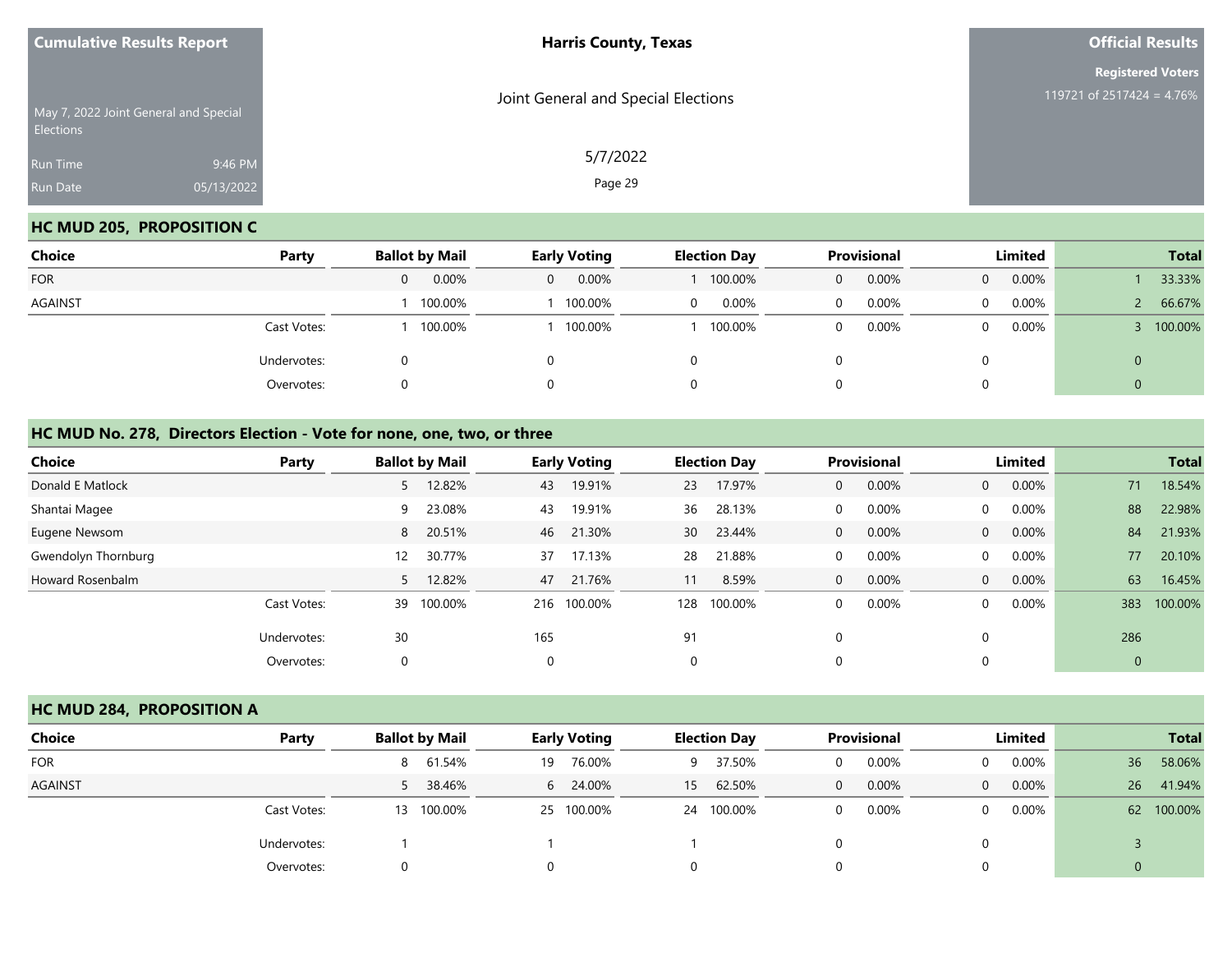| <b>Cumulative Results Report</b>                | <b>Harris County, Texas</b>         | <b>Official Results</b>                               |  |  |
|-------------------------------------------------|-------------------------------------|-------------------------------------------------------|--|--|
| May 7, 2022 Joint General and Special           | Joint General and Special Elections | <b>Registered Voters</b><br>119721 of 2517424 = 4.76% |  |  |
| Elections<br>Run Time<br>05/13/2022<br>Run Date | 5/7/2022<br>9:46 PM<br>Page 30      |                                                       |  |  |

## **HC MUD 284, PROPOSITION B**

| Choice         | Party       | <b>Ballot by Mail</b> | <b>Early Voting</b> | <b>Election Day</b> | Provisional       | Limited              | <b>Total</b>  |
|----------------|-------------|-----------------------|---------------------|---------------------|-------------------|----------------------|---------------|
| <b>FOR</b>     |             | 71.43%<br>10          | 68.00%<br>17        | 45.83%<br>11        | 0.00%             | $0.00\%$<br>$\Omega$ | 60.32%<br>38  |
| <b>AGAINST</b> |             | 4 28.57%              | 32.00%<br>8         | 54.17%<br>13        | 0.00%<br>$\Omega$ | $0.00\%$<br>$\Omega$ | 39.68%<br>25  |
|                | Cast Votes: | 14 100.00%            | 25 100.00%          | 24 100.00%          | 0.00%             | $0.00\%$<br>$\Omega$ | 100.00%<br>63 |
|                | Undervotes: |                       |                     |                     |                   | 0                    |               |
|                | Overvotes:  |                       |                     | 0                   |                   | 0                    | 0             |

#### **HC MUD 284, PROPOSITION C**

| <b>Choice</b>  | Party       | <b>Ballot by Mail</b> | <b>Early Voting</b> | <b>Election Day</b> | <b>Provisional</b>   | Limited                    | <b>Total</b>  |
|----------------|-------------|-----------------------|---------------------|---------------------|----------------------|----------------------------|---------------|
| <b>FOR</b>     |             | 71.43%<br>10          | 72.00%<br>18        | 41.67%<br>10        | 0.00%<br>$\Omega$    | $0.00\%$<br>$\overline{0}$ | 60.32%<br>38  |
| <b>AGAINST</b> |             | 4 28.57%              | 28.00%              | 58.33%<br>14        | 0.00%<br>$\Omega$    | $0.00\%$<br>$\Omega$       | 39.68%<br>25  |
|                | Cast Votes: | 100.00%<br>14         | 25 100.00%          | 24 100.00%          | 0.00%<br>$\mathbf 0$ | $0.00\%$<br>$\overline{0}$ | 100.00%<br>63 |
|                | Undervotes: |                       |                     |                     |                      | 0                          |               |
|                | Overvotes:  |                       |                     | 0                   | 0                    | 0                          | U             |

## **HC MUD 284, PROPOSITION D**

| Choice         | Party       | <b>Ballot by Mail</b> | <b>Early Voting</b> | <b>Election Day</b>         | Provisional           | Limited                    | <b>Total</b>  |
|----------------|-------------|-----------------------|---------------------|-----------------------------|-----------------------|----------------------------|---------------|
| <b>FOR</b>     |             | 8 61.54%              | 76.00%<br>19        | 50.00%<br>$12 \overline{ }$ | 0.00%<br>$\Omega$     | $0.00\%$<br>$\Omega$       | 62.90%<br>39  |
| <b>AGAINST</b> |             | 38.46%                | 24.00%<br>6         | 50.00%<br>12                | 0.00%<br>$\mathbf{0}$ | $0.00\%$<br>$\overline{0}$ | 37.10%<br>23  |
|                | Cast Votes: | 100.00%<br>13         | 25 100.00%          | 24 100.00%                  | 0.00%<br>$\Omega$     | $0.00\%$<br>0              | 100.00%<br>62 |
|                | Undervotes: |                       |                     |                             |                       |                            |               |
|                | Overvotes:  |                       |                     |                             |                       |                            |               |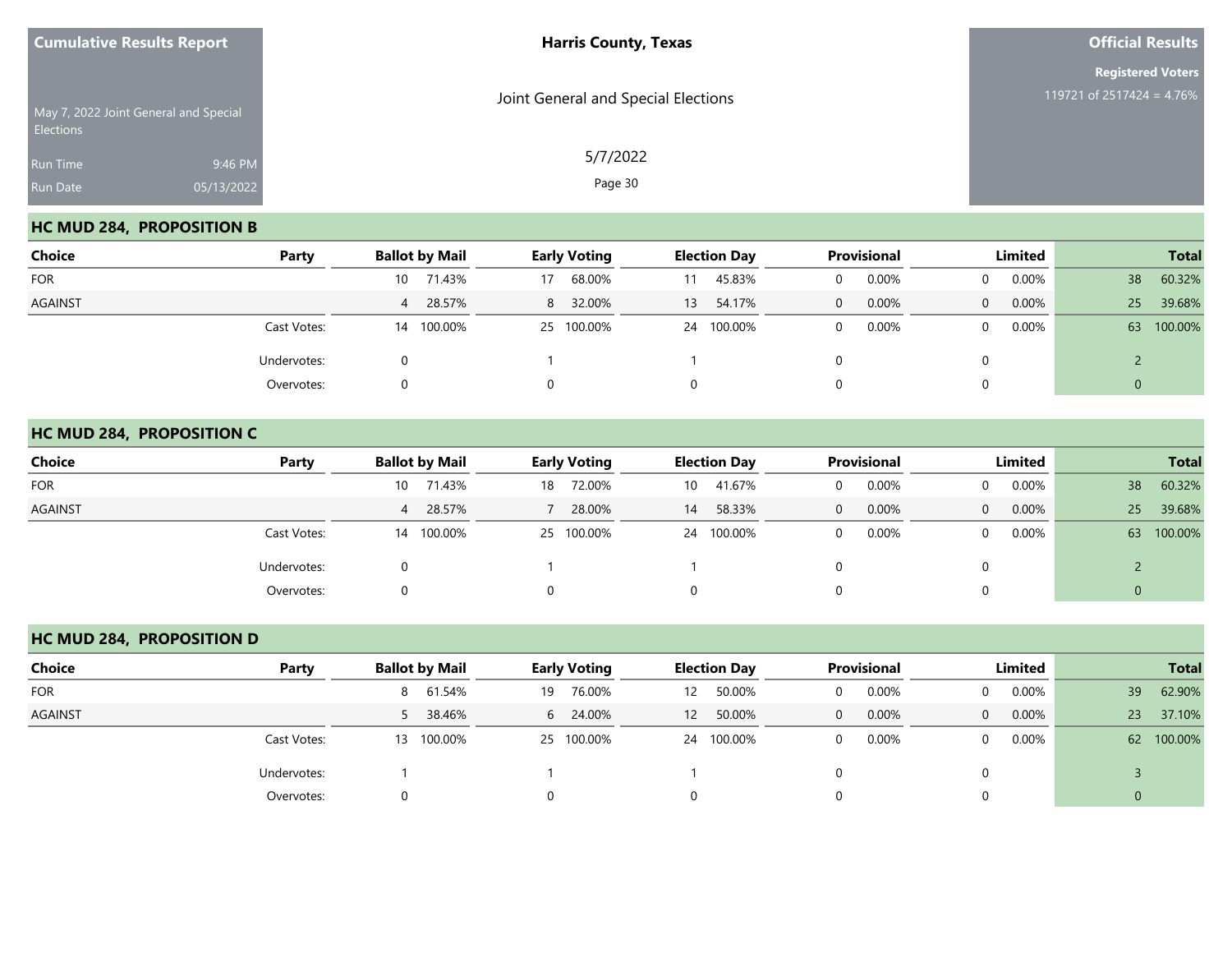| <b>Cumulative Results Report</b>                   |                       | <b>Harris County, Texas</b>         | <b>Official Results</b>                               |  |  |
|----------------------------------------------------|-----------------------|-------------------------------------|-------------------------------------------------------|--|--|
| May 7, 2022 Joint General and Special<br>Elections |                       | Joint General and Special Elections | <b>Registered Voters</b><br>119721 of 2517424 = 4.76% |  |  |
| Run Time<br>Run Date                               | 9:46 PM<br>05/13/2022 | 5/7/2022<br>Page 31                 |                                                       |  |  |

# **HC MUD 304, Directors - Vote for none, one, or two**

| Choice                | Party       |    | <b>Ballot by Mail</b> |    | <b>Early Voting</b> |     | <b>Election Day</b> |   | <b>Provisional</b> |                | Limited  |     | <b>Total</b> |
|-----------------------|-------------|----|-----------------------|----|---------------------|-----|---------------------|---|--------------------|----------------|----------|-----|--------------|
| LaFrances Moses       |             | 17 | 27.87%                | 83 | 38.43%              | 52  | 23.21%              | 0 | 0.00%              | $\mathbf{0}$   | $0.00\%$ | 152 | 30.34%       |
| <b>Herbert Harris</b> |             | 14 | 22.95%                | 21 | 9.72%               | 40  | 17.86%              | 0 | 0.00%              | $\overline{0}$ | 0.00%    | 75  | 14.97%       |
| Michael Garrett       |             | 21 | 34.43%                | 85 | 39.35%              | 59  | 26.34%              | 0 | 0.00%              | $\overline{0}$ | 0.00%    | 165 | 32.93%       |
| Elvis Anderson        |             | 9  | 14.75%                | 27 | 12.50%              | 73  | 32.59%              | 0 | 0.00%              | $\overline{0}$ | 0.00%    | 109 | 21.76%       |
|                       | Cast Votes: |    | 61 100.00%            |    | 216 100.00%         | 224 | 100.00%             | 0 | 0.00%              | $\Omega$       | $0.00\%$ | 501 | 100.00%      |
|                       | Undervotes: | 13 |                       | 16 |                     | 46  |                     | 0 |                    | $\Omega$       |          | 75  |              |
|                       | Overvotes:  | 0  |                       | 0  |                     | 0   |                     | 0 |                    | 0              |          | 0   |              |

## **HC MUD 390, PROPOSITION A**

| <b>Choice</b>  | Party       | <b>Ballot by Mail</b> | <b>Early Voting</b> | <b>Election Day</b>       | <b>Provisional</b> | Limited                    | <b>Total</b>  |
|----------------|-------------|-----------------------|---------------------|---------------------------|--------------------|----------------------------|---------------|
| <b>FOR</b>     |             | 68.75%                | 38.24%<br>13        | 65.52%<br>19              | 0.00%<br>0         | $0.00\%$<br>$\mathbf{0}$   | 54.43%<br>43  |
| <b>AGAINST</b> |             | 5 31.25%              | 21 61.76%           | 34.48%<br>10 <sup>1</sup> | 0.00%<br>$\Omega$  | $0.00\%$<br>$\overline{0}$ | 45.57%<br>36  |
|                | Cast Votes: | 16 100.00%            | 34 100.00%          | 100.00%<br>29             | 0.00%<br>0         | $0.00\%$<br>$\Omega$       | 100.00%<br>79 |
|                | Undervotes: |                       |                     |                           |                    |                            |               |
|                | Overvotes:  | $\Omega$              |                     | 0                         |                    |                            |               |

#### **HC MUD 390, PROPOSITION B**

| Choice         | Party       | <b>Ballot by Mail</b> | <b>Early Voting</b> | <b>Election Day</b> | <b>Provisional</b> | Limited                    | <b>Total</b>  |
|----------------|-------------|-----------------------|---------------------|---------------------|--------------------|----------------------------|---------------|
| <b>FOR</b>     |             | 70.59%<br>12          | 38.24%<br>13        | 65.52%<br>19        | 0.00%              | $0.00\%$<br>0              | 55.00%<br>44  |
| <b>AGAINST</b> |             | 5 29.41%              | 21 61.76%           | 34.48%<br>10        | 0.00%<br>0         | $0.00\%$<br>$\overline{0}$ | 36<br>45.00%  |
|                | Cast Votes: | 17 100.00%            | 34 100.00%          | 29 100.00%          | 0.00%              | $0.00\%$<br>0              | 100.00%<br>80 |
|                | Undervotes: |                       |                     |                     |                    |                            |               |
|                | Overvotes:  |                       |                     |                     |                    |                            |               |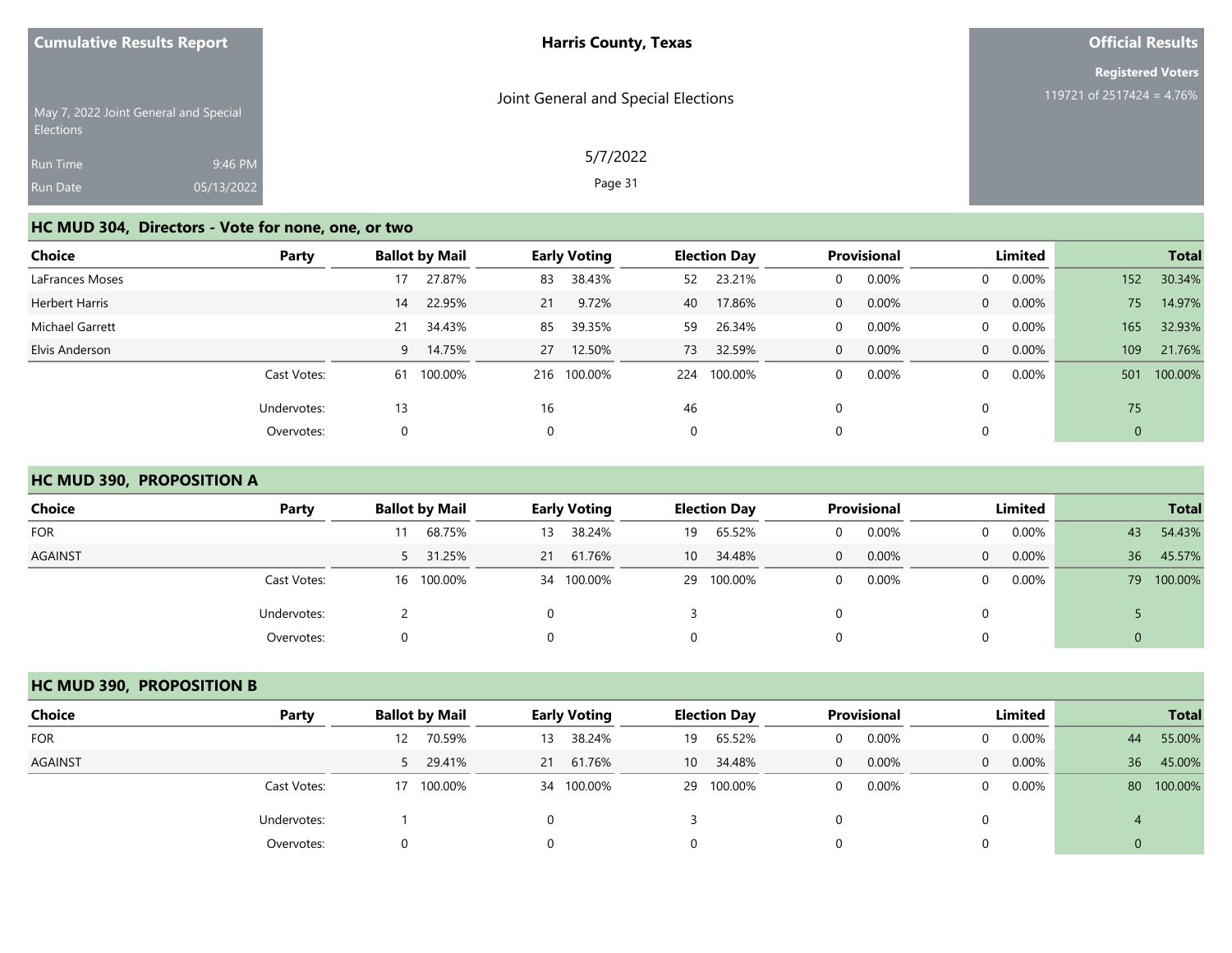| <b>Cumulative Results Report</b> |                                       | <b>Harris County, Texas</b>         | <b>Official Results</b>                               |  |  |
|----------------------------------|---------------------------------------|-------------------------------------|-------------------------------------------------------|--|--|
| Elections                        | May 7, 2022 Joint General and Special | Joint General and Special Elections | <b>Registered Voters</b><br>119721 of 2517424 = 4.76% |  |  |
| Run Time<br>Run Date             | 9:46 PM<br>05/13/2022                 | 5/7/2022<br>Page 32                 |                                                       |  |  |

#### **HC MUD 400, Directors - Vote for none, one, or two**

| <b>Choice</b>      | Party       | <b>Ballot by Mail</b> | <b>Early Voting</b> | <b>Election Day</b> | Provisional           | Limited                 | <b>Total</b>   |
|--------------------|-------------|-----------------------|---------------------|---------------------|-----------------------|-------------------------|----------------|
| Curtis Goss        |             | 12.50%<br>4           | 6.67%<br>11         | 5.48%<br>8          | 0.00%<br>0            | 0.00%<br>$\Omega$       | 23<br>6.71%    |
| Lottie J. Williams |             | 28.13%<br>9           | 24.24%<br>40        | 34.93%<br>51        | 0.00%<br>$\mathbf{0}$ | 0.00%<br>$\Omega$       | 29.15%<br>100  |
| Carolyn Thomas     |             | 31.25%<br>10          | 20.00%<br>33        | 19.86%<br>29        | 0.00%<br>$\mathbf 0$  | $0.00\%$<br>$\Omega$    | 20.99%<br>72   |
| Cheryl Smith       |             | 25.00%<br>8           | 27.88%<br>46        | 23.97%<br>35        | 0.00%<br>$\mathbf{0}$ | 0.00%<br>$\overline{0}$ | 89<br>25.95%   |
| Anne-Marie Wright  |             | 3.13%                 | 21.21%<br>35        | 15.75%<br>23        | 0.00%<br>$\mathbf 0$  | 0.00%<br>$\Omega$       | 59<br>17.20%   |
|                    | Cast Votes: | 100.00%<br>32         | 100.00%<br>165      | 146<br>100.00%      | 0.00%<br>0            | 0.00%<br>$\Omega$       | 100.00%<br>343 |
|                    | Undervotes: | 30                    | 89                  | 74                  | 0                     |                         | 193            |
|                    | Overvotes:  |                       | 0                   | $\mathbf 0$         | 0                     |                         |                |

#### **HC MUD 401, Position 2 - Vote for none or one**

| Choice<br>Party | <b>Ballot by Mail</b> | <b>Early Voting</b> | <b>Election Day</b> | <b>Provisional</b> | Limited                    | <b>Total</b>   |
|-----------------|-----------------------|---------------------|---------------------|--------------------|----------------------------|----------------|
| Mike Brazzell   | 6 46.15%              | 42.70%<br>79        | 44.29%<br>31        | 0.00%<br>0         | $0.00\%$<br>$\overline{0}$ | 43.28%<br>116  |
| Mark Atchison   | 53.85%                | 57.30%<br>106       | 55.71%<br>39        | 0.00%<br>0         | $0.00\%$<br>0              | 56.72%<br>152  |
| Cast Votes:     | 13 100.00%            | 185 100.00%         | 70 100.00%          | 0.00%              | $0.00\%$<br>0              | 100.00%<br>268 |
| Undervotes:     |                       | 31                  | 26                  |                    |                            | 72             |
| Overvotes:      |                       |                     | 0                   |                    |                            |                |

#### **HC MUD 401, Position 3 - Vote for none or one**

| Choice        | Party       | <b>Ballot by Mail</b> | <b>Early Voting</b> | <b>Election Day</b> | <b>Provisional</b> | Limited              | <b>Total</b>   |
|---------------|-------------|-----------------------|---------------------|---------------------|--------------------|----------------------|----------------|
| Jordan Thomas |             | 14 100.00%            | 165 100.00%         | 62 100.00%          | 0.00%<br>$\Omega$  | $0.00\%$<br>$\Omega$ | 100.00%<br>241 |
|               | Cast Votes: | 14 100.00%            | 165 100.00%         | 62 100.00%          | 0.00%<br>$\Omega$  | $0.00\%$             | 100.00%<br>241 |
|               | Undervotes: | 14                    |                     |                     |                    |                      | 99             |
|               | Overvotes:  |                       |                     |                     |                    |                      |                |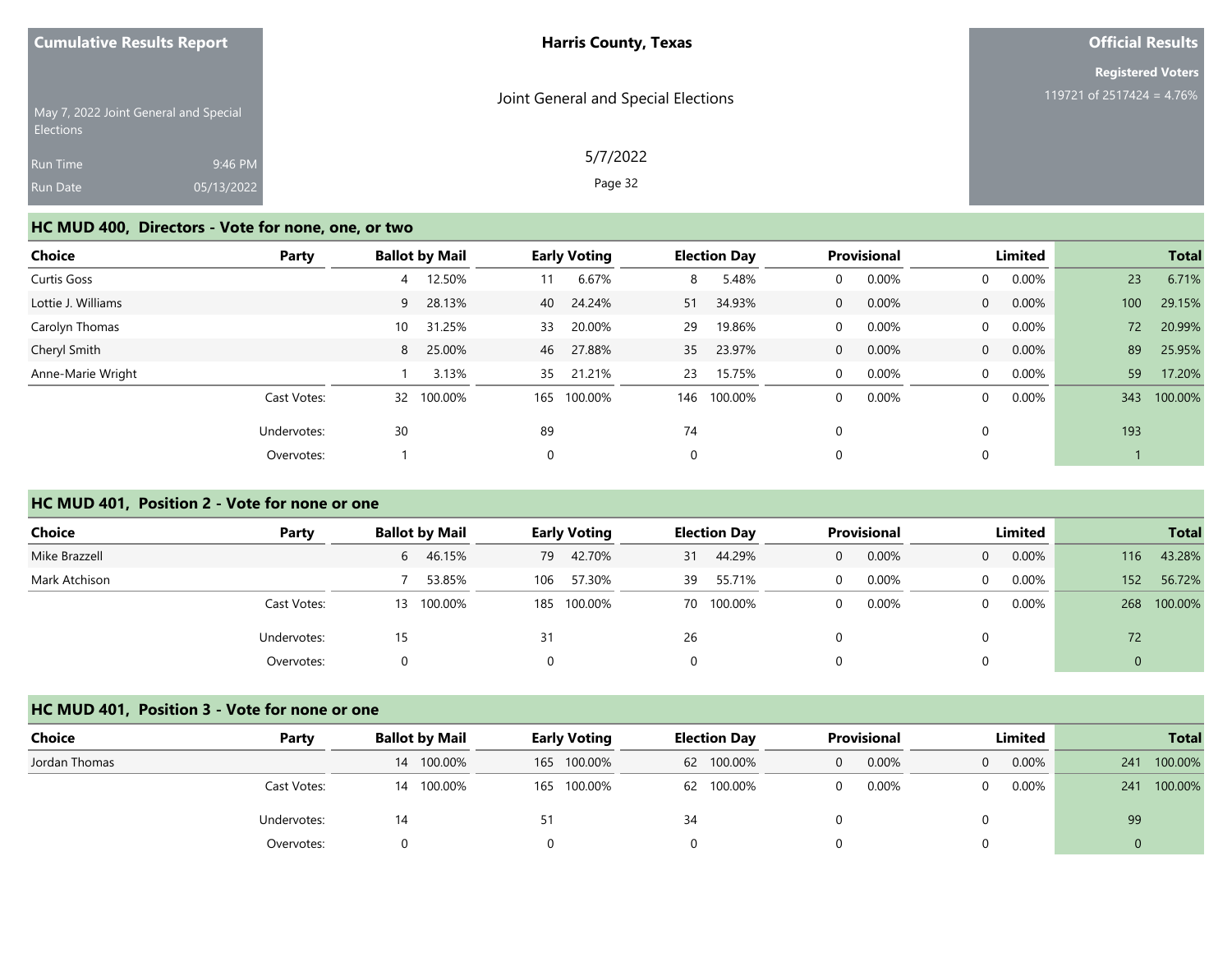| <b>Cumulative Results Report</b> |                                       | <b>Harris County, Texas</b>         | <b>Official Results</b>                               |  |  |
|----------------------------------|---------------------------------------|-------------------------------------|-------------------------------------------------------|--|--|
| Elections                        | May 7, 2022 Joint General and Special | Joint General and Special Elections | <b>Registered Voters</b><br>119721 of 2517424 = 4.76% |  |  |
| Run Time<br>Run Date             | 9:46 PM<br>05/13/2022                 | 5/7/2022<br>Page 33                 |                                                       |  |  |

# **HC MUD 419, Directors - Vote for none, one, or two**

| <b>Choice</b>   | Party       | <b>Ballot by Mail</b> | <b>Early Voting</b> | <b>Election Day</b> | Provisional                 | Limited           | <b>Total</b>   |
|-----------------|-------------|-----------------------|---------------------|---------------------|-----------------------------|-------------------|----------------|
| Doug Woodall    |             | 25.81%<br>8           | 32.89%<br>49        | 71                  | 35.15%<br>0.00%<br>$\Omega$ | 0.00%<br>$\Omega$ | 33.51%<br>128  |
| Sam Goodspeed   |             | 51.61%<br>16          | 44.97%<br>67        | 70                  | 34.65%<br>0.00%<br>$\Omega$ | 0.00%<br>$\Omega$ | 40.05%<br>153  |
| Chad R. Sillman |             | 22.58%                | 22.15%<br>33        | 61                  | 30.20%<br>0.00%<br>$\Omega$ | 0.00%<br>$\Omega$ | 26.44%<br>101  |
|                 | Cast Votes: | 100.00%<br>31         | 100.00%<br>149      | 202 100.00%         | 0.00%<br>$\Omega$           | $0.00\%$<br>0     | 100.00%<br>382 |
|                 | Undervotes: | 61                    | 111                 | 106                 |                             |                   | 278            |
|                 | Overvotes:  |                       | 0                   | 0                   | $\Omega$                    |                   | $\mathbf{0}$   |

#### **HC MUD No. 504, Directors Election - Vote for none, one, or two**

| <b>Choice</b>       | Party       | <b>Ballot by Mail</b> |     | <b>Early Voting</b><br><b>Election Day</b> |    |            | Provisional |          | Limited  |          | <b>Total</b> |         |
|---------------------|-------------|-----------------------|-----|--------------------------------------------|----|------------|-------------|----------|----------|----------|--------------|---------|
| Anthony John Turner |             | 11.11%                | 40  | 34.78%                                     | 32 | 42.11%     | $\Omega$    | 0.00%    | $\Omega$ | 0.00%    | 74           | 35.41%  |
| Ebony McGowen       |             | 55.56%<br>10          | 50  | 43.48%                                     | 29 | 38.16%     | $\Omega$    | 0.00%    |          | $0.00\%$ | 89           | 42.58%  |
| Amber Birkby        |             | 6 33.33%              |     | 25 21.74%                                  | 15 | 19.74%     | $\Omega$    | 0.00%    | $\Omega$ | 0.00%    | 46           | 22.01%  |
|                     | Cast Votes: | 18 100.00%            |     | 115 100.00%                                |    | 76 100.00% | $\Omega$    | $0.00\%$ |          | $0.00\%$ | 209          | 100.00% |
|                     | Undervotes: | 26                    | 135 |                                            | 70 |            |             |          |          |          | 231          |         |
|                     | Overvotes:  |                       | 0   |                                            |    |            |             |          |          |          |              |         |

#### **HC MUD 580, PROPOSITION A**

| Choice         | Party       | <b>Ballot by Mail</b> |       | <b>Early Voting</b> |         | <b>Election Day</b> |       | <b>Provisional</b> |       | Limited      |          | <b>Total</b>   |         |
|----------------|-------------|-----------------------|-------|---------------------|---------|---------------------|-------|--------------------|-------|--------------|----------|----------------|---------|
| <b>FOR</b>     |             | $\Omega$              | 0.00% |                     | 100.00% | 0                   | 0.00% |                    | 0.00% | $\mathbf{0}$ | $0.00\%$ |                | 100.00% |
| <b>AGAINST</b> |             | 0                     | 0.00% | $\overline{0}$      | 0.00%   | $\overline{0}$      | 0.00% | 0                  | 0.00% | $\Omega$     | $0.00\%$ | $\overline{0}$ | 0.00%   |
|                | Cast Votes: | $\Omega$              | 0.00% |                     | 100.00% | 0                   | 0.00% |                    | 0.00% | $\Omega$     | $0.00\%$ |                | 100.00% |
|                | Undervotes: | 0                     |       | 0                   |         | 0                   |       |                    |       | 0            |          | U              |         |
|                | Overvotes:  |                       |       | 0                   |         | 0                   |       |                    |       | 0            |          |                |         |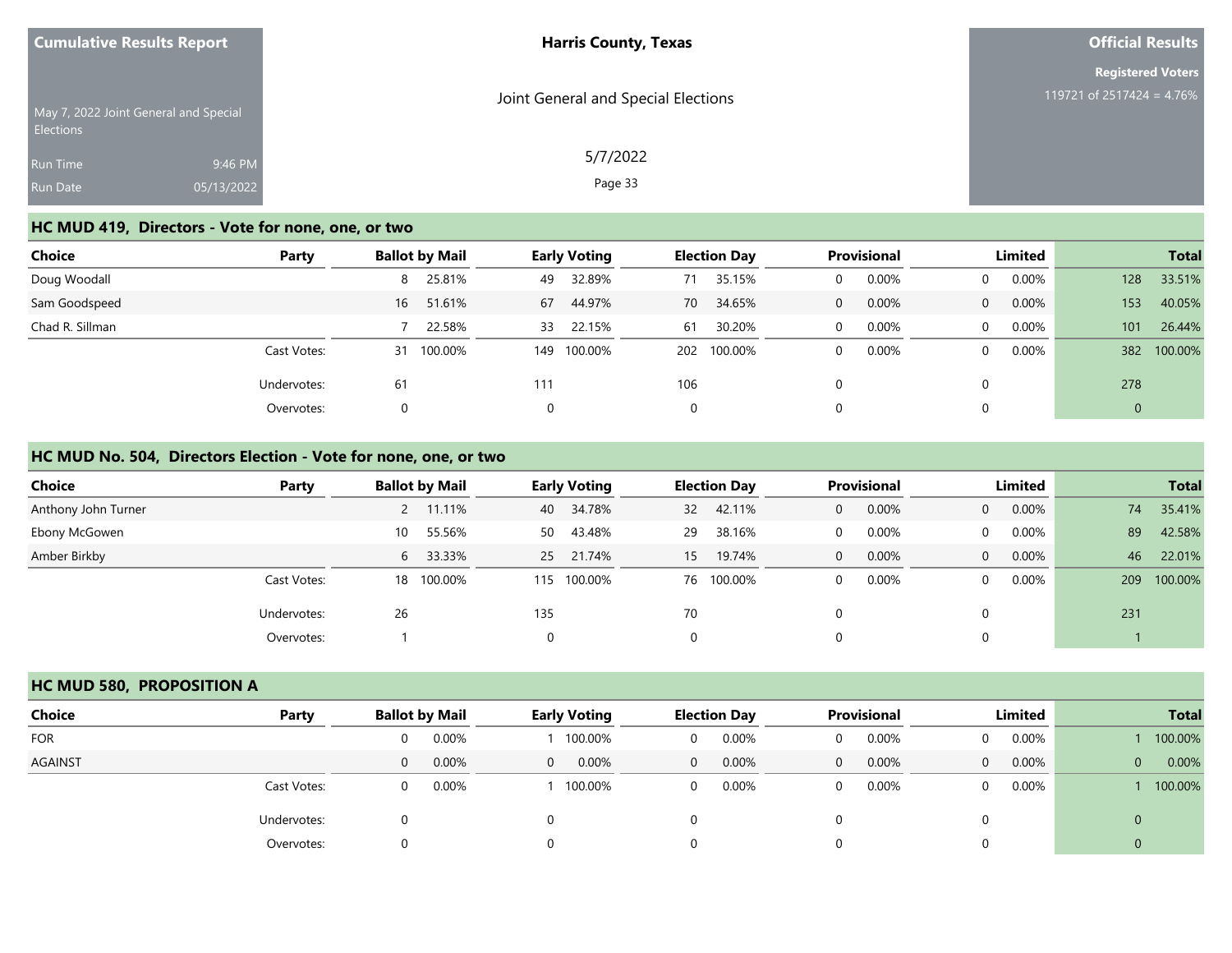| <b>Cumulative Results Report</b>                          |            | <b>Harris County, Texas</b>         | <b>Official Results</b>   |  |  |
|-----------------------------------------------------------|------------|-------------------------------------|---------------------------|--|--|
|                                                           |            |                                     | <b>Registered Voters</b>  |  |  |
| May 7, 2022 Joint General and Special<br><b>Elections</b> |            | Joint General and Special Elections | 119721 of 2517424 = 4.76% |  |  |
| Run Time                                                  | 9:46 PM    | 5/7/2022                            |                           |  |  |
| Run Date                                                  | 05/13/2022 | Page 34                             |                           |  |  |

## **HC MUD 580, PROPOSITION B**

| Choice         | Party       |   | <b>Ballot by Mail</b><br><b>Early Voting</b> |                |         | <b>Election Day</b> |       | <b>Provisional</b> |       | Limited  |          | <b>Total</b> |         |
|----------------|-------------|---|----------------------------------------------|----------------|---------|---------------------|-------|--------------------|-------|----------|----------|--------------|---------|
| <b>FOR</b>     |             |   | 0.00%                                        |                | 100.00% | 0                   | 0.00% |                    | 0.00% | $\Omega$ | 0.00%    |              | 100.00% |
| <b>AGAINST</b> |             | 0 | 0.00%                                        | $\overline{0}$ | 0.00%   | $\mathbf{0}$        | 0.00% | 0                  | 0.00% | $\Omega$ | $0.00\%$ | $\mathbf{0}$ | 0.00%   |
|                | Cast Votes: |   | 0.00%                                        |                | 100.00% | 0                   | 0.00% |                    | 0.00% | $\Omega$ | $0.00\%$ |              | 100.00% |
|                | Undervotes: |   |                                              |                |         | 0                   |       |                    |       | 0        |          | 0            |         |
|                | Overvotes:  |   |                                              |                |         | 0                   |       |                    |       | 0        |          | U            |         |

#### **HC MUD 580, PROPOSITION C**

| <b>Choice</b>  | Party       |          | <b>Ballot by Mail</b> |          | <b>Early Voting</b> |              | <b>Election Day</b> |   | <b>Provisional</b> |          | Limited  | <b>Total</b> |         |
|----------------|-------------|----------|-----------------------|----------|---------------------|--------------|---------------------|---|--------------------|----------|----------|--------------|---------|
| <b>FOR</b>     |             | $\Omega$ | 0.00%                 |          | 100.00%             | 0            | $0.00\%$            | 0 | 0.00%              | $\Omega$ | $0.00\%$ |              | 100.00% |
| <b>AGAINST</b> |             | $\Omega$ | 0.00%                 | $\Omega$ | 0.00%               | $\mathbf{0}$ | $0.00\%$            | 0 | 0.00%              | $\Omega$ | 0.00%    | $\mathbf{0}$ | 0.00%   |
|                | Cast Votes: | $\Omega$ | 0.00%                 |          | 100.00%             | 0            | 0.00%               | 0 | 0.00%              | $\Omega$ | $0.00\%$ |              | 100.00% |
|                | Undervotes: |          |                       |          |                     | 0            |                     |   |                    |          |          | $\mathbf 0$  |         |
|                | Overvotes:  |          |                       |          |                     | 0            |                     | 0 |                    |          |          | $\mathbf 0$  |         |

## **HC MUD 580, PROPOSITION D**

| Choice         | Party       | <b>Ballot by Mail</b> |       |          | <b>Early Voting</b> |              | <b>Election Day</b> |             | <b>Provisional</b> |                | Limited  |   | <b>Total</b> |
|----------------|-------------|-----------------------|-------|----------|---------------------|--------------|---------------------|-------------|--------------------|----------------|----------|---|--------------|
| <b>FOR</b>     |             | 0                     | 0.00% |          | 100.00%             | 0            | 0.00%               | 0           | 0.00%              | $\overline{0}$ | $0.00\%$ |   | 100.00%      |
| <b>AGAINST</b> |             | $\Omega$              | 0.00% | $\Omega$ | 0.00%               | $\mathbf{0}$ | 0.00%               | $\mathbf 0$ | 0.00%              | $\overline{0}$ | $0.00\%$ | 0 | 0.00%        |
|                | Cast Votes: | 0                     | 0.00% |          | 100.00%             | $\mathbf{0}$ | 0.00%               | 0           | 0.00%              | $\overline{0}$ | $0.00\%$ |   | 100.00%      |
|                | Undervotes: |                       |       |          |                     | $\Omega$     |                     |             |                    | 0              |          | 0 |              |
|                | Overvotes:  |                       |       | $\Omega$ |                     | 0            |                     |             |                    | $\Omega$       |          | 0 |              |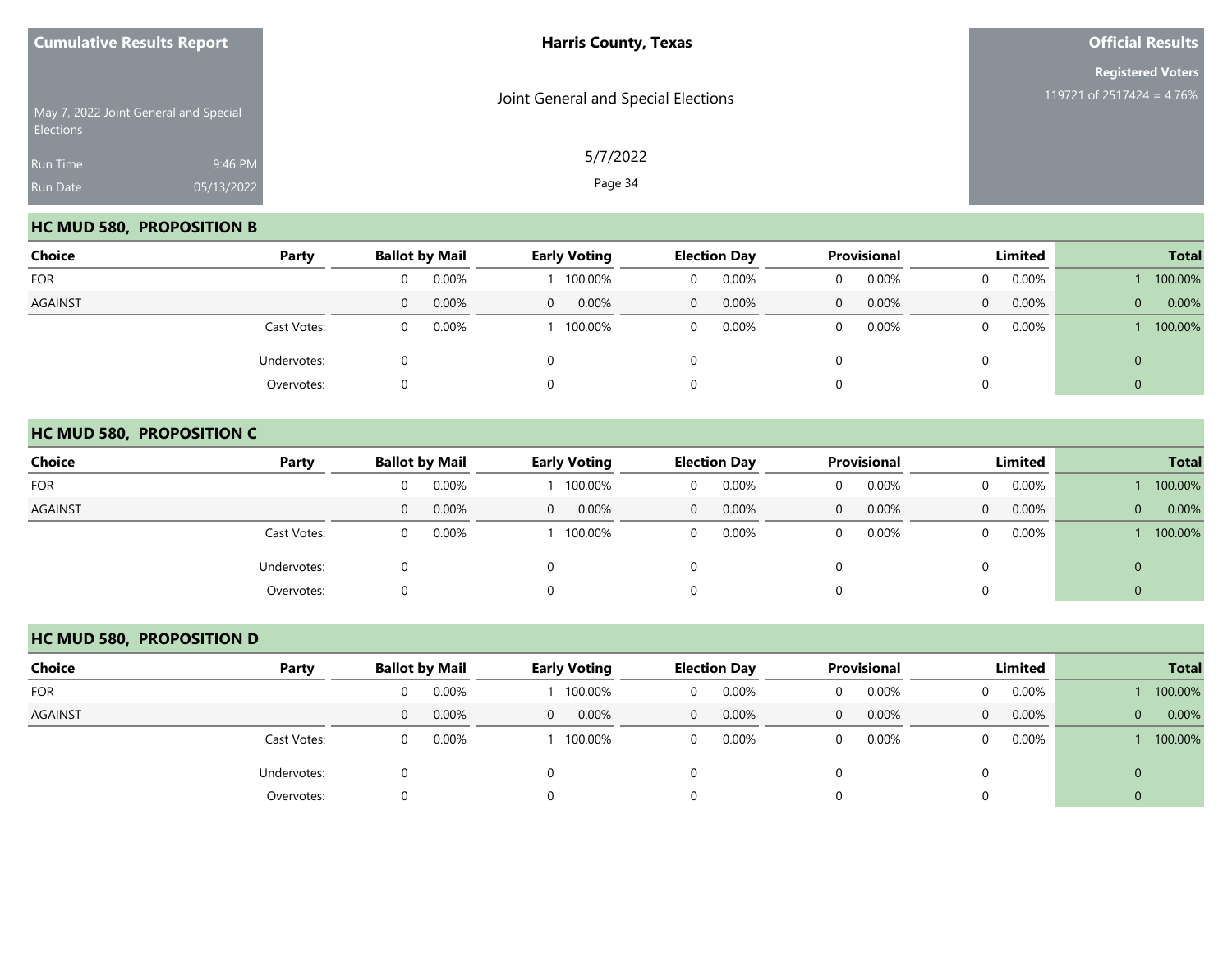| <b>Cumulative Results Report</b> |                                       | <b>Harris County, Texas</b>         | <b>Official Results</b>                               |
|----------------------------------|---------------------------------------|-------------------------------------|-------------------------------------------------------|
| <b>Elections</b>                 | May 7, 2022 Joint General and Special | Joint General and Special Elections | <b>Registered Voters</b><br>119721 of 2517424 = 4.76% |
| Run Time<br>Run Date             | 9:46 PM<br>05/13/2022                 | 5/7/2022<br>Page 35                 |                                                       |

## **HC MUD 580, PROPOSITION E**

| Choice         | Party       | <b>Ballot by Mail</b> |       |                | <b>Early Voting</b> |              | <b>Election Day</b> |   | <b>Provisional</b> |          | Limited  |              | <b>Total</b> |
|----------------|-------------|-----------------------|-------|----------------|---------------------|--------------|---------------------|---|--------------------|----------|----------|--------------|--------------|
| <b>FOR</b>     |             |                       | 0.00% |                | 100.00%             | 0            | 0.00%               |   | 0.00%              | $\Omega$ | $0.00\%$ |              | 100.00%      |
| <b>AGAINST</b> |             | 0                     | 0.00% | $\overline{0}$ | 0.00%               | $\mathbf{0}$ | 0.00%               | 0 | 0.00%              | $\Omega$ | $0.00\%$ | $\mathbf{0}$ | 0.00%        |
|                | Cast Votes: |                       | 0.00% |                | 100.00%             | 0            | 0.00%               |   | 0.00%              | $\Omega$ | $0.00\%$ |              | 100.00%      |
|                | Undervotes: |                       |       |                |                     | 0            |                     |   |                    | 0        |          | U            |              |
|                | Overvotes:  |                       |       |                |                     | 0            |                     |   |                    | 0        |          | ν            |              |

#### **HC MUD 580, PROPOSITION F**

| <b>Choice</b>  | Party       |          | <b>Ballot by Mail</b> |              | <b>Early Voting</b> |              | <b>Election Day</b> |              | <b>Provisional</b> |          | Limited  |                | <b>Total</b> |
|----------------|-------------|----------|-----------------------|--------------|---------------------|--------------|---------------------|--------------|--------------------|----------|----------|----------------|--------------|
| <b>FOR</b>     |             |          | 0.00%                 |              | 100.00%             | 0            | $0.00\%$            | 0            | 0.00%              | 0        | 0.00%    |                | 100.00%      |
| <b>AGAINST</b> |             | 0        | 0.00%                 | $\mathbf{0}$ | $0.00\%$            | $\mathbf{0}$ | 0.00%               | $\mathbf{0}$ | 0.00%              | $\Omega$ | $0.00\%$ | $\overline{0}$ | 0.00%        |
|                | Cast Votes: | $\Omega$ | 0.00%                 |              | 100.00%             | 0            | $0.00\%$            | 0            | 0.00%              | $\Omega$ | $0.00\%$ |                | 100.00%      |
|                | Undervotes: |          |                       |              |                     | 0            |                     |              |                    |          |          | $\mathbf{0}$   |              |
|                | Overvotes:  |          |                       |              |                     | 0            |                     |              |                    |          |          | 0              |              |

## **HC MUD 580, PROPOSITION G**

| Choice         | Party       | <b>Ballot by Mail</b> |       |              | <b>Early Voting</b> |   | <b>Election Day</b> |              | Provisional |                | Limited  |                | <b>Total</b> |
|----------------|-------------|-----------------------|-------|--------------|---------------------|---|---------------------|--------------|-------------|----------------|----------|----------------|--------------|
| <b>FOR</b>     |             |                       | 0.00% |              | 100.00%             |   | 0.00%               | $\Omega$     | 0.00%       | $\Omega$       | 0.00%    |                | 100.00%      |
| <b>AGAINST</b> |             | $\left( \right)$      | 0.00% | $\mathbf{0}$ | 0.00%               | 0 | $0.00\%$            | $\mathbf{0}$ | 0.00%       | $\overline{0}$ | $0.00\%$ | $\overline{0}$ | 0.00%        |
|                | Cast Votes: |                       | 0.00% |              | 100.00%             | 0 | 0.00%               | 0            | 0.00%       | 0              | 0.00%    |                | 100.00%      |
|                | Undervotes: |                       |       |              |                     |   |                     |              |             |                |          |                |              |
|                | Overvotes:  |                       |       |              |                     |   |                     |              |             |                |          |                |              |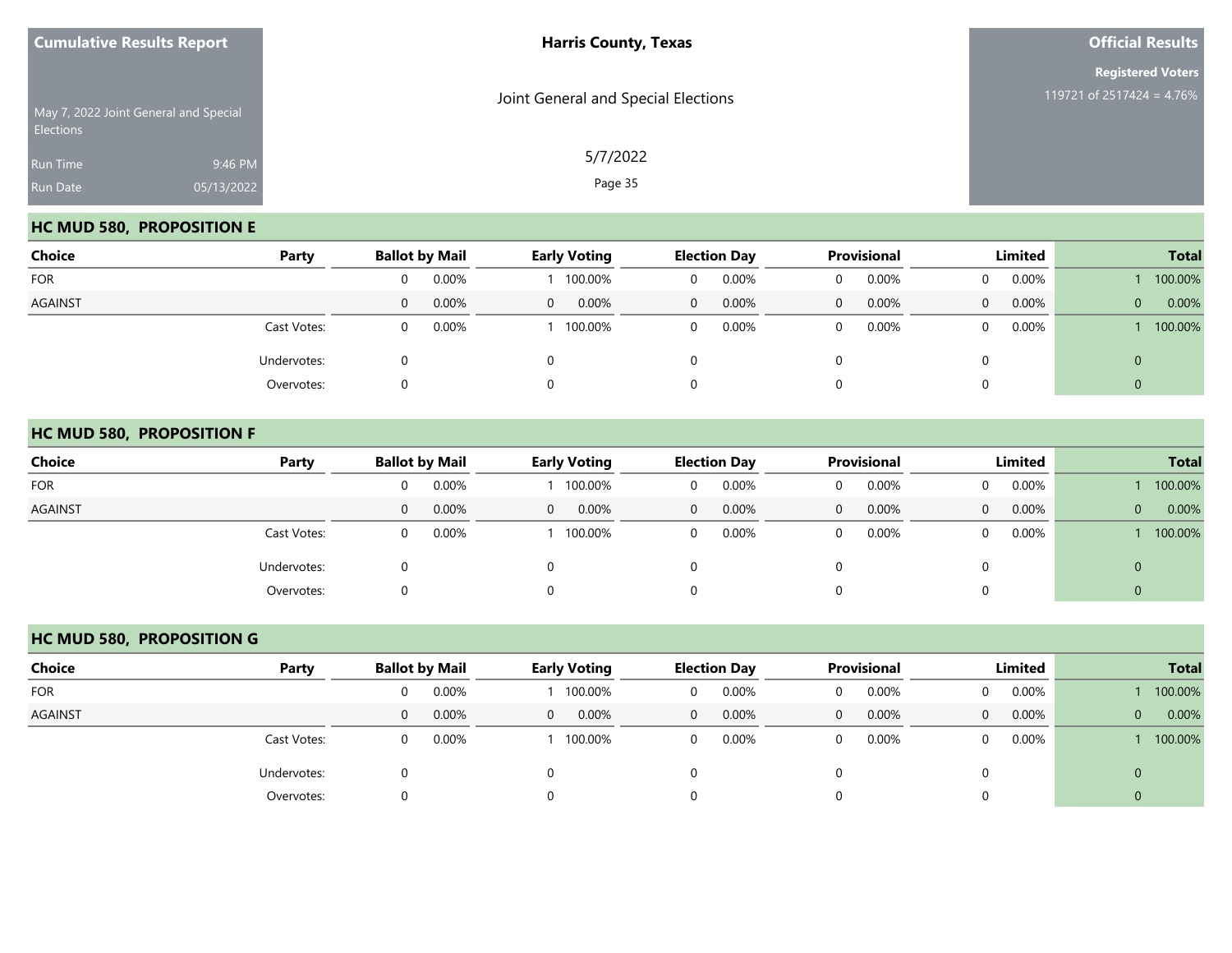| <b>Harris County, Texas</b>         | <b>Official Results</b>                               |
|-------------------------------------|-------------------------------------------------------|
| Joint General and Special Elections | <b>Registered Voters</b><br>119721 of 2517424 = 4.76% |
|                                     |                                                       |
| 5/7/2022                            |                                                       |
| Page 36                             |                                                       |
|                                     |                                                       |

## **HC MUD 580, PROPOSITION H**

| <b>Choice</b>  | Party       |              | <b>Ballot by Mail</b> |                | <b>Early Voting</b> |                | <b>Election Day</b> |   | Provisional |          | Limited  |              | <b>Total</b> |
|----------------|-------------|--------------|-----------------------|----------------|---------------------|----------------|---------------------|---|-------------|----------|----------|--------------|--------------|
| <b>FOR</b>     |             | <sup>n</sup> | 0.00%                 |                | 100.00%             | 0              | 0.00%               | 0 | 0.00%       | $\Omega$ | 0.00%    |              | 100.00%      |
| <b>AGAINST</b> |             | 0            | 0.00%                 | $\overline{0}$ | 0.00%               | $\overline{0}$ | 0.00%               | 0 | 0.00%       | $\Omega$ | $0.00\%$ | $\mathbf{0}$ | 0.00%        |
|                | Cast Votes: | 0            | 0.00%                 |                | 100.00%             | $\mathbf{0}$   | 0.00%               | 0 | 0.00%       | $\Omega$ | 0.00%    |              | 100.00%      |
|                | Undervotes: |              |                       | $\Omega$       |                     | 0              |                     |   |             |          |          | 0            |              |
|                | Overvotes:  |              |                       | $\Omega$       |                     | 0              |                     |   |             |          |          | ν            |              |

#### **HC MUD 580, PROPOSITION I**

| <b>Choice</b>  | Party       |          | <b>Ballot by Mail</b> |                | <b>Early Voting</b> |              | <b>Election Day</b> |   | <b>Provisional</b> |          | Limited  |              | <b>Total</b> |
|----------------|-------------|----------|-----------------------|----------------|---------------------|--------------|---------------------|---|--------------------|----------|----------|--------------|--------------|
| <b>FOR</b>     |             |          | 0.00%                 |                | 100.00%             | 0            | 0.00%               |   | 0.00%              | $\Omega$ | 0.00%    |              | 100.00%      |
| <b>AGAINST</b> |             | $\Omega$ | 0.00%                 | $\overline{0}$ | 0.00%               | $\mathbf{0}$ | $0.00\%$            | 0 | 0.00%              | $\Omega$ | $0.00\%$ | $\mathbf{0}$ | 0.00%        |
|                | Cast Votes: |          | 0.00%                 |                | 100.00%             | 0            | $0.00\%$            |   | 0.00%              | $\Omega$ | $0.00\%$ |              | 100.00%      |
|                | Undervotes: |          |                       |                |                     | 0            |                     |   |                    | 0        |          | U            |              |
|                | Overvotes:  |          |                       |                |                     | 0            |                     |   |                    | 0        |          | ν            |              |

#### **HC MUD 580, Directors - Vote for none, one, two, three, four, or five**

| <b>Choice</b>         | Party       |                | <b>Ballot by Mail</b> |          | <b>Early Voting</b> |              | <b>Election Day</b> |              | <b>Provisional</b> |                | Limited  |                | <b>Total</b> |
|-----------------------|-------------|----------------|-----------------------|----------|---------------------|--------------|---------------------|--------------|--------------------|----------------|----------|----------------|--------------|
| Maria Ramirez         |             | 0              | 0.00%                 |          | 20.00%              | 0            | 0.00%               | 0            | 0.00%              | $\mathbf{0}$   | 0.00%    |                | 20.00%       |
| Courtney Johnson Rose |             | $\overline{0}$ | 0.00%                 |          | 20.00%              | $\mathbf{0}$ | $0.00\%$            | $\mathbf{0}$ | 0.00%              | $\overline{0}$ | $0.00\%$ |                | 20.00%       |
| Robert Walters        |             | $\Omega$       | 0.00%                 |          | 20.00%              | 0            | $0.00\%$            | $\mathbf 0$  | 0.00%              | $\overline{0}$ | 0.00%    |                | 20.00%       |
| Andrew Lynton Smith   |             | $\Omega$       | 0.00%                 |          | 20.00%              | $\mathbf{0}$ | $0.00\%$            | $\mathbf{0}$ | 0.00%              | $\overline{0}$ | $0.00\%$ |                | 20.00%       |
| Austin Baker          |             | $\Omega$       | 0.00%                 |          | 20.00%              | $\mathbf{0}$ | $0.00\%$            | 0            | 0.00%              | $\overline{0}$ | 0.00%    |                | 20.00%       |
|                       | Cast Votes: | $\Omega$       | 0.00%                 |          | 5 100.00%           | 0            | 0.00%               | 0            | 0.00%              | $\Omega$       | 0.00%    |                | 100.00%      |
|                       | Undervotes: | 0              |                       | $\Omega$ |                     | $\mathbf 0$  |                     | $\Omega$     |                    | $\Omega$       |          | $\overline{0}$ |              |
|                       | Overvotes:  |                |                       |          |                     | 0            |                     | 0            |                    |                |          | $\mathbf 0$    |              |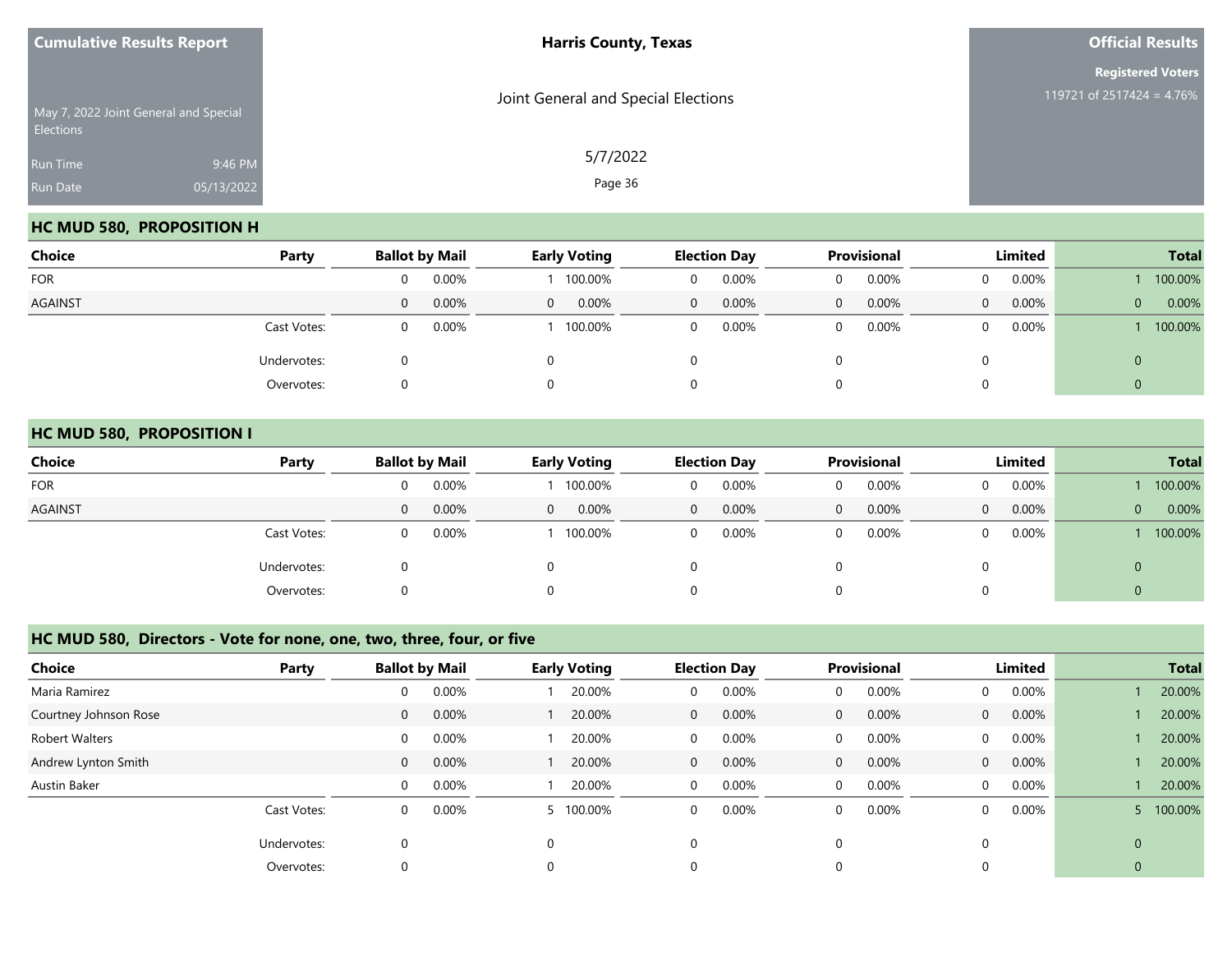| <b>Cumulative Results Report</b> |                                       | <b>Harris County, Texas</b>         | <b>Official Results</b>                               |
|----------------------------------|---------------------------------------|-------------------------------------|-------------------------------------------------------|
| Elections                        | May 7, 2022 Joint General and Special | Joint General and Special Elections | <b>Registered Voters</b><br>119721 of 2517424 = 4.76% |
| Run Time<br>Run Date             | 9:46 PM<br>05/13/2022                 | 5/7/2022<br>Page 37                 |                                                       |

## **HC WCID 021, PROPOSITION A**

| Choice         | Party       | <b>Ballot by Mail</b> | <b>Early Voting</b> | <b>Election Day</b> | Provisional | Limited              | <b>Total</b>  |
|----------------|-------------|-----------------------|---------------------|---------------------|-------------|----------------------|---------------|
| <b>FOR</b>     |             | 8 61.54%              | 70.00%<br>21        | 35.00%              | 0.00%<br>0  | 0.00%<br>$\Omega$    | 57.14%<br>36  |
| <b>AGAINST</b> |             | 5 38.46%              | 30.00%<br>-9        | 65.00%<br>13        | 0.00%       | $0.00\%$<br>$\Omega$ | 42.86%<br>27  |
|                | Cast Votes: | 13 100.00%            | 30 100.00%          | 20 100.00%          | 0.00%       | 0.00%<br>$\Omega$    | 100.00%<br>63 |
|                | Undervotes: |                       |                     |                     |             | 0                    |               |
|                | Overvotes:  |                       |                     | 0                   |             | 0                    | 0             |

#### **HC WCID 050, PROPOSITION A**

| <b>Choice</b>  | Party       | <b>Ballot by Mail</b> | <b>Early Voting</b> | <b>Election Day</b> | <b>Provisional</b>    | <b>Limited</b>             | <b>Total</b>   |
|----------------|-------------|-----------------------|---------------------|---------------------|-----------------------|----------------------------|----------------|
| <b>FOR</b>     |             | 73.53%<br>50          | 40 71.43%           | 67.50%<br>54        | 0.00%<br>$\mathbf{0}$ | 0.00%<br>$\overline{0}$    | 70.59%<br>144  |
| <b>AGAINST</b> |             | 26.47%<br>18          | 28.57%<br>16        | 32.50%<br>26        | 0.00%<br>$\mathbf 0$  | $0.00\%$<br>$\Omega$       | 60<br>29.41%   |
|                | Cast Votes: | 68 100.00%            | 56 100.00%          | 80 100.00%          | 0.00%<br>$\mathbf 0$  | $0.00\%$<br>$\overline{0}$ | 100.00%<br>204 |
|                | Undervotes: | 8                     |                     | 4                   |                       | 0                          | 13             |
|                | Overvotes:  |                       |                     | 0                   | 0                     | 0                          | U              |

## **HC WCID 050, PROPOSITION B**

| Choice     | Party             | <b>Ballot by Mail</b> | <b>Early Voting</b> | <b>Election Day</b> | <b>Provisional</b> | Limited              | <b>Total</b>   |
|------------|-------------------|-----------------------|---------------------|---------------------|--------------------|----------------------|----------------|
| <b>FOR</b> |                   | 72.73%<br>48          | 75.93%<br>41        | 55 70.51%           | 0.00%<br>$\Omega$  | $0.00\%$<br>$\Omega$ | 72.73%<br>144  |
| AGAINST    |                   | 27.27%<br>18          | 24.07%<br>13        | 29.49%<br>23        | 0.00%              | 0.00%<br>$\Omega$    | 27.27%<br>54   |
|            | Cast Votes:       | 100.00%<br>66         | 54 100.00%          | 78 100.00%          | 0.00%              | $0.00\%$<br>$\Omega$ | 100.00%<br>198 |
|            | Undervotes:<br>10 |                       |                     | b                   |                    |                      | 19             |
|            | Overvotes:        | 0                     |                     |                     |                    |                      | $\mathbf 0$    |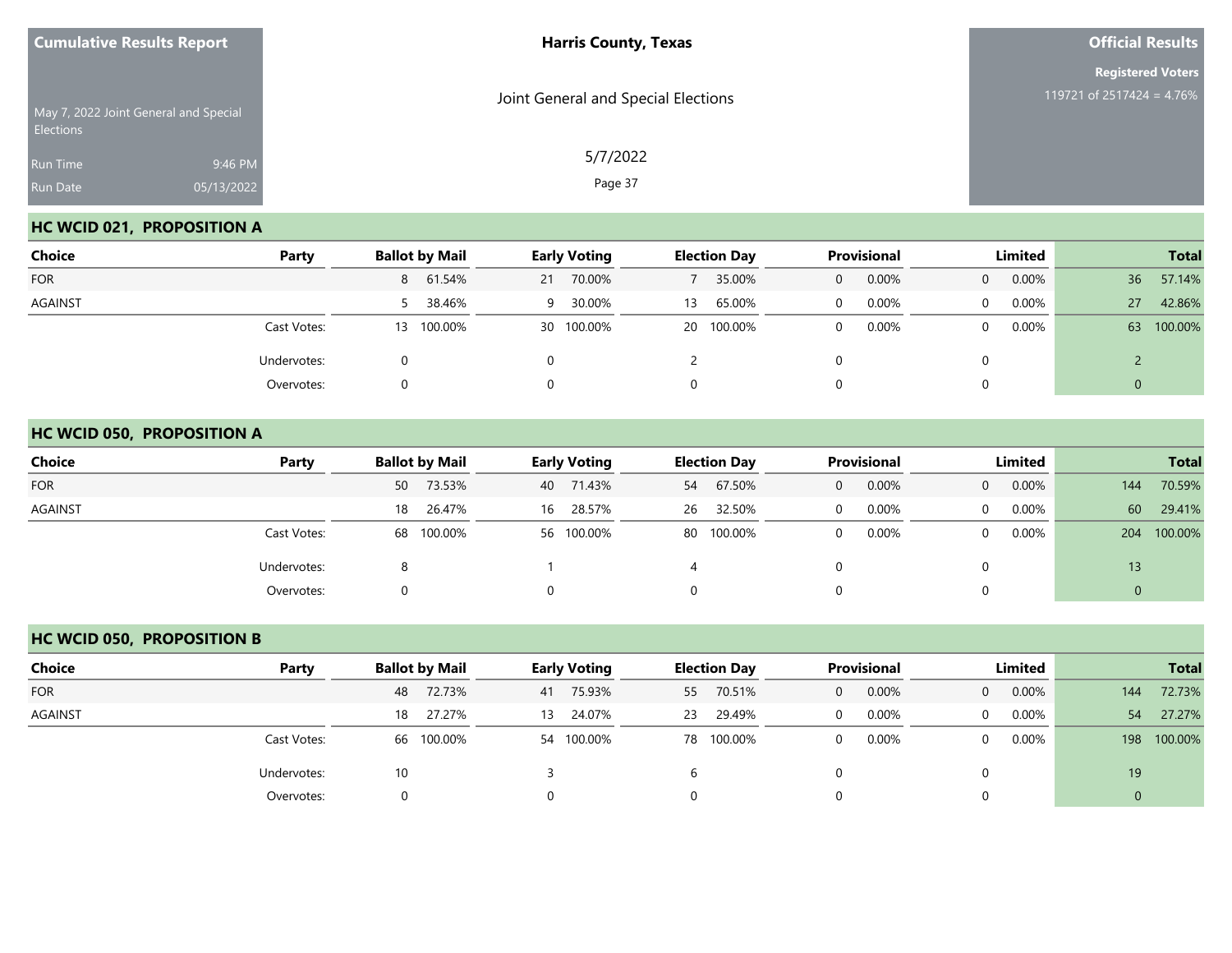| <b>Cumulative Results Report</b>                          |            | <b>Harris County, Texas</b>         | <b>Official Results</b>   |  |  |
|-----------------------------------------------------------|------------|-------------------------------------|---------------------------|--|--|
|                                                           |            |                                     | <b>Registered Voters</b>  |  |  |
| May 7, 2022 Joint General and Special<br><b>Elections</b> |            | Joint General and Special Elections | 119721 of 2517424 = 4.76% |  |  |
| Run Time                                                  | 9:46 PM    | 5/7/2022                            |                           |  |  |
| <b>Run Date</b>                                           | 05/13/2022 | Page 38                             |                           |  |  |

# **HC WCID 070, Director, Position 1 - Vote for none or one**

| <b>Choice</b>      | Party       | <b>Ballot by Mail</b> | <b>Early Voting</b> | <b>Election Day</b> | Provisional | Limited       | <b>Total</b>  |
|--------------------|-------------|-----------------------|---------------------|---------------------|-------------|---------------|---------------|
| Kenneth M. Higgins |             | 6 100.00%             | 23 100.00%          | 44 100.00%          | 0.00%       | $0.00\%$<br>0 | 100.00%<br>73 |
|                    | Cast Votes: | 100.00%               | 23 100.00%          | 100.00%<br>44       | 0.00%       | $0.00\%$      | 100.00%<br>73 |
|                    | Undervotes: |                       |                     | 20                  |             |               | 30            |
|                    | Overvotes:  |                       |                     |                     |             |               |               |

#### **HC WCID 070, Director, Position 2 - Vote for none or one**

| <b>Choice</b>      | Party       | <b>Ballot by Mail</b> | <b>Early Voting</b> | <b>Election Day</b> | <b>Provisional</b> | Limited                  | <b>Total</b>  |
|--------------------|-------------|-----------------------|---------------------|---------------------|--------------------|--------------------------|---------------|
| Terry Lutz         |             | 25.00%                | 41.94%<br>13        | 40.68%<br>24        | 0.00%              | $0.00\%$<br>$\Omega$     | 39.80%<br>39  |
| Nora Faye Caufield |             | 75.00%<br>6           | 58.06%<br>18        | 59.32%<br>35        | 0.00%<br>0         | $0.00\%$<br>$\mathbf{0}$ | 60.20%<br>59  |
|                    | Cast Votes: | 8 100.00%             | 31 100.00%          | 59 100.00%          | 0.00%              | $0.00\%$<br>$\Omega$     | 100.00%<br>98 |
|                    | Undervotes: | 0                     |                     |                     |                    | $\Omega$                 |               |
|                    | Overvotes:  |                       |                     | 0                   |                    | $\overline{0}$           |               |

#### **HC WCID 070, Director, Position 4 - Vote for none or one**

| <b>Choice</b> | Party       | <b>Ballot by Mail</b> | <b>Early Voting</b> | <b>Election Day</b> | Provisional       | Limited | <b>Total</b>  |
|---------------|-------------|-----------------------|---------------------|---------------------|-------------------|---------|---------------|
| James Raines  |             | 5 100.00%             | 24 100.00%          | 100.00%<br>49       | 0.00%<br>$\Omega$ | 0.00%   | 100.00%<br>78 |
|               | Cast Votes: | 5 100.00%             | 24 100.00%          | 100.00%<br>49       | 0.00%<br>$\Omega$ | 0.00%   | 100.00%<br>78 |
|               | Undervotes: |                       |                     | 15                  |                   |         | 25            |
|               | Overvotes:  |                       |                     |                     |                   |         |               |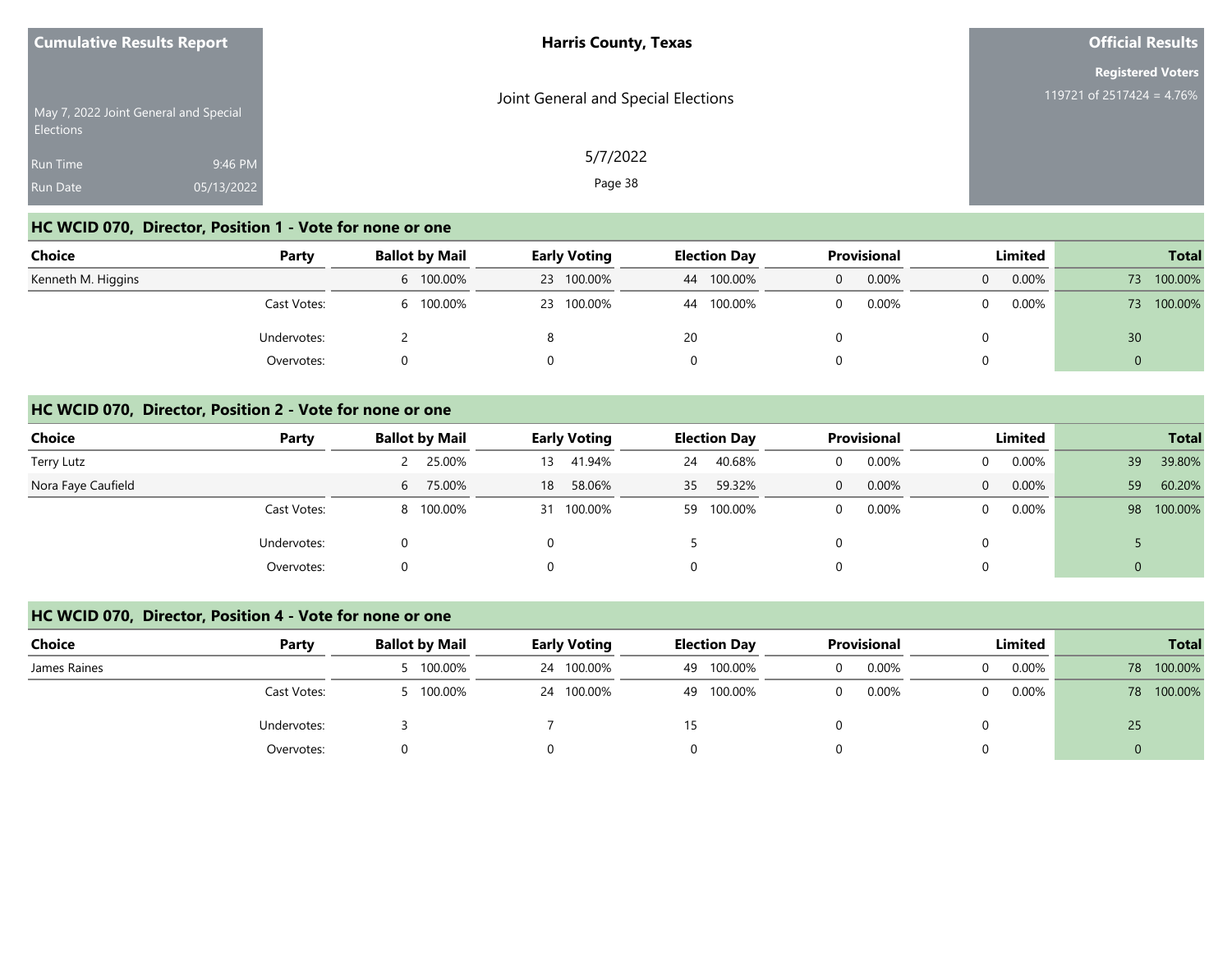| <b>Cumulative Results Report</b> |                                       | <b>Harris County, Texas</b>         | <b>Official Results</b>                               |  |  |
|----------------------------------|---------------------------------------|-------------------------------------|-------------------------------------------------------|--|--|
| Elections                        | May 7, 2022 Joint General and Special | Joint General and Special Elections | <b>Registered Voters</b><br>119721 of 2517424 = 4.76% |  |  |
| Run Time<br>Run Date             | 9:46 PM<br>05/13/2022                 | 5/7/2022<br>Page 39                 |                                                       |  |  |

## **HC WCID 092, PROPOSITION A**

| <b>Choice</b>  | Party       | <b>Ballot by Mail</b> | <b>Early Voting</b> | <b>Election Day</b> | Provisional | Limited              | <b>Total</b>   |  |
|----------------|-------------|-----------------------|---------------------|---------------------|-------------|----------------------|----------------|--|
| <b>FOR</b>     |             | 32 62.75%             | 75.00%<br>66        | 63.16%<br>36        | 0.00%<br>0  | 0.00%<br>$\Omega$    | 68.37%<br>134  |  |
| <b>AGAINST</b> |             | 37.25%<br>19          | 25.00%<br>22        | 36.84%<br>21        | 0.00%       | $0.00\%$<br>$\Omega$ | 62<br>31.63%   |  |
|                | Cast Votes: | 51 100.00%            | 88 100.00%          | 57 100.00%          | 0.00%       | 0.00%<br>$\Omega$    | 100.00%<br>196 |  |
|                | Undervotes: |                       |                     | 0                   |             |                      |                |  |
|                | Overvotes:  |                       | $\Omega$            | 0                   |             |                      | 0              |  |

#### **HC WCID 092, PROPOSITION B**

| <b>Choice</b>  | Party       | <b>Ballot by Mail</b> | <b>Early Voting</b> | <b>Election Day</b> | <b>Provisional</b>    | Limited                  | <b>Total</b>   |
|----------------|-------------|-----------------------|---------------------|---------------------|-----------------------|--------------------------|----------------|
| <b>FOR</b>     |             | 55.77%<br>29          | 80.68%<br>71        | 64.91%<br>37        | 0.00%<br>$\mathbf{0}$ | 0.00%<br>$\overline{0}$  | 69.54%<br>137  |
| <b>AGAINST</b> |             | 44.23%<br>23          | 19.32%<br>17        | 35.09%<br>20        | 0.00%<br>$\Omega$     | 0.00%<br>$\Omega$        | 60<br>30.46%   |
|                | Cast Votes: | 52 100.00%            | 88 100.00%          | 57 100.00%          | 0.00%<br>$\mathbf 0$  | $0.00\%$<br>$\mathbf{0}$ | 100.00%<br>197 |
|                | Undervotes: |                       |                     | 0                   |                       | 0                        |                |
|                | Overvotes:  |                       |                     | 0                   | 0                     | 0                        | 0              |

## **HC WCID 119, PROPOSITION A**

| Choice         | Party       | <b>Ballot by Mail</b> | <b>Early Voting</b> | <b>Election Day</b> | <b>Provisional</b> | Limited                 | <b>Total</b>   |
|----------------|-------------|-----------------------|---------------------|---------------------|--------------------|-------------------------|----------------|
| <b>FOR</b>     |             | 55.36%<br>31          | 50.33%<br>153       | 55.70%<br>127       | 0.00%<br>$\Omega$  | 0.00%<br>$\overline{0}$ | 52.89%<br>311  |
| <b>AGAINST</b> |             | 44.64%<br>25          | 49.67%<br>151       | 44.30%<br>101       | 0.00%              | 0.00%<br>$\Omega$       | 47.11%<br>277  |
|                | Cast Votes: | 56 100.00%            | 304 100.00%         | 228 100.00%         | 0.00%              | 0.00%<br>0              | 100.00%<br>588 |
|                | Undervotes: |                       | 14                  |                     |                    |                         | 19             |
|                | Overvotes:  | 0                     |                     |                     |                    |                         | $\mathbf 0$    |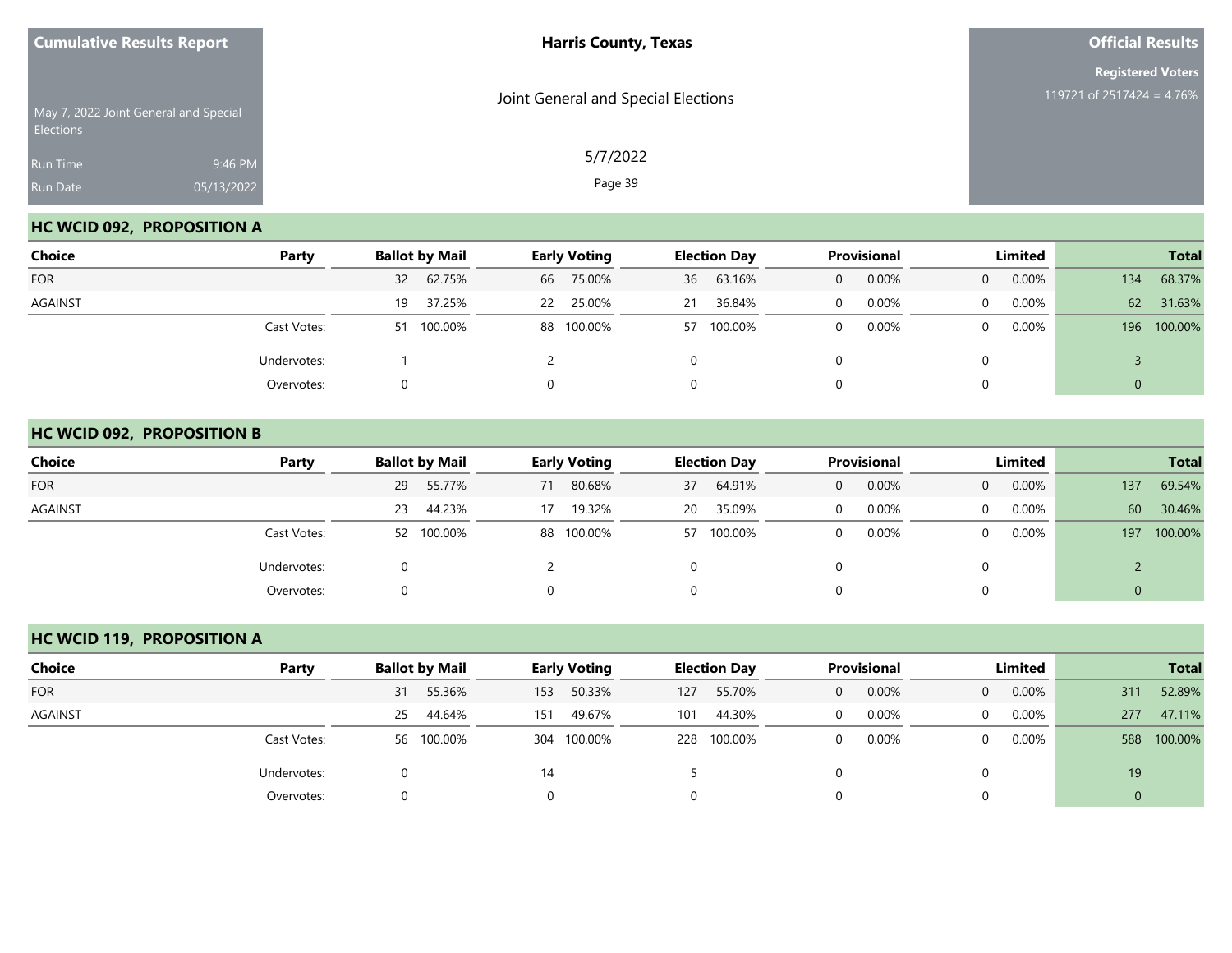| <b>Cumulative Results Report</b>                          |            | <b>Harris County, Texas</b>         | <b>Official Results</b>   |  |  |
|-----------------------------------------------------------|------------|-------------------------------------|---------------------------|--|--|
|                                                           |            |                                     | <b>Registered Voters</b>  |  |  |
| May 7, 2022 Joint General and Special<br><b>Elections</b> |            | Joint General and Special Elections | 119721 of 2517424 = 4.76% |  |  |
| <b>Run Time</b>                                           | 9:46 PM    | 5/7/2022                            |                           |  |  |
| Run Date                                                  | 05/13/2022 | Page 40                             |                           |  |  |

## **HC WCID 157, Directors - Vote for none, one, or two**

| <b>Choice</b>    | Party       | <b>Ballot by Mail</b> |              | <b>Early Voting</b> | <b>Election Day</b> |             | Provisional  |       | <b>Limited</b> |          | <b>Total</b> |         |
|------------------|-------------|-----------------------|--------------|---------------------|---------------------|-------------|--------------|-------|----------------|----------|--------------|---------|
| Keith D. Perry   |             | 10 <sup>°</sup>       | 25.00%<br>50 | 26.88%              | 43                  | 22.16%      | 0            | 0.00% | $\Omega$       | $0.00\%$ | 103          | 24.52%  |
| Keith A. Nystrom |             | 15                    | 37.50%<br>60 | 32.26%              | 66                  | 34.02%      | 0            | 0.00% | $\Omega$       | $0.00\%$ | 141          | 33.57%  |
| Cameron Dickey   |             | 15                    | 37.50%       | 76 40.86%           | 85                  | 43.81%      | $\mathbf{0}$ | 0.00% | $\Omega$       | 0.00%    | 176          | 41.90%  |
|                  | Cast Votes: | 40 100.00%            | 186          | 100.00%             |                     | 194 100.00% | 0            | 0.00% | $\Omega$       | $0.00\%$ | 420          | 100.00% |
|                  | Undervotes: | 58                    | 112          |                     | 134                 |             | 0            |       |                |          | 304          |         |
|                  | Overvotes:  |                       | $\Omega$     |                     | $\Omega$            |             | 0            |       |                |          |              |         |

# **HARRIS-MONTGOMERY COUNTIES MUD 386, Directors - Vote for none, one, or two**

| <b>Choice</b>     | Party       | <b>Ballot by Mail</b> |              | <b>Early Voting</b> |     | <b>Election Day</b> | <b>Provisional</b> |          | Limited |          | <b>Total</b> |
|-------------------|-------------|-----------------------|--------------|---------------------|-----|---------------------|--------------------|----------|---------|----------|--------------|
| Penny Lynn Prater |             | 41.67%<br>20          | 106          | 43.09%              | 50  | 39.06%              | 0.00%              | 0        | 0.00%   | 176      | 41.71%       |
| Marcus J. Allen   |             | 10 <sup>°</sup>       | 20.83%<br>56 | 22.76%              | 50  | 39.06%              | 0.00%              | $\Omega$ | 0.00%   | 116      | 27.49%       |
| Christopher Boyer |             | 18                    | 37.50%<br>84 | 34.15%              | 28  | 21.88%              | 0.00%              | $\Omega$ | 0.00%   | 130      | 30.81%       |
|                   | Cast Votes: | 100.00%<br>48         | 246          | 100.00%             | 128 | 100.00%             | 0.00%              | $\Omega$ | 0.00%   | 422      | 100.00%      |
|                   | Undervotes: | 66                    | 134          |                     | 62  |                     |                    |          |         | 262      |              |
|                   | Overvotes:  |                       |              |                     |     |                     |                    |          |         | $\Omega$ |              |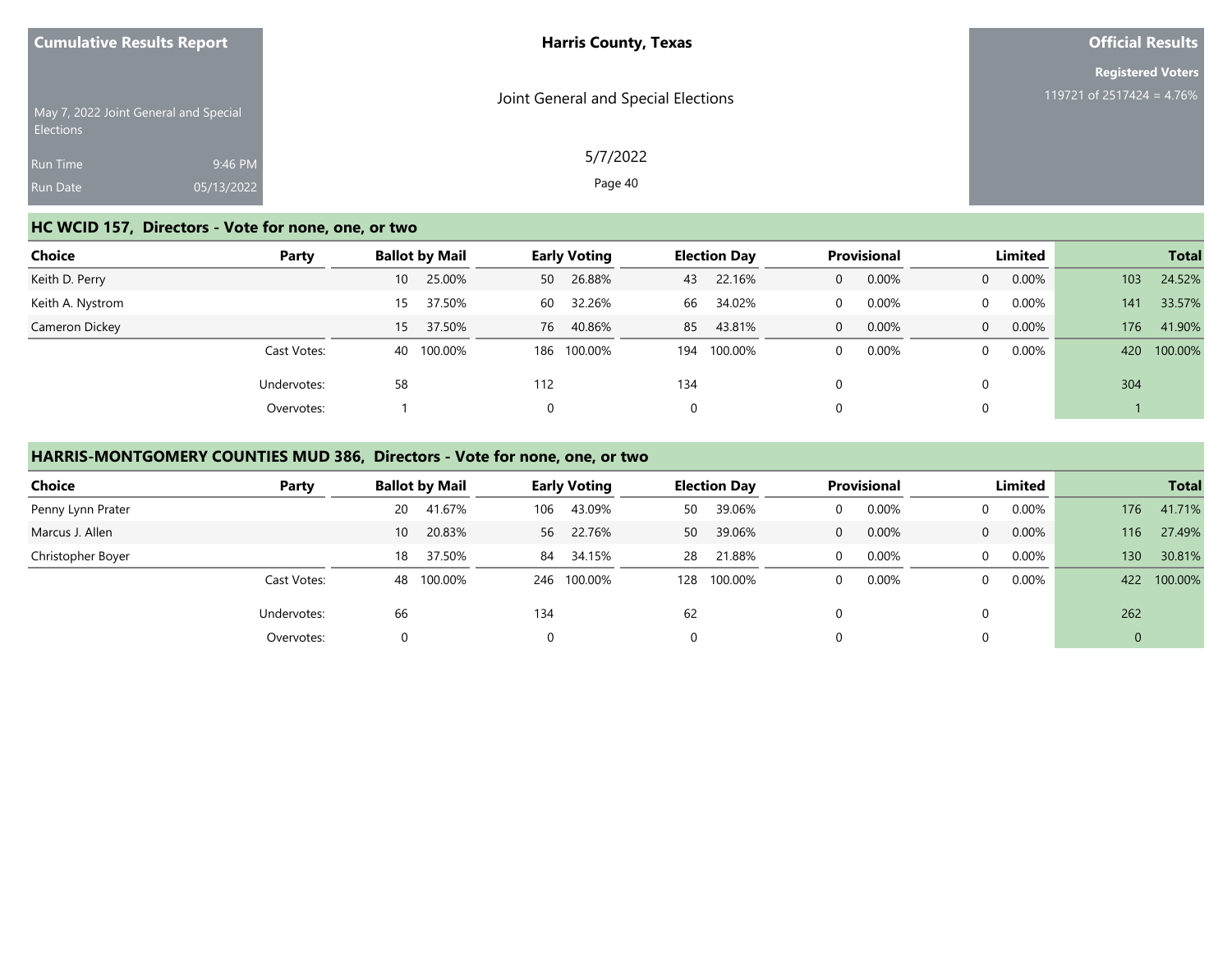| <b>Cumulative Results Report</b>                   |            | <b>Harris County, Texas</b>         | <b>Official Results</b>   |
|----------------------------------------------------|------------|-------------------------------------|---------------------------|
|                                                    |            |                                     | <b>Registered Voters</b>  |
| May 7, 2022 Joint General and Special<br>Elections |            | Joint General and Special Elections | 119721 of 2517424 = 4.76% |
| Run Time                                           | 9:46 PM    | 5/7/2022                            |                           |
| Run Date                                           | 05/13/2022 | Page 41                             |                           |
|                                                    |            |                                     |                           |

# **MALCOMSON ROAD UD, Directors - Vote for none, one, two, or three**

| Choice                 | Party       |     | <b>Ballot by Mail</b> | <b>Early Voting</b> |         | <b>Election Day</b> |         | <b>Provisional</b> |       | Limited        |          |                | <b>Total</b> |
|------------------------|-------------|-----|-----------------------|---------------------|---------|---------------------|---------|--------------------|-------|----------------|----------|----------------|--------------|
| Darce' Ahlschlager     |             | 13  | 19.12%                | 19                  | 12.34%  | 30                  | 14.78%  | 0                  | 0.00% | $\overline{0}$ | 0.00%    | 62             | 14.59%       |
| <b>Brent Patterson</b> |             | 25  | 36.76%                | 64                  | 41.56%  | 63                  | 31.03%  | 0                  | 0.00% | $\mathbf{0}$   | 0.00%    | 152            | 35.76%       |
| Melinda D. Silva       |             | 23  | 33.82%                | 48                  | 31.17%  | 68                  | 33.50%  | $\mathbf{0}$       | 0.00% | $\overline{0}$ | $0.00\%$ | 139            | 32.71%       |
| Alex Ager              |             |     | 10.29%                | 23                  | 14.94%  | 42                  | 20.69%  | $\Omega$           | 0.00% | $\Omega$       | 0.00%    | 72             | 16.94%       |
|                        | Cast Votes: |     | 68 100.00%            | 154                 | 100.00% | 203                 | 100.00% | 0                  | 0.00% | $\mathbf{0}$   | 0.00%    | 425            | 100.00%      |
|                        | Undervotes: | 112 |                       | 83                  |         | 100                 |         | 0                  |       |                |          | 295            |              |
|                        | Overvotes:  |     |                       |                     |         | 0                   |         | 0                  |       |                |          | $\overline{0}$ |              |

## **NEWPORT MUD, Directors - Vote for none, one, two, or three**

| <b>Choice</b>     | Party       |     | <b>Ballot by Mail</b> |          | <b>Early Voting</b> |     | <b>Election Day</b> |              | <b>Provisional</b> |                | Limited  |     | <b>Total</b> |
|-------------------|-------------|-----|-----------------------|----------|---------------------|-----|---------------------|--------------|--------------------|----------------|----------|-----|--------------|
| Earl B. Boykin    |             | 30  | 29.70%                | 34       | 25.76%              | 105 | 28.46%              | $\mathbf{0}$ | 0.00%              | $\overline{0}$ | $0.00\%$ | 169 | 28.07%       |
| Deborah L. Florus |             | 29  | 28.71%                | 36       | 27.27%              | 112 | 30.35%              | 0            | 0.00%              | $\overline{0}$ | $0.00\%$ | 177 | 29.40%       |
| DeLonne Johnson   |             | 23  | 22.77%                |          | 29 21.97%           | 78  | 21.14%              | $\mathbf{0}$ | 0.00%              | $\overline{0}$ | $0.00\%$ | 130 | 21.59%       |
| John Webb         |             | 19  | 18.81%                | 33       | 25.00%              | 74  | 20.05%              | $\mathbf 0$  | 0.00%              | $\overline{0}$ | 0.00%    | 126 | 20.93%       |
|                   | Cast Votes: | 101 | 100.00%               | 132      | 100.00%             | 369 | 100.00%             | 0            | 0.00%              | $\Omega$       | 0.00%    | 602 | 100.00%      |
|                   | Undervotes: | 106 |                       | 33       |                     | 159 |                     | $\Omega$     |                    | $\Omega$       |          | 298 |              |
|                   | Overvotes:  |     |                       | $\Omega$ |                     | 0   |                     | 0            |                    | $\Omega$       |          | 0   |              |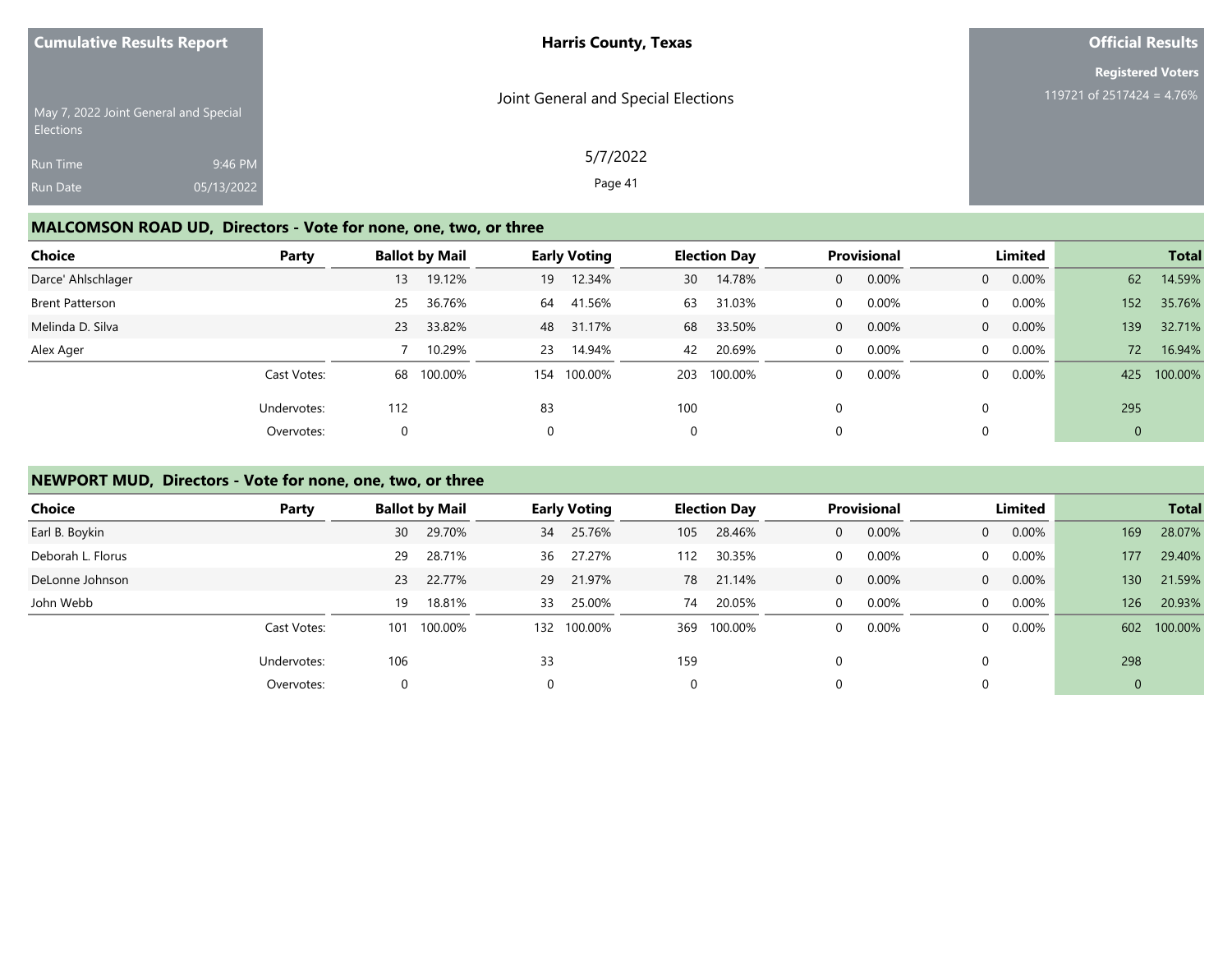|                                                        | <b>Cumulative Results Report</b>      | <b>Harris County, Texas</b>         | <b>Official Results</b>                               |  |  |  |
|--------------------------------------------------------|---------------------------------------|-------------------------------------|-------------------------------------------------------|--|--|--|
|                                                        | May 7, 2022 Joint General and Special | Joint General and Special Elections | <b>Registered Voters</b><br>119721 of 2517424 = 4.76% |  |  |  |
| <b>Elections</b><br><b>Run Time</b><br><b>Run Date</b> | 9:46 PM<br>05/13/2022                 | 5/7/2022<br>Page 42                 |                                                       |  |  |  |

## **NORTHBELT UD, Directors - Vote for none, one, two, or three**

| Choice             | Party       | <b>Ballot by Mail</b> |         |           | <b>Early Voting</b> |    | <b>Election Day</b> |   | Provisional | Limited        |          |     | <b>Total</b> |
|--------------------|-------------|-----------------------|---------|-----------|---------------------|----|---------------------|---|-------------|----------------|----------|-----|--------------|
| M. "Morocco" Simms |             | 0                     | 0.00%   |           | 1.89%               |    | 4.65%               | 0 | 0.00%       | $\overline{0}$ | $0.00\%$ |     | 3.00%        |
| Barry Ross         |             |                       | 100.00% | <b>20</b> | 37.74%              | 17 | 39.53%              |   | 33.33%      | $\mathbf{0}$   | 0.00%    | 39  | 39.00%       |
| Paul H. Young      |             | $\overline{0}$        | 0.00%   | 18        | 33.96%              | 14 | 32.56%              |   | 33.33%      | $\overline{0}$ | $0.00\%$ | 33  | 33.00%       |
| James R. Upton     |             | $\Omega$              | 0.00%   | 14        | 26.42%              | 10 | 23.26%              |   | 33.33%      | $\Omega$       | 0.00%    | 25  | 25.00%       |
|                    | Cast Votes: |                       | 100.00% |           | 53 100.00%          | 43 | 100.00%             |   | 100.00%     | $\mathbf{0}$   | $0.00\%$ | 100 | 100.00%      |
|                    | Undervotes: | 11                    |         | 13        |                     | 26 |                     | 0 |             | $\Omega$       |          | 50  |              |
|                    | Overvotes:  | 0                     |         | 0         |                     | 0  |                     | 0 |             | 0              |          | 0   |              |

## **NORTHWEST FRWY MUD, Directors - Vote for none, one, two, or three**

| <b>Choice</b>        | Party       | <b>Ballot by Mail</b>    | <b>Early Voting</b> | <b>Election Day</b>      | Provisional           | Limited                 | <b>Total</b>              |
|----------------------|-------------|--------------------------|---------------------|--------------------------|-----------------------|-------------------------|---------------------------|
| Carlos Heredia       |             | 33.33%                   | 20.00%              | 40.00%<br>$\mathbf{2}$   | 0.00%<br>$\mathbf{0}$ | 0.00%<br>$\overline{0}$ | 16 <sup>°</sup><br>26.23% |
| Morris Harmon, Jr.   |             | 14.29%                   | 28.57%<br>10        | $0.00\%$<br>$\mathbf{0}$ | 0.00%<br>0            | 0.00%<br>$\Omega$       | 21.31%<br>13              |
| William "Bill" White |             | 19.05%<br>$\overline{4}$ | 25.71%<br>9         | 20.00%                   | 0.00%<br>$\mathbf{0}$ | 0.00%<br>$\overline{0}$ | 22.95%<br>14              |
| Tom Wildrick         |             | 33.33%                   | 25.71%<br>9         | 40.00%                   | 0.00%<br>0            | 0.00%<br>$\Omega$       | 29.51%<br>18              |
|                      | Cast Votes: | 21 100.00%               | 35 100.00%          | 5 100.00%                | 0.00%<br>0            | $0.00\%$<br>$\Omega$    | 100.00%<br>61             |
|                      | Undervotes: | 21                       | 34                  | 10                       | 0                     |                         | 65                        |
|                      | Overvotes:  | 0                        | $\Omega$            | $\mathbf 0$              | 0                     |                         | $\mathbf 0$               |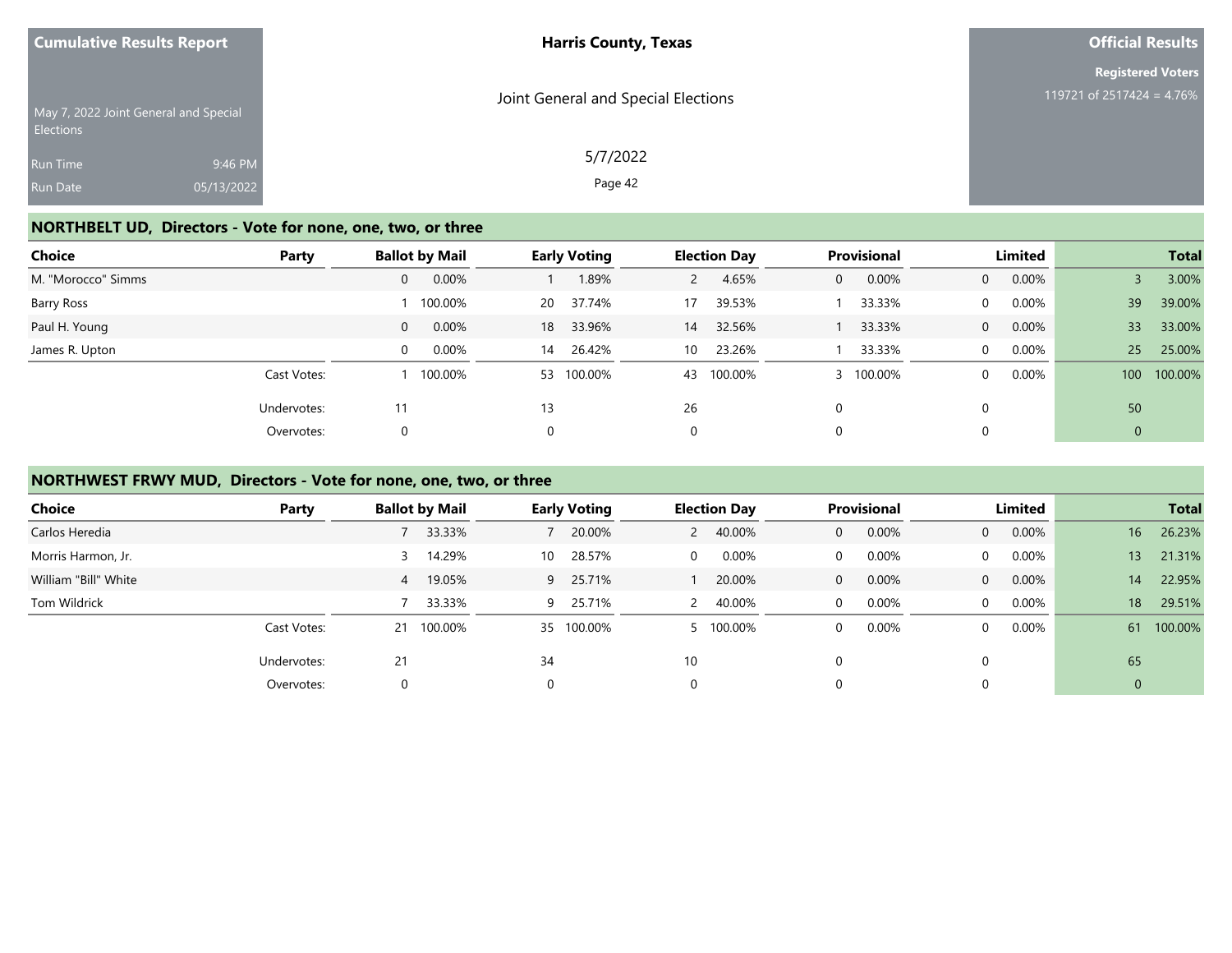| <b>Cumulative Results Report</b>                          |            | <b>Harris County, Texas</b>         | <b>Official Results</b>   |
|-----------------------------------------------------------|------------|-------------------------------------|---------------------------|
|                                                           |            |                                     | <b>Registered Voters</b>  |
| May 7, 2022 Joint General and Special<br><b>Elections</b> |            | Joint General and Special Elections | 119721 of 2517424 = 4.76% |
| <b>Run Time</b>                                           | 9:46 PM    | 5/7/2022                            |                           |
| Run Date                                                  | 05/13/2022 | Page 43                             |                           |

## **NW HC MUD 019, Directors - Vote for none, one, two, or three**

| Choice                 | Party       |                   | <b>Ballot by Mail</b> |          | <b>Early Voting</b> |     | <b>Election Day</b> |              | <b>Provisional</b> |                | Limited  |     | <b>Total</b> |
|------------------------|-------------|-------------------|-----------------------|----------|---------------------|-----|---------------------|--------------|--------------------|----------------|----------|-----|--------------|
| Michael P. Gurka, P.E. |             | $5 -$             | 15.15%                |          | 60 21.51%           | 29  | 23.39%              | 0            | 0.00%              | $\overline{0}$ | $0.00\%$ | 94  | 21.56%       |
| Jeff Kelly             |             | 6                 | 18.18%                | 65       | 23.30%              | 33  | 26.61%              | $\Omega$     | 0.00%              | $\Omega$       | $0.00\%$ | 104 | 23.85%       |
| Felicia Davis          |             | 10 <sup>1</sup>   | 30.30%                | 84       | 30.11%              | 33  | 26.61%              | $\mathbf{0}$ | 0.00%              | $\overline{0}$ | $0.00\%$ | 127 | 29.13%       |
| Roger S. Fleming       |             | $12 \overline{ }$ | 36.36%                | 70       | 25.09%              | 29  | 23.39%              | $\Omega$     | 0.00%              | $\Omega$       | 0.00%    | 111 | 25.46%       |
|                        | Cast Votes: | 33                | 100.00%               | 279      | 100.00%             | 124 | 100.00%             | 0            | 0.00%              | $\mathbf{0}$   | $0.00\%$ | 436 | 100.00%      |
|                        | Undervotes: | 75                |                       | 372      |                     | 185 |                     | $\Omega$     |                    | $\Omega$       |          | 632 |              |
|                        | Overvotes:  |                   |                       | $\Omega$ |                     | 0   |                     | 0            |                    | $\mathbf 0$    |          | 0   |              |

## **REMINGTON MUD 1, Directors - Vote for none, one or two**

| Choice                | Party       |    | <b>Ballot by Mail</b> |     | <b>Early Voting</b> |             | <b>Election Day</b> |          | <b>Provisional</b> |                | Limited  |             | <b>Total</b> |
|-----------------------|-------------|----|-----------------------|-----|---------------------|-------------|---------------------|----------|--------------------|----------------|----------|-------------|--------------|
| Douglas Miksch        |             |    | 18.97%                | 30  | 20.27%              | <b>22</b>   | 20.56%              | 0        | 0.00%              | $\overline{0}$ | 0.00%    | 63          | 20.13%       |
| Richard "Dick" Cannon |             | 16 | 27.59%                | 40  | 27.03%              | 28          | 26.17%              | 0        | $0.00\%$           | $\mathbf{0}$   | $0.00\%$ | 84          | 26.84%       |
| Larry Connelly        |             | 18 | 31.03%                | 43  | 29.05%              | 36          | 33.64%              | $\Omega$ | 0.00%              | $\overline{0}$ | $0.00\%$ | 97          | 30.99%       |
| Ted Buehring          |             | 13 | 22.41%                | 35  | 23.65%              | 21          | 19.63%              | 0        | 0.00%              | $\overline{0}$ | $0.00\%$ | 69          | 22.04%       |
|                       | Cast Votes: | 58 | 100.00%               | 148 | 100.00%             | 107         | 100.00%             | 0        | 0.00%              | $\Omega$       | $0.00\%$ | 313         | 100.00%      |
|                       | Undervotes: | 44 |                       | 94  |                     | 73          |                     | $\Omega$ |                    |                |          | 211         |              |
|                       | Overvotes:  |    |                       |     |                     | $\mathbf 0$ |                     | 0        |                    |                |          | $\mathbf 0$ |              |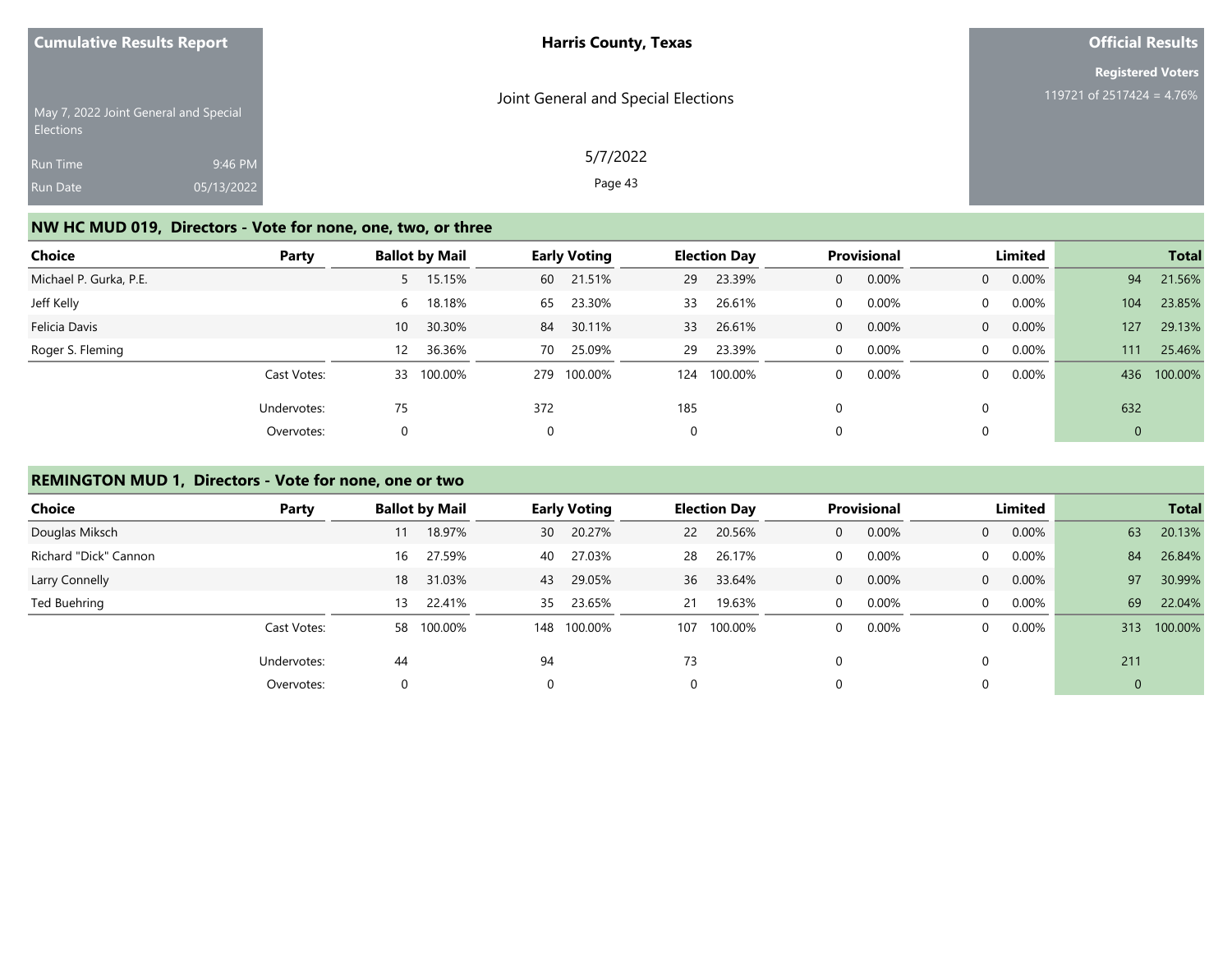| <b>Cumulative Results Report</b>                          | <b>Harris County, Texas</b>         | <b>Official Results</b>   |
|-----------------------------------------------------------|-------------------------------------|---------------------------|
|                                                           |                                     | <b>Registered Voters</b>  |
| May 7, 2022 Joint General and Special<br><b>Elections</b> | Joint General and Special Elections | 119721 of 2517424 = 4.76% |
| Run Time                                                  | 5/7/2022<br>9:46 PM                 |                           |
| 05/13/2022<br>Run Date                                    | Page 44                             |                           |

## **SAGEMEADOW UD, Directors - Vote for none, one, two, or three**

| Choice                 | Party       |     | <b>Ballot by Mail</b> |          | <b>Early Voting</b> |     | <b>Election Day</b> |              | Provisional |                | Limited  |     | <b>Total</b> |
|------------------------|-------------|-----|-----------------------|----------|---------------------|-----|---------------------|--------------|-------------|----------------|----------|-----|--------------|
| Ted Heinrich           |             | 27  | 23.28%                | 44       | 11.70%              | 21  | 13.04%              | $\mathbf{0}$ | 0.00%       | $\overline{0}$ | $0.00\%$ | 92  | 14.09%       |
| Edward "Figg" Figueroa |             | 25  | 21.55%                | 121      | 32.18%              | 48  | 29.81%              | $\Omega$     | 0.00%       | $\mathbf{0}$   | 0.00%    | 194 | 29.71%       |
| Dean Baier             |             |     | 26 22.41%             | 98       | 26.06%              | 40  | 24.84%              | $\mathbf{0}$ | 0.00%       | $\overline{0}$ | $0.00\%$ | 164 | 25.11%       |
| Seth H. Webb           |             | 38  | 32.76%                | 113      | 30.05%              | 52  | 32.30%              | $\Omega$     | 0.00%       | $\Omega$       | $0.00\%$ | 203 | 31.09%       |
|                        | Cast Votes: | 116 | 100.00%               |          | 376 100.00%         | 161 | 100.00%             | 0            | 0.00%       | $\mathbf{0}$   | $0.00\%$ | 653 | 100.00%      |
|                        | Undervotes: | 121 |                       | 173      |                     | 100 |                     | $\Omega$     |             | $\Omega$       |          | 394 |              |
|                        | Overvotes:  |     |                       | $\Omega$ |                     | 0   |                     | 0            |             | 0              |          |     |              |

## **Sun Lake ID, PROPOSITION A**

| <b>Choice</b>  | Party       | <b>Ballot by Mail</b> |       | <b>Early Voting</b> |       |                | <b>Election Day</b> | <b>Provisional</b> |       | Limited        |          |                | <b>Total</b> |
|----------------|-------------|-----------------------|-------|---------------------|-------|----------------|---------------------|--------------------|-------|----------------|----------|----------------|--------------|
| <b>FOR</b>     |             | $\overline{0}$        | 0.00% | $\mathbf{0}$        | 0.00% | $\mathbf{0}$   | 0.00%               | $\mathbf{0}$       | 0.00% | $\overline{0}$ | $0.00\%$ | $\overline{0}$ | 0.00%        |
| <b>AGAINST</b> |             | $\Omega$              | 0.00% | $\Omega$            | 0.00% | $\overline{0}$ | 0.00%               | $\Omega$           | 0.00% | $\overline{0}$ | $0.00\%$ | $\overline{0}$ | 0.00%        |
|                | Cast Votes: | $\Omega$              | 0.00% | $\Omega$            | 0.00% | $\overline{0}$ | 0.00%               | $\mathbf 0$        | 0.00% | 0              | 0.00%    | $\mathbf{0}$   | 0.00%        |
|                | Undervotes: | $\Omega$              |       |                     |       | 0              |                     |                    |       |                |          | 0              |              |
|                | Overvotes:  | $\Omega$              |       | 0                   |       | 0              |                     | 0                  |       |                |          |                |              |

## **Sun Lake ID, PROPOSITION B**

| Choice         | Party       | <b>Ballot by Mail</b> |       | <b>Early Voting</b> |          | <b>Election Day</b> |          | <b>Provisional</b> |       | Limited      |          |                | <b>Total</b> |
|----------------|-------------|-----------------------|-------|---------------------|----------|---------------------|----------|--------------------|-------|--------------|----------|----------------|--------------|
| <b>FOR</b>     |             |                       | 0.00% | 0                   | 0.00%    | 0                   | 0.00%    | 0                  | 0.00% | $\Omega$     | $0.00\%$ | 0              | 0.00%        |
| <b>AGAINST</b> |             |                       | 0.00% | $\Omega$            | $0.00\%$ | 0                   | $0.00\%$ |                    | 0.00% | $\mathbf{0}$ | $0.00\%$ | $\overline{0}$ | 0.00%        |
|                | Cast Votes: |                       | 0.00% | 0                   | 0.00%    | 0                   | 0.00%    |                    | 0.00% | $\Omega$     | $0.00\%$ | 0              | 0.00%        |
|                | Undervotes: |                       |       |                     |          |                     |          |                    |       |              |          | 0              |              |
|                | Overvotes:  |                       |       |                     |          |                     |          |                    |       |              |          |                |              |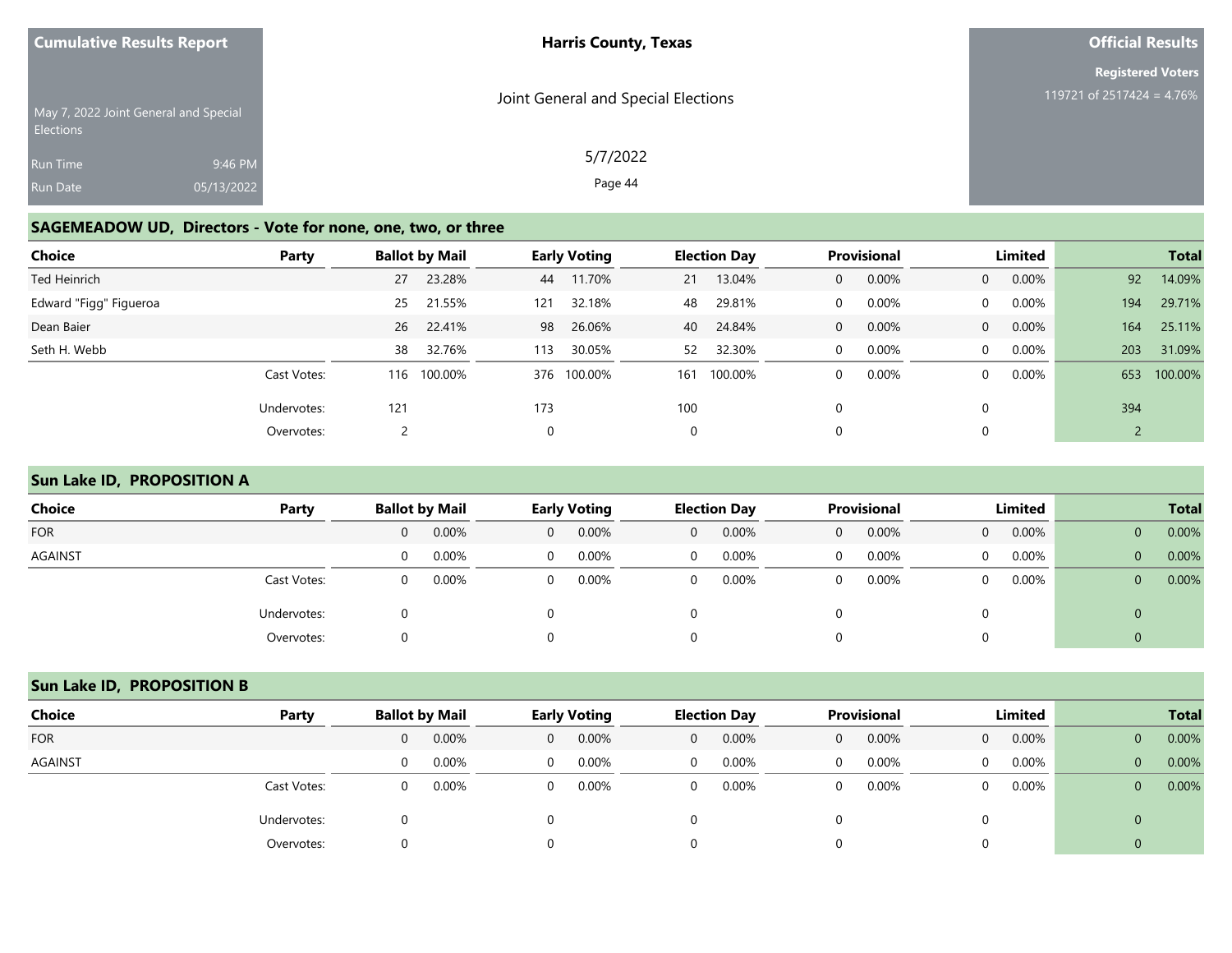| <b>Cumulative Results Report</b> |                                       | <b>Harris County, Texas</b>         | <b>Official Results</b>                               |  |  |
|----------------------------------|---------------------------------------|-------------------------------------|-------------------------------------------------------|--|--|
| <b>Elections</b>                 | May 7, 2022 Joint General and Special | Joint General and Special Elections | <b>Registered Voters</b><br>119721 of 2517424 = 4.76% |  |  |
| Run Time<br>Run Date             | 9:46 PM<br>05/13/2022                 | 5/7/2022<br>Page 45                 |                                                       |  |  |
|                                  |                                       |                                     |                                                       |  |  |

## **Sun Lake ID, PROPOSITION C**

| Choice     | Party       | <b>Ballot by Mail</b> |          | <b>Early Voting</b> |          |                | <b>Election Day</b> |   | Provisional |          | Limited  |              | <b>Total</b> |
|------------|-------------|-----------------------|----------|---------------------|----------|----------------|---------------------|---|-------------|----------|----------|--------------|--------------|
| <b>FOR</b> |             | 0                     | 0.00%    | $\mathbf{0}$        | 0.00%    | $\overline{0}$ | $0.00\%$            | 0 | 0.00%       | $\Omega$ | 0.00%    | $\mathbf 0$  | 0.00%        |
| AGAINST    |             | 0                     | $0.00\%$ | $\mathbf{0}$        | $0.00\%$ | $\overline{0}$ | 0.00%               | 0 | 0.00%       | $\Omega$ | $0.00\%$ | $\mathbf{0}$ | 0.00%        |
|            | Cast Votes: | 0                     | 0.00%    | $\mathbf{0}$        | $0.00\%$ | $\overline{0}$ | 0.00%               | 0 | 0.00%       | $\Omega$ | 0.00%    | $\mathbf{0}$ | 0.00%        |
|            | Undervotes: |                       |          | $\Omega$            |          | 0              |                     |   |             |          |          | 0            |              |
|            | Overvotes:  |                       |          | $\Omega$            |          | 0              |                     |   |             |          |          | 0            |              |

#### **Sun Lake ID, PROPOSITION D**

| <b>Choice</b>  | Party       | <b>Ballot by Mail</b> |       |              | <b>Early Voting</b> |                | <b>Election Day</b> |              | <b>Provisional</b> |                | <b>Limited</b> |              | <b>Total</b> |
|----------------|-------------|-----------------------|-------|--------------|---------------------|----------------|---------------------|--------------|--------------------|----------------|----------------|--------------|--------------|
| <b>FOR</b>     |             |                       | 0.00% | $\mathbf{0}$ | 0.00%               | $\mathbf 0$    | $0.00\%$            | $\mathbf{0}$ | 0.00%              | $\overline{0}$ | 0.00%          | 0            | 0.00%        |
| <b>AGAINST</b> |             | 0                     | 0.00% | $\Omega$     | $0.00\%$            | $\mathbf{0}$   | 0.00%               | $\Omega$     | 0.00%              | $\mathbf{0}$   | $0.00\%$       | $\mathbf{0}$ | 0.00%        |
|                | Cast Votes: | $\Omega$              | 0.00% | $\Omega$     | 0.00%               | $\overline{0}$ | 0.00%               | $\mathbf 0$  | 0.00%              | $\mathbf{0}$   | $0.00\%$       | $\mathbf{0}$ | 0.00%        |
|                | Undervotes: |                       |       |              |                     | Ü              |                     |              |                    | 0              |                | 0            |              |
|                | Overvotes:  |                       |       |              |                     | 0              |                     | U            |                    | $\Omega$       |                | U            |              |

## **Sun Lake ID, PROPOSITION E**

| Choice         | Party       | <b>Ballot by Mail</b> |       | <b>Early Voting</b> |       |   | <b>Election Day</b> |          | <b>Provisional</b> |                | Limited |                | <b>Total</b> |
|----------------|-------------|-----------------------|-------|---------------------|-------|---|---------------------|----------|--------------------|----------------|---------|----------------|--------------|
| <b>FOR</b>     |             | $\Omega$              | 0.00% | $\overline{0}$      | 0.00% | 0 | 0.00%               | $\Omega$ | 0.00%              | $\overline{0}$ | 0.00%   | $\overline{0}$ | 0.00%        |
| <b>AGAINST</b> |             | $\Omega$              | 0.00% | 0                   | 0.00% | 0 | $0.00\%$            |          | 0.00%              | 0              | 0.00%   | $\mathbf{0}$   | 0.00%        |
|                | Cast Votes: | $\Omega$              | 0.00% | 0                   | 0.00% | 0 | 0.00%               | $\Omega$ | 0.00%              | $\Omega$       | 0.00%   | $\overline{0}$ | 0.00%        |
|                | Undervotes: |                       |       |                     |       |   |                     |          |                    |                |         | $\mathbf 0$    |              |
|                | Overvotes:  | O                     |       |                     |       |   |                     |          |                    |                |         | 0              |              |